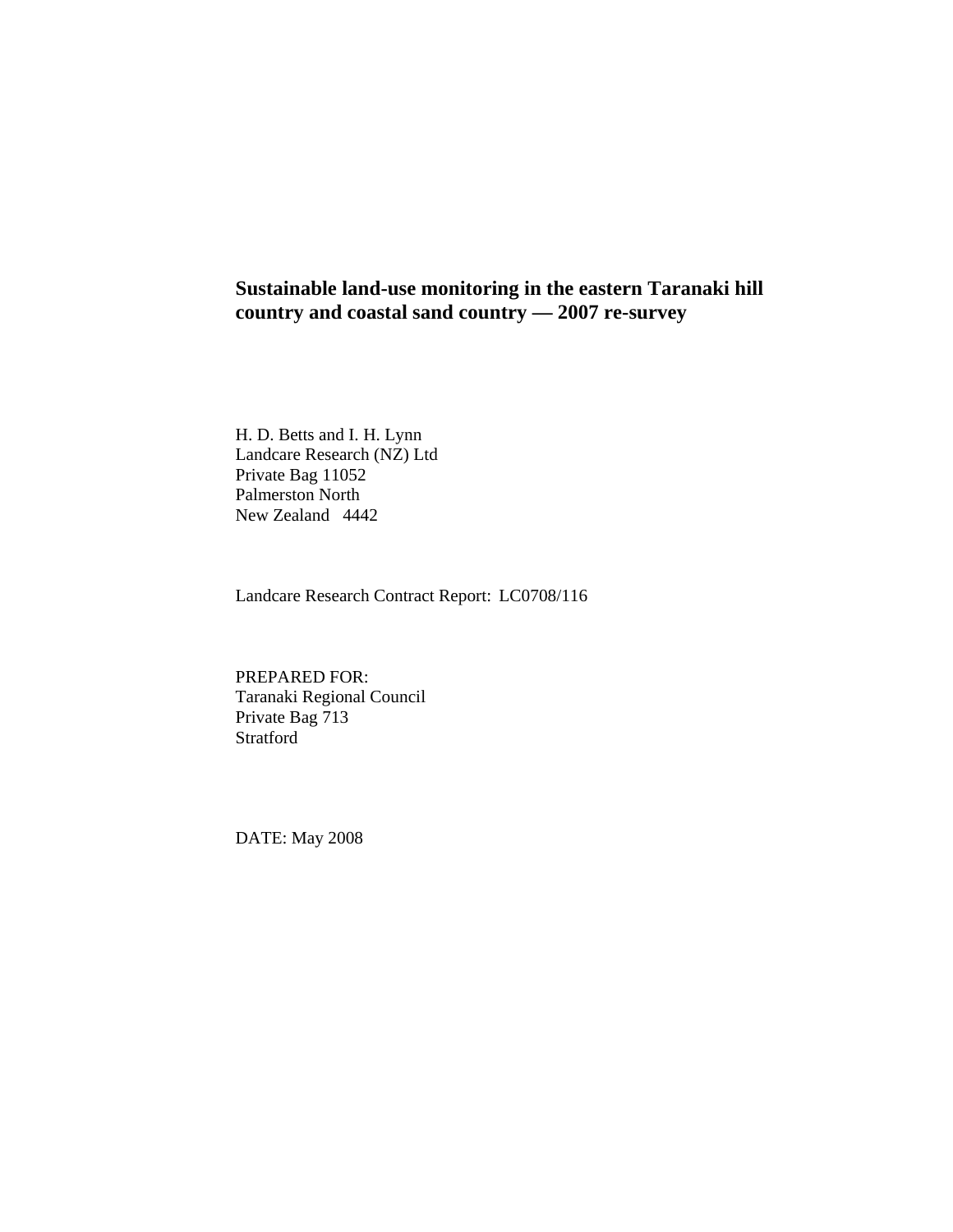*Reviewed by: Approved for release by:* 

RHWilde

ausprocen

Hugh Wilde Alison Collins Scientist Science Leader

Soils & Landscape Responses Soils & Landscape Responses

#### *©* **Landcare Research New Zealand Ltd. 2008**

No part of this work covered by copyright may be reproduced or copied in any form or by any means (graphic, electronic or mechanical, including photocopying, recording, taping, information retrieval systems, or otherwise) without the written permission of the publisher or Taranaki Regional Council.

#### **Disclaimer**

The findings in this report are specific to this project. Landcare Research accepts no responsibility where information in the report is used for any other purpose, and will not be liable for any loss or damage suffered as a result of such other use.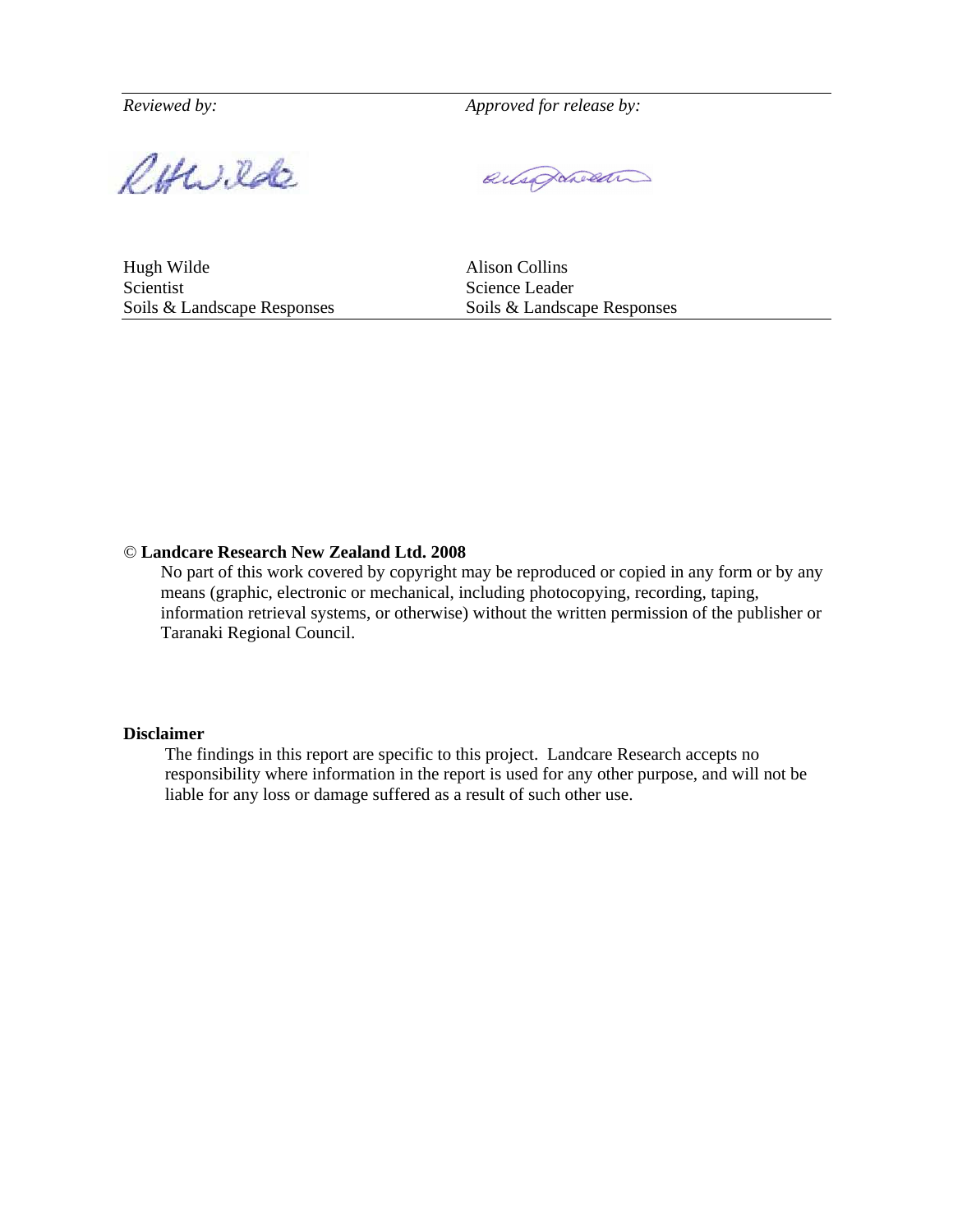# **Contents**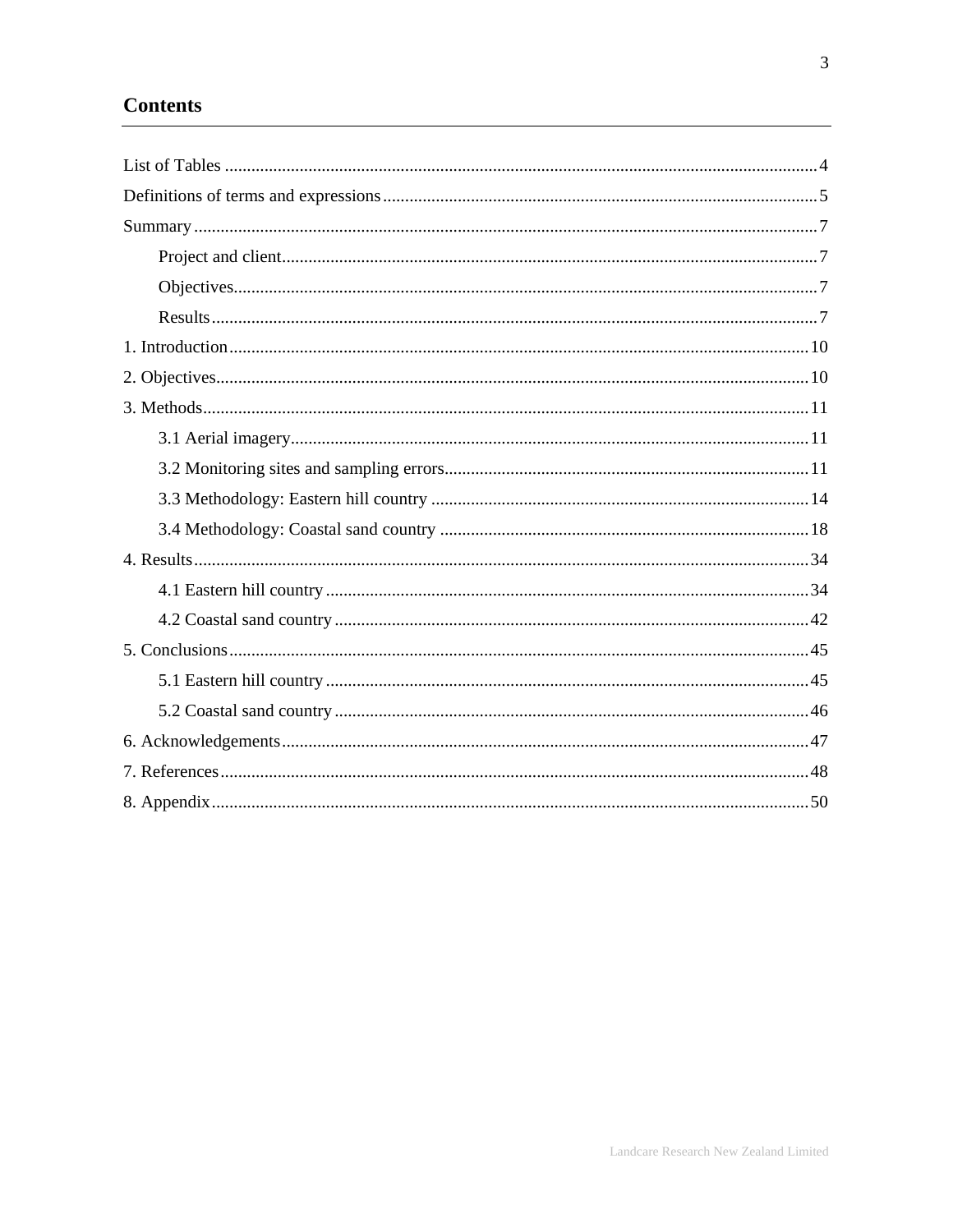# **List of Tables**

- Table 1 Details of imagery used in 1994, 2000 and the present study
- Table 2 Locations and dimensions of the 25 hill country monitoring sites
- Table 3 Details of the four sand country monitoring sites
- Table 4 Physically sustainable land-use classes for Taranaki
- Table 5 Vegetation and land-use classes mapped
- Table 6 Vegetation cover classes in 1994 and 2000 (revised), and 2007 (new data) for all hill country monitoring sites
- Table 7 Vegetation change summary, 1994–2000 (revised)
- Table 8 Vegetation change summary, 2000–2007
- Table 9 Vegetation change summary, 1994–2007
- Table 10 Land-use classes in 1994 and 2000 (revised), and 2007 (new data) for all hill country monitoring sites
- Table 11 Land-use change summary, 1994–2000 (revised)
- Table 12 Land-use change summary, 2000–2007
- Table 13 Land-use change summary, 1994–2007
- Table 14 Physical sustainability of land-use at all hill country monitoring sites: 1994 (revised)
- Table 15 Physical sustainability of land-use at all hill country monitoring sites: 2000 (revised)
- Table 16 Physical sustainability of land-use at all hill country monitoring sites: 2007 (new data)
- Table 17 The meat and wool land-use class examined according to three key sustainable landuse classes for all sites: 1994 and 2000 (revised), and 2007 (new data)
- Table 18 Physical sustainability changes from 1994 to 2000 and from 2000 to 2007 all hill country monitoring sites
- Table 19 Physical sustainability changes from 1994 to 2000 and from 2000 to 2007 considering the 17 hill country monitoring sites reported by O'Leary (1996)
- Table 20 Site A: Egmont bare sand baseline (1994) and monitoring (2000 and 2007) results
- Table 21 Site B: Hawera bare sand baseline (1994) and monitoring (2000 and 2007) results
- Table 22 Site C: Patea bare sand baseline (1994) and monitoring (2000 and 2007) results
- Table 23 Site D: Wanganui bare sand baseline (1994) and monitoring (2000 and 2007) results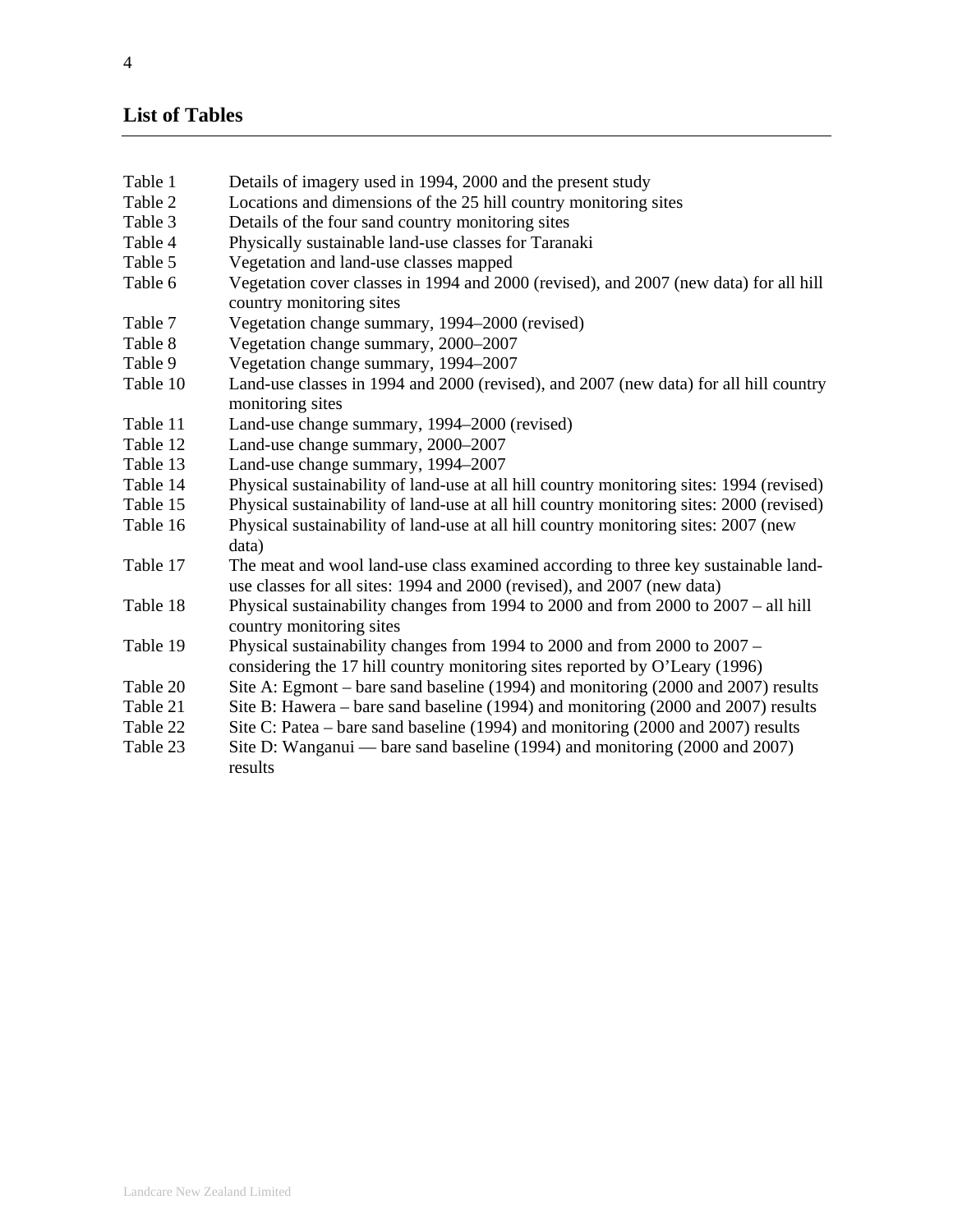The terms and expressions highlighted below have specific meanings for the purposes of the present study and report:

**Accelerated erosion:** movement of regolith and/or soil at rates more rapid than natural erosion rates, and due to human influence. The most important human activity promoting accelerated erosion in the eastern hill and sand country of Taranaki is vegetation clearance. Accelerated erosion is comprehensively reviewed for Taranaki by Hicks (1998).

**Area of interest (coastal sand country sites):** the area of sand dunes and sand flats within the chosen sand country monitoring sites, and as defined by visual interpretation of the extent of the sand dune and sand flat land.

**Coastal sand country:** land adjacent to the coast, influenced by wind-blown sand, forming sand dunes and sand flats.

**Eastern Taranaki hill country:** hill country (most slopes between 16 and 25 degrees) and steep land (most slopes >25 degrees) east of the predominantly flat terraces and Taranaki ring plain, excluding Department of Conservation land. The eastern Taranaki hill country, as represented in each of the 25 monitoring sites, may contain flat to undulating river valley terraces and rolling land, but these land types cover just 15% of the total monitoring area.

**Eastern Taranaki hill country monitoring site:** a quasi-rectangular area of approximately 900 ha, bounded by sides approximately 3 km x 3 km, originally centred on a regular grid at intersections on the New Zealand Map Grid (NZMG) eastings and northings, drawn at 10-km intervals. From this report onwards, following the shift from NZMG to the newer New Zealand Transverse Mercator (NZTM) projection, the boundary of each site is defined by the NZTM coordinates of its four corner points. See Appendix 1.

Pasture with trees: as in Jessen et al. (2000), this expression refers to 'close-planted woodlots of pine or other commercial timber species, interspersed with pasture for animal grazing, or rows of commercial timber species with pasture for animal grazing between the rows' (both are forms of agro forestry). This expression was broadened in 2000 (and is used in the present study) to include areas planted with soil conservation trees (including presently non-commercial trees such as poplar). Trees should be a well-integrated and deliberate part of the farming system for the 'pasture with trees' sustainable land-use class. The 'meat and wool farming with trees' land-use class equates conceptually with the 'pasture with trees' (PT) sustainable land-use class.

**Physically sustainable land-use classes:** land uses defined and described for Taranaki in Blaschke et al. (1992a). They are made up of land uses linked to specified land-use capability units from the Taranaki/Manawatu Regional New Zealand Land Resource Inventory (NZLRI) classification (Fletcher 1987), and the linkages are listed in Appendix 1 of Blaschke et al. (1992a), and in Appendix 4 of O'Leary et al. (1996). The classes represent the most intensive land use that may be sustainably applied (Table 5) on that land. Because the classes are linked to the spatial database of the NZLRI, they can be represented in map form.

The land-use classes were mapped for each of the 25 eastern Taranaki hill country monitoring sites for 1994 by O'Leary et al. (1996) and for 2000 by Jessen et al. (2000). The present study compares the year 2007 land uses against these.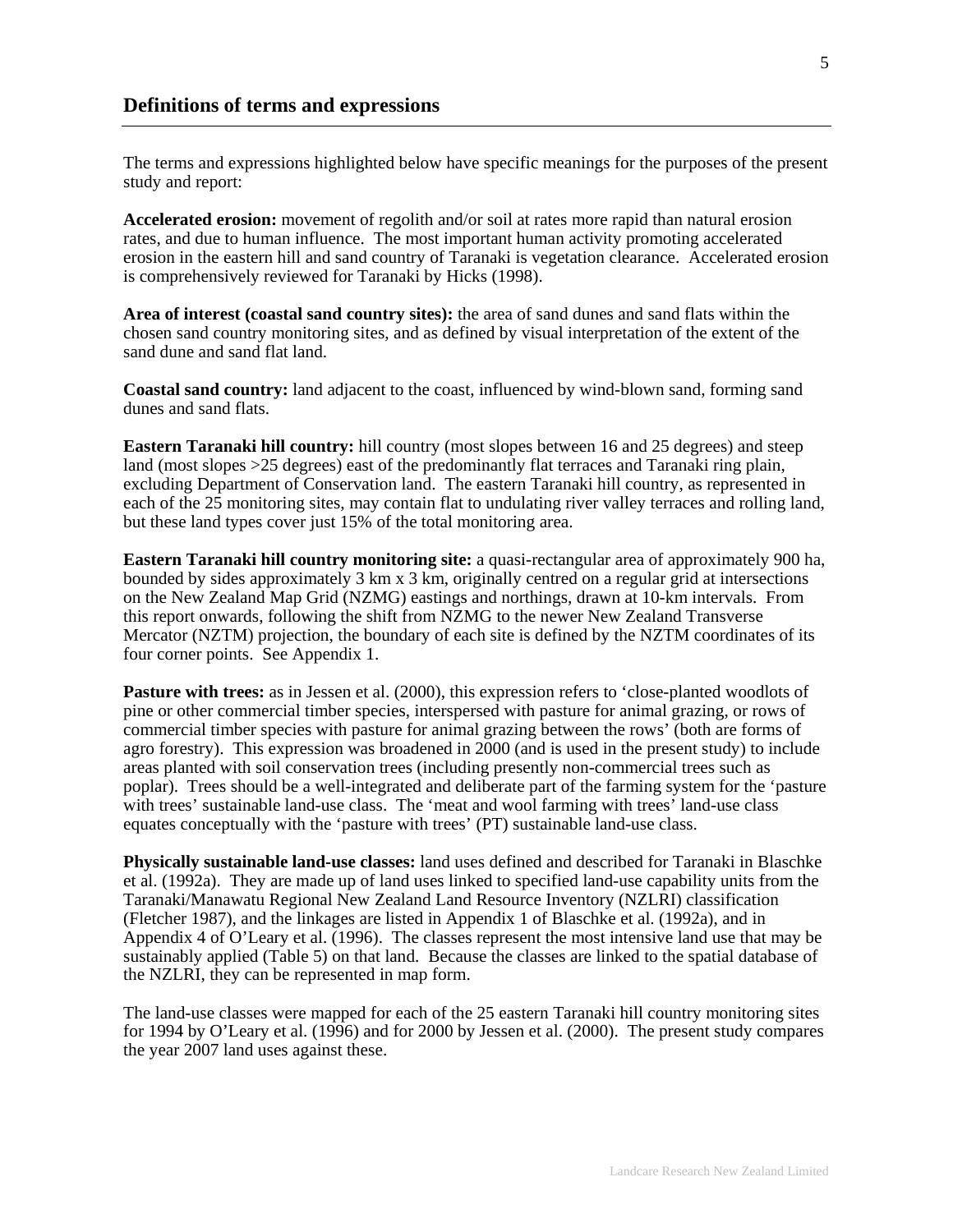#### **Physically sustainable or unsustainable land use:**

- physically sustainable land use means 'this land use on the specified area carries a moderate or lower risk of accelerated erosion in the long-term'. Physically unsustainable land use means 'this land use on the specified area of land carries a severe or higher risk of accelerated erosion in the long-term'. This interpretation brings the concept of sustainability back to the issue of accelerated erosion that the Council is in part addressing with its monitoring programme. The sustainability of land use is detected and measured (its area) by comparing the sustainable land-use class with the actual land use – for example, if the land use 'meat and wool farming' is located on the 'forestry FO' sustainable land-use class, the land use is assessed as physically unsustainable
- where the words 'sustainable' or 'unsustainable' are used in the present report, they should be interpreted as being preceded by the word 'potentially'. Clearly, land management that reduces a significant risk of accelerated erosion would improve the physical sustainability of that land use – the reverse might also be true. An assumption of good average land management is made for the sustainability assessments (this is the same standard assumption made when assessing land-use capability in New Zealand). 'Good average' is considered the better side of average for the region, but not extraordinary

**Sampling error:** (or random error) is the possible error associated with sampling a proportion of the population (in this case, the land-use sustainability changes over 25 eastern hill country sites, or bare ground over 4000 dot grid points in the sand country) and not the whole population. An estimate is written as  $X \pm Y$ , where X is the estimated value and Y is the sampling error. The true or population value of X lies between  $X-Y$  and  $X+Y$ .

It is important to specify the sampling error when using the results of this monitoring study to make defensible statements for the entire area of the eastern hill country or sand dune land.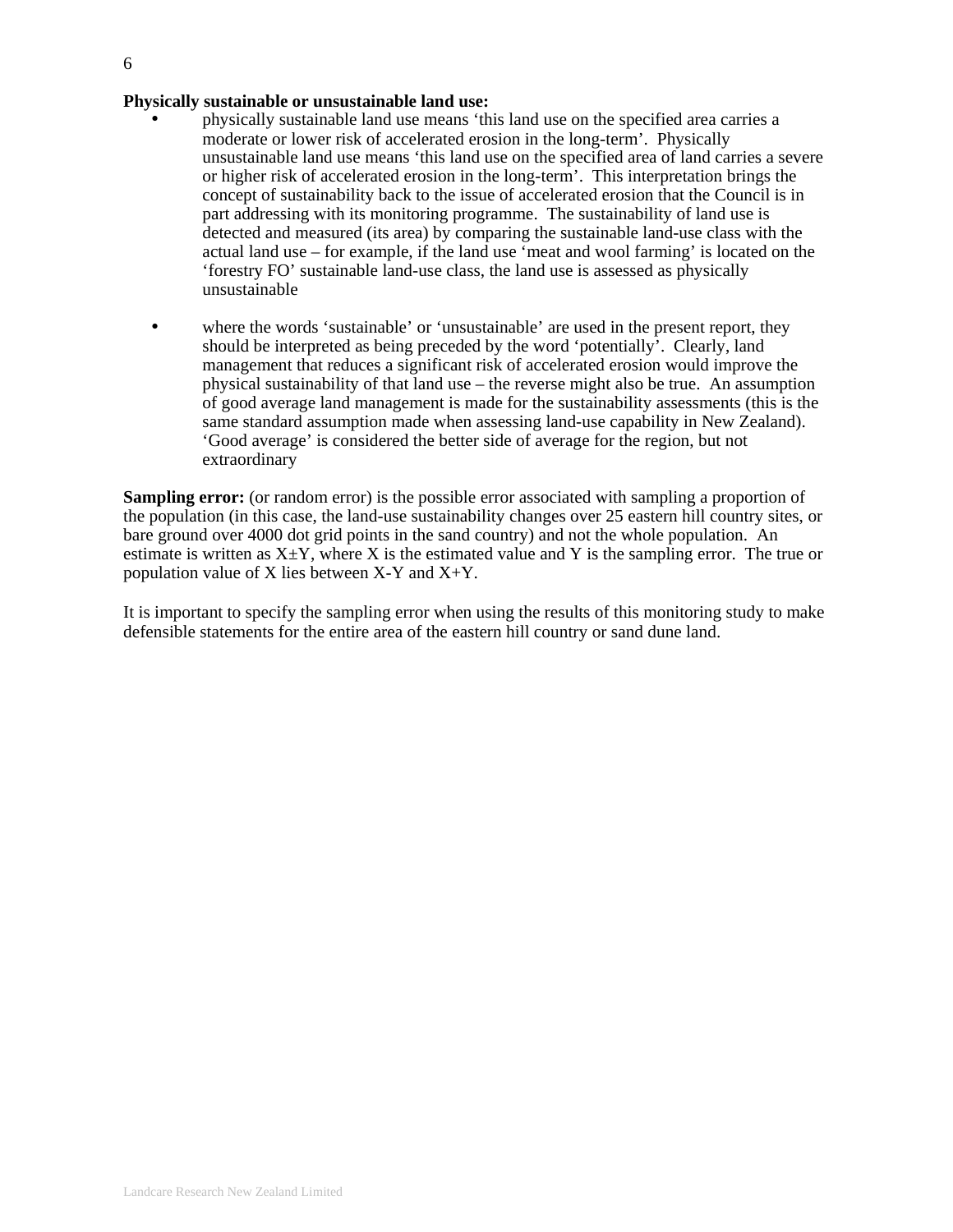### **Summary**

### **Project and client**

Landcare Research (NZ) Ltd was contracted by Taranaki Regional Council to carry out a survey of land-use sustainability on 25 ~900-hectare hill country sites in eastern Taranaki, and monitor bare sand areas on four coastal sand country sites, for 2007. This is a repeat of the monitoring work carried out for Taranaki Regional Council by Landcare for 2000, which was reported in "Sustainable land-use monitoring in the eastern Taranaki hill country and coastal sand country" by Jessen et al. in Landcare Research (NZ) Ltd Contract Report LC9900/125.

As with the 2000 report, this project addresses the monitoring requirements associated with management of the accelerated erosion issue in the two following areas of concern as identified in the Regional Soil Plan for Taranaki, which became operational in 2001:

- accelerated erosion as a result of vegetation clearance in the eastern hill country
- accelerated erosion by wind on the coastal terraces as a result of vegetation disturbance.

#### **Objectives**

The objectives were to:

- undertake repeat monitoring of 25 eastern Taranaki hill country sites according to the approach adopted in the 1996 survey and as modified in the 2000 survey
- undertake repeat monitoring of four coastal sand country sites according to the approach adopted in the 2000 survey
- document the methods used and results obtained in this report and retain all records in ARC/INFO GIS files and ERDAS IMAGINE remote sensing files for retrieval and use in future monitoring episodes.

#### **Results**

### **Eastern hill country**

#### *Vegetation and land use*

- From 1994 to 2000, changes in vegetation over the 25 monitoring sites were mainly small. The most notable changes were a reduction in the area of pasture from 49.0% to 47.6%, while the area of plantation forestry increased from 2.4% to 4.0%, mostly as a result of plantings on former pasture. From 2000 to 2007 the area under pasture declined further to 46.3%, plantation forestry increased further to 4.7%, and other vegetation changes remained small. Overall, the period 1994–2007 saw the total area of pasture reduce from 49.0% to 46.3%, while forestry increased from 2.4% to 4.7%.
- Land-use changes between 1994 and 2000 were dominated by a reduction in the area of meat and wool farming from 53.9% to 51.1%. At the same time, plantation forestry increased from 2.5% to 4.0%, and revegetated meat and wool farming land increased from 24.1% to 25.5%. From 2000 to 2007, a more substantial move away from meat and wool farming occurred: The total area of meat and wool farming fell to 45.1%, most of which went to revegetated meat and wool farming (which increased to 30.8%) and more plantation forestry (which increased to 4.7%).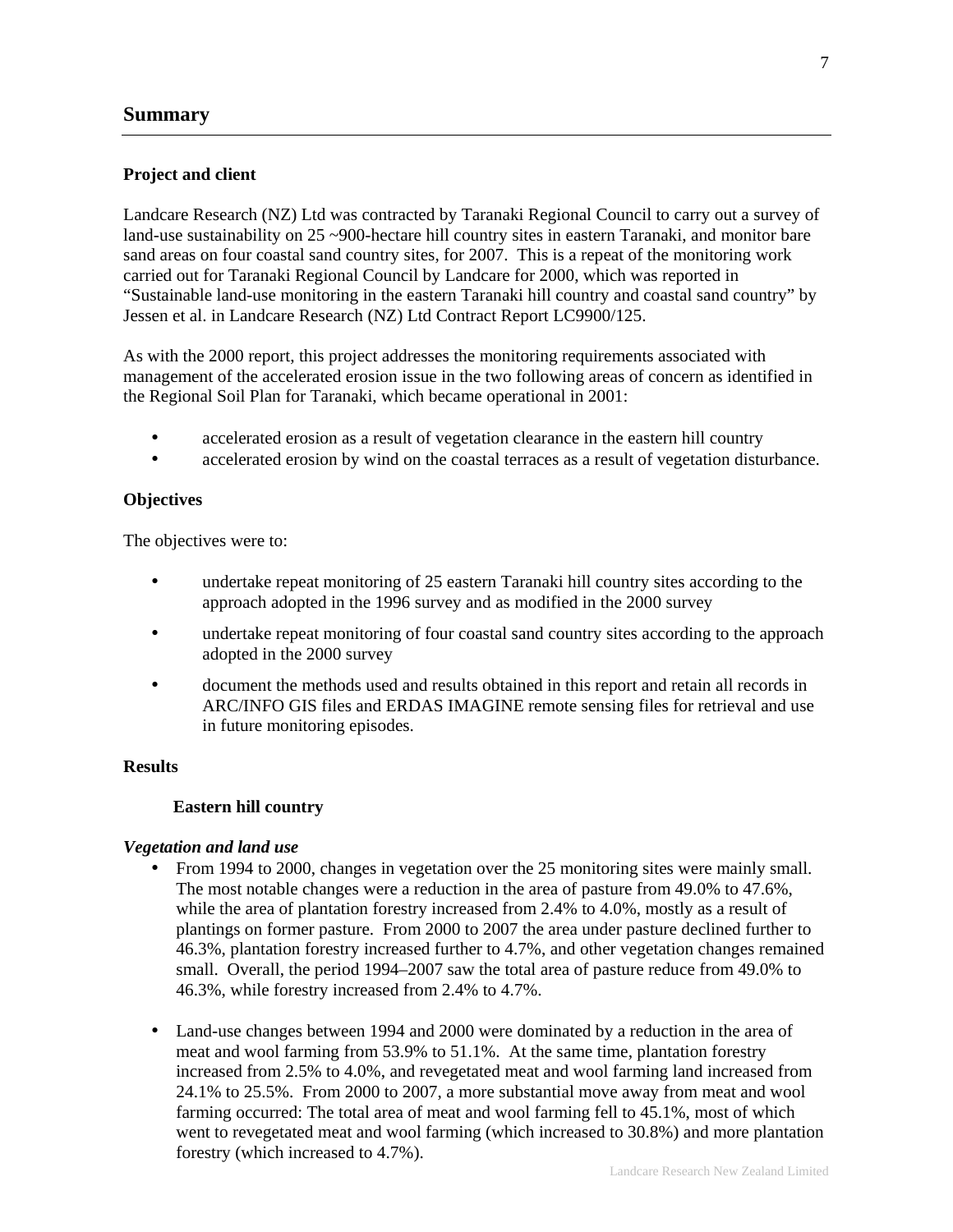#### *Physical sustainability of land use*

- From 1994 to 2000, overall land-use sustainability improved over the 25 monitoring sites: in 1994, 83.9% of the monitoring area was used sustainably, and 16.1% used unsustainably. By 2000, this had improved to 85.0% and 15.0% respectively, an improvement in sustainability of  $1.1 \pm 0.7\%$ . Most of this improvement resulted from a reduction in the area of meat and wool farming and an increase in the area of plantation forestry. From 2000 to 2007, an accelerated trend towards sustainability was recorded: by 2007, 87.4% of the monitoring area was used sustainably, and 12.6% was used unsustainably (an improvement in sustainability of  $2.4 \pm 1.5\%$ . This was the result of a stronger move away from meat and wool farming after 2000 and a consequent increase in the area of revegetated meat and wool farming land. Increases in the area under plantation forestry also contributed to improved land-use sustainability. Overall, from 1994 to 2007, monitoring of the 25 hill country sites showed an improvement in land-use sustainability of  $3.5 \pm 1.6\%$ .
- Meat and wool farming was the greatest contributor to the area of physically unsustainable land use. In 1994, meat and wool farming made up 53.9% of the monitoring area, with 29.3% of that area being regarded as physically unsustainable. By 2000, meat and wool farming occupied 51.1% of the monitoring area, and 28.7% of that area was regarded as physically unsustainable. From 2000 to 2007, meat and wool farming fell further to 45.1% and, of that, 26.8% was physically unsustainable. By 2007, the total area of unsustainable meat and wool farming recorded in 1994 had fallen by 816 ha, or nearly one-quarter.
- Around one quarter of the area of physically sustainable meat and wool farming occurs on the 'Pasture with trees' (PT) sustainable land-use class. This comprises mostly land-use capability Class 6 land, which carries a moderate risk of accelerated erosion. Tree planting would further improve land management on these areas. The meat and wool farming land that is considered physically unsustainable occurs on sustainable land-use classes 'Forestry' (FO) and 'Protection' (PR), which has a severe to very severe risk of accelerated erosion. Rapid sustainability gains could be made on this land by the use of forestry plantings, or allowing it to revert to scrub and, ultimately, indigenous forest cover. It is noted that the 'meat and wool farming with trees' land-use class was barely recorded on any of the imagery for 1994, 2000 and 2007, indicating that most of the sustainability gains made between 1994 and 2007 have come from the reversion of meat and wool farming land to scrub, or its conversion to plantation forestry.
- The longer term trend, from the early 1950s to 1994, showed a decrease in land-use sustainability from 90.0% to 87.3% (-2.7  $\pm$  0.8%), based on long-term monitoring by O'Leary et al. (1996) of the 17 monitoring sites that had available historical data. Most of this decrease happened before the early 1980s, and the last decade of the pre-1994 period showed little change in sustainability. By 2000, land-use sustainability on these 17 sites had improved to 88.5%  $(+1.2 \pm 1.1\%)$ , though this is barely significant based on the higher sampling error when using 17 sites. By 2007, a further improvement by 1.5  $\pm$  1.7% was noted, though this was not significant in the context of the sampling error involved. The overall trend for 1994 to 2007, however, was a significant improvement of  $2.7 \pm 2.0\%$ , to 90.0%.

Overall, the Council have made good progress, particularly since 2000, in their efforts to manage the issue of accelerated erosion in the eastern Taranaki hill country. Further improvements in land use sustainability are required, however, to meet the Council's 2001 Regional Soil Plan target of 89% sustainable land use in the eastern hill country by 2011 – a further increase of 1.6% by 2011 is implied. Given the relatively small total area of plantation forestry in the hill country, the Council may consider the promotion of additional afforestation, particularly on the presently-farmed land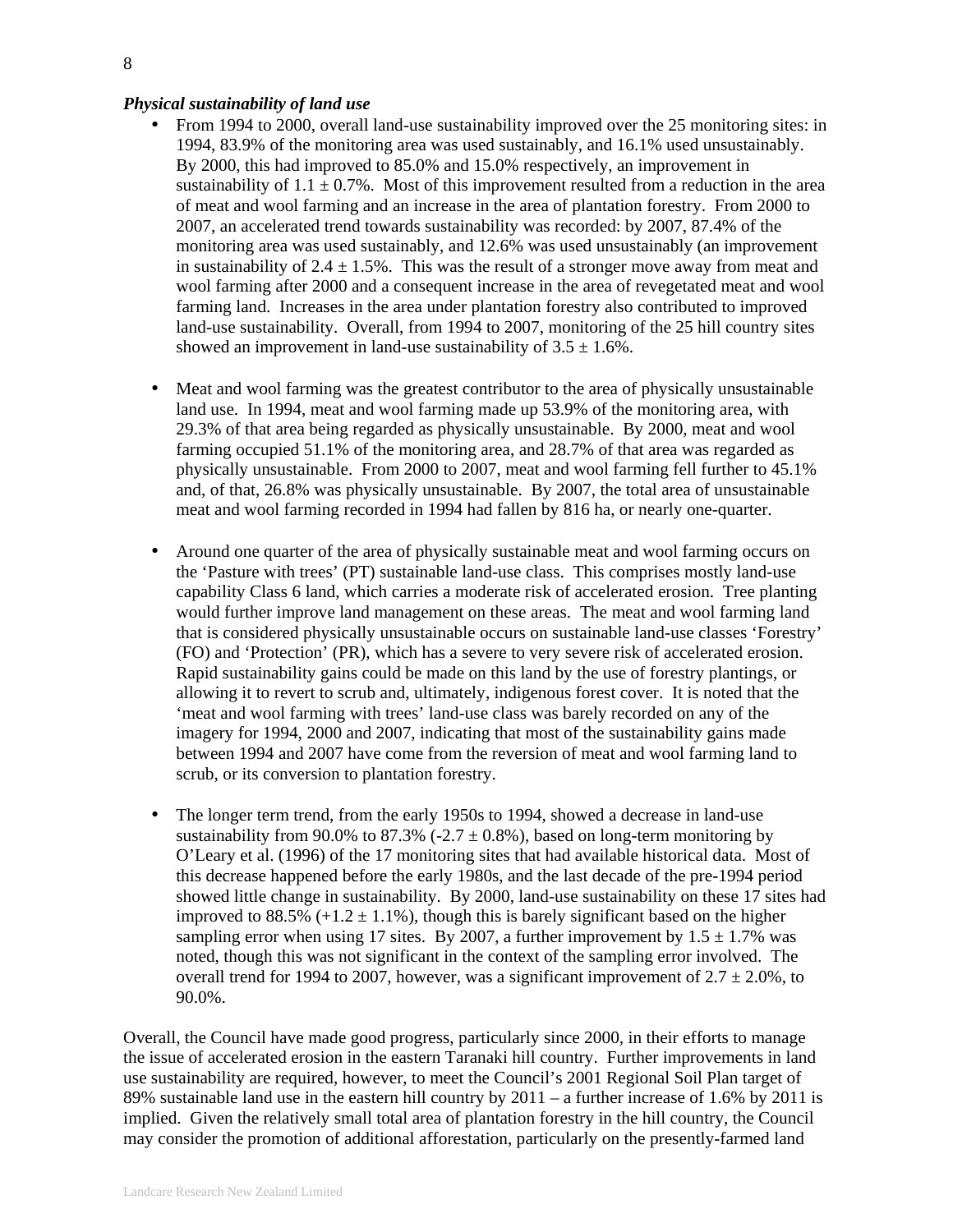classes that are most vulnerable to accelerated erosion, as an effective way of further improving the overall sustainability of hill country land use.

## **Coastal sand country**

From 1994 to 2000, the area of bare sand had:

- increased at Site A (Egmont) by  $1.5 \pm 1.0\%$  (3.0 ha)
- increased at Site B (Hawera) by  $1.2 \pm 1.0\%$  (7.3 ha)
- not changed at Site C (Patea)
- decreased at Site D (Wanganui) by  $1.9 \pm 1.5\%$  (25.8 ha).

No significant changes were recorded at any of the sites from 2000 to 2007, and any changes that were noted appeared to relate mainly to natural causes rather than management effects.

Overall, from 1994 to 2007, the area of bare sand had:

- increased at Site A (Egmont) by  $2.3 \pm 1.0\%$  (3.0 ha)
- increased at Site B (Hawera) by  $1.1 \pm 1.0\%$  (7.3 ha)
- not changed at Site C (Patea)
- decreased at Site D (Wanganui) by  $1.7 \pm 1.5\%$  (25.8 ha).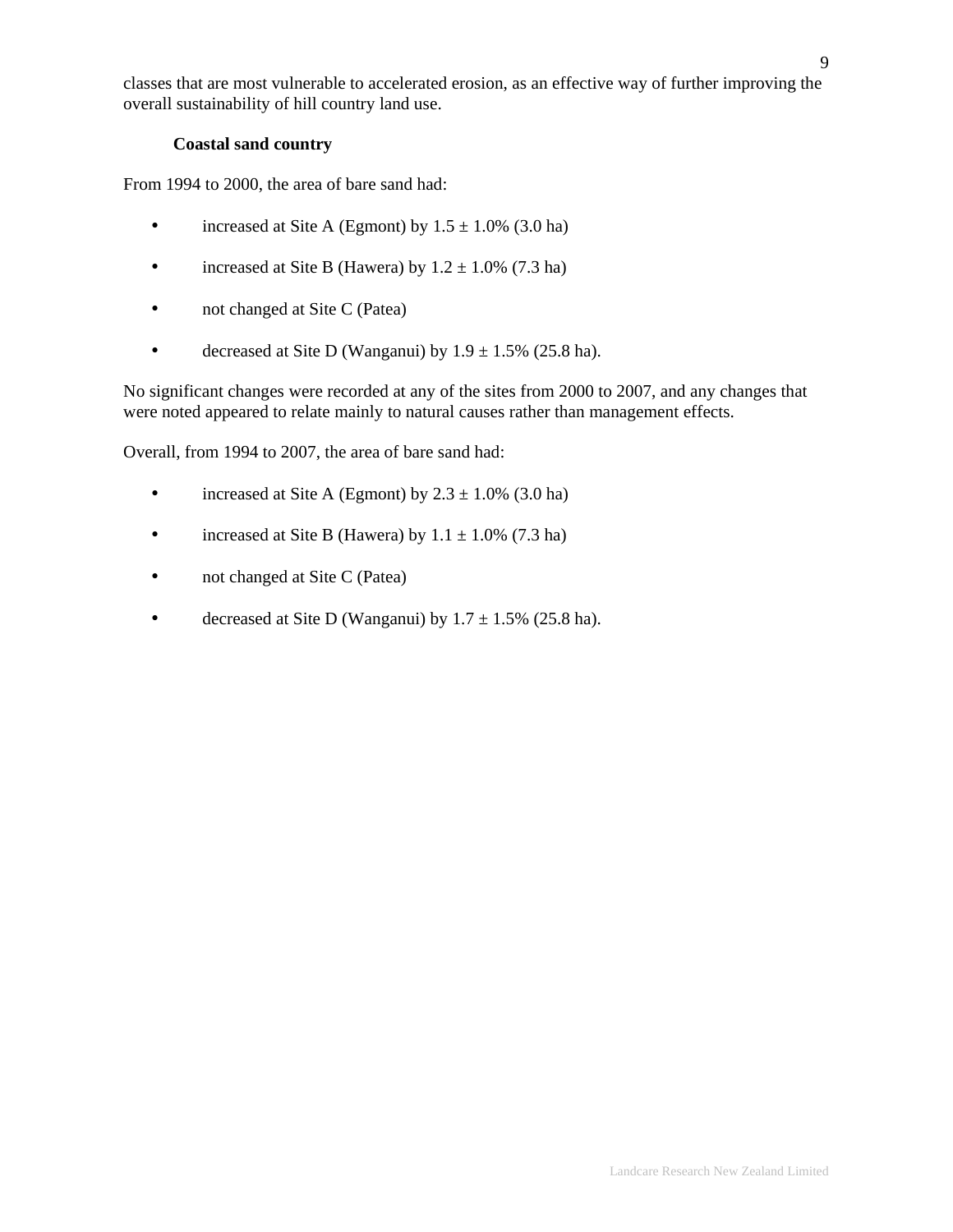# **1. Introduction**

Section 35 of the Resource Management Act imposes a duty on local authorities to gather information, to monitor and to keep records. The approach of the Taranaki Regional Council ('the Council') to monitoring is to undertake monitoring programmes that reflect significant regional issues. Issue 1 in Section 4 of the Regional Soil Plan for Taranaki addresses accelerated erosion as a result of inappropriate land management practices and focuses on the eastern hill country and coastal terraces. The methods the Council currently uses to address Issue 1 includes giving general advice and promoting its importance, providing sustainable land management planning services, enforcement if necessary, and research and monitoring. This project addresses the monitoring requirement associated with the management of this issue.

The Council established baseline information about vegetation cover, land use and physical sustainability in the region's eastern hill country in 1994 (O'Leary et al. 1996). A repeat monitoring episode was carried out for the Council in 2000 (Jessen et al. 2000) as part of the Council's assessment of their management of Issue 1. At the same time the monitoring programme was expanded to include the other area of interest – the coastal sand country. The 2000 monitoring project made use of two pre-existing methods: 1) as used previously by O'Leary et al. (1996) in the eastern hill country; and 2) as developed and recommended by Stephens and Dymond (1999) in the coastal sand country.

The present study was requested by the Council to measure and report on changes from 2000 to 2007 in vegetation cover and land-use on the hill country sites, and changes in bare sand cover on the coastal sand country sites. For the coastal sites, the same methodology used by Jessen et al. (2000) was repeated. For the 25 hill country sites, changes in technology and improvements in image quality and precision forced a review of the previous monitoring data and also a revision of the 25 monitoring site boundaries. As a result, the data presented in Jessen et al. (2000) have been revised in this report to provide for robust comparisons with the 2007 data. Because the same transformation process was applied to both the 1994 and 2000 data together, the percentage changes in vegetation cover and land use, and the reported percentage changes in land-use sustainability, as reported in Jessen et al. (2000), are essentially unchanged. However, as the actual areas involved have changed slightly, the 1994 and 2000 data are revised in this report for consistency.

# **2. Objectives**

The objectives of the present study were to:

- carry out repeat monitoring of 25 eastern Taranaki hill country sites according to the approach adopted by O'Leary et al. (1996) and O'Leary and Stephens (1996), and as revised in Jessen et al. (2000). Further improvements to the methodology are detailed below. The present study takes the 1994 and 2000 information reported in Jessen et al. (2000) and determines changes to vegetation cover, land use, and physical land-use sustainability from 1994 and 2000 to the present
- undertake monitoring of four coastal sand country sites according to the approach in Stephens & Dymond (1999), and as modified by Jessen et al. (2000). The present study determines changes to the area of bare sand from 1994 and 2000 to the present
- document all results in this report and fully document and archive records in both ARC/INFO GIS software files and ERDAS IMAGINE remote sensing files, ready for retrieval and use for a future monitoring episode.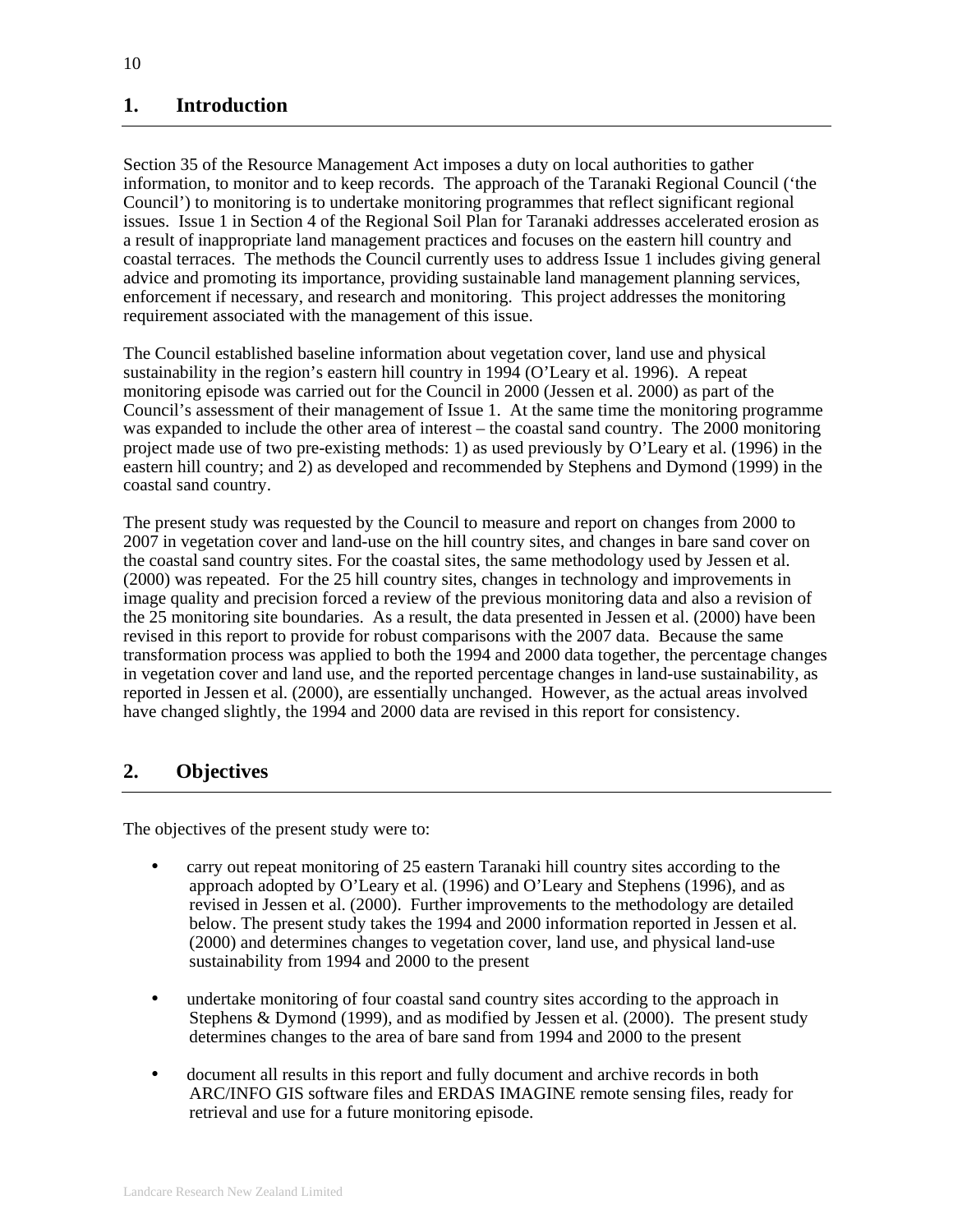## **3.1 Aerial imagery**

In contrast to the 1994 and 2000 monitoring episodes where Landcare Research was responsible for the acquisition of new aerial photography, the 2007 imagery used in this study was supplied by the Council as high-resolution digital scans. Details of the imagery used in 1994, 2000 and the present study are summarised in Table 1.

| Date of<br>imagery | Source of imagery                                                  | <b>Images supplied</b><br>as     | <b>Scanned</b><br>image<br>resolution<br>(m/pixel) | Orthorectified? | Map<br>projection                            |
|--------------------|--------------------------------------------------------------------|----------------------------------|----------------------------------------------------|-----------------|----------------------------------------------|
| 1994               | Aerial Surveys Ltd,<br>Nelson (contracted by<br>Landcare Research) | Contact prints                   | 3.00                                               | N <sub>0</sub>  | New Zealand<br>Map Grid                      |
| 2000               | Aerial Surveys Ltd,<br>Nelson (contracted by<br>Landcare Research) | Contact prints                   | 1.00                                               | N <sub>0</sub>  | New Zealand<br>Map Grid                      |
| 2007<br>(present)  | Taranaki Regional<br>Council                                       | High-resolution<br>digital scans | 0.75                                               | <b>Yes</b>      | New Zealand<br><b>Transverse</b><br>Mercator |

| <b>Table 1</b> | Details of imagery used in 1994, 2000 and the present study |  |
|----------------|-------------------------------------------------------------|--|
|                |                                                             |  |

## **3.2 Monitoring sites and sampling errors**

### *Eastern hill country*

The locations of the 25 eastern hill country monitoring sites are illustrated in Appendix 1. The area of each hill country site was reported in Jessen et al. (2000) as being 900 ha (each site being a 3 km x 3 km square).

The 1994 and 2000 studies used non-orthorectified photographs (O'Leary et al. 1996, Jessen et al. 2000). The change to orthorectified imagery in the present study revealed that the hill country site boundaries on the earlier imagery did not correspond to regular 3 km x 3 km (900 ha) squares on the ground. This is because while orthorectified imagery is processed to remove distortions due to relief displacement and camera/lens geometry, these distortions were not removed from the earlier imagery because of time and cost constraints. (It is only in recent years that the use of orthorectified imagery has become a standard practice, owing to substantial improvements in computing power, software capability and image quality, all of which have reduced the cost of orthorectification to acceptable levels for most mapping applications).

In addition, the imagery supplied by the Council was projected onto the New Zealand Transverse Mercator (NZTM) grid whereas all previous work was projected on the now-superseded New Zealand Map Grid (NZMG). This required a further processing step to convert all earlier ARC/INFO coverages of vegetation and land use to NZTM before the datasets could be directly compared for assessments of change from 1994 and 2000 to the present.

The processing required to bring the 1994 and 2000 mapping into line with the new 2007 mapping is described fully below, and details of the hill country sites with their revised areas are given in Table 2. The actual area of each site has been recalculated from the NZTM coordinates of each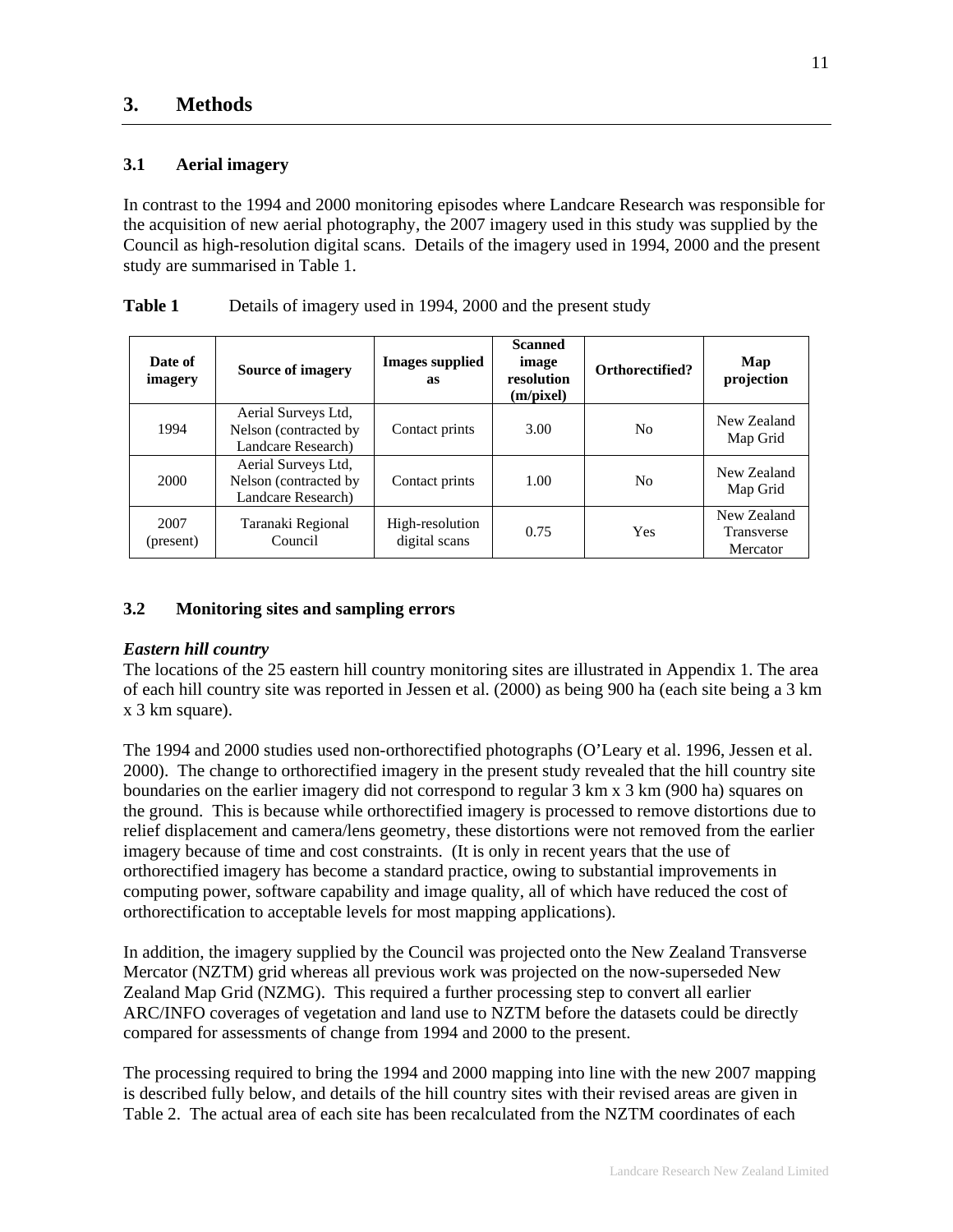site's corner points that were visually located on the 2007 imagery. The nominal area (900 hectares) is the area for each site as reported for 1994 and 2000.

This sampling strategy (also used by Jessen et al. 2000) contributes to low (between  $\pm 0.7\%$  and  $\pm 1.6\%$ ) random (sampling) errors for the sustainability change data when assessed over 25 sites for the eastern Taranaki hill country. Detailed information about the calculation of errors according to this sampling strategy can be found in Dymond et al. (2001).

### *Coastal sand country*

The four coastal sand country monitoring sites were chosen by the Council to be representative of the range of sand country environments in coastal Taranaki. The sites are quite widely separated (from near Cape Egmont in the north, to north of Wanganui in the south – see Appendix 1) and this gives a greater chance of capturing the range of conditions along the coast. The area of each site is different (unlike the hill country sites), as is the single 'area of interest' defined in each site. The 'area of interest' represents the extent of sand dunes within each site where monitoring was carried out.

As with the hill country monitoring sites, the boundaries for the four sand country monitoring sites were re-established on the new 2007 imagery, although the lack of topographic relief on these sites meant site boundary distortion due to relief displacement was negligible. Within each site boundary, the area of sand country (the 'area of interest' referred to in Jessen et al. 2000) was defined by an irregular polygon that was generated for each site and stored as an 'area of interest' (.aoi) file in ERDAS IMAGINE as part of the 2000 study. These .aoi files were retrieved and converted to NZTM coordinates using the online coordinate conversion calculator on the Land Information New Zealand website (see

http://www.linz.govt.nz/apps/coordinateconversions/index.html). For consistency the sand areas were recalculated but the resulting differences in area are negligible and can be ignored. Sand country monitoring site details are described in Table 3.

Sampling (random) errors due to the dot grid sampling method are low – between  $\pm 0.5\%$  and  $\pm 1.5\%$ . A description of how these errors are calculated using the sand country sampling strategy can be found in Dymond et al. (2001).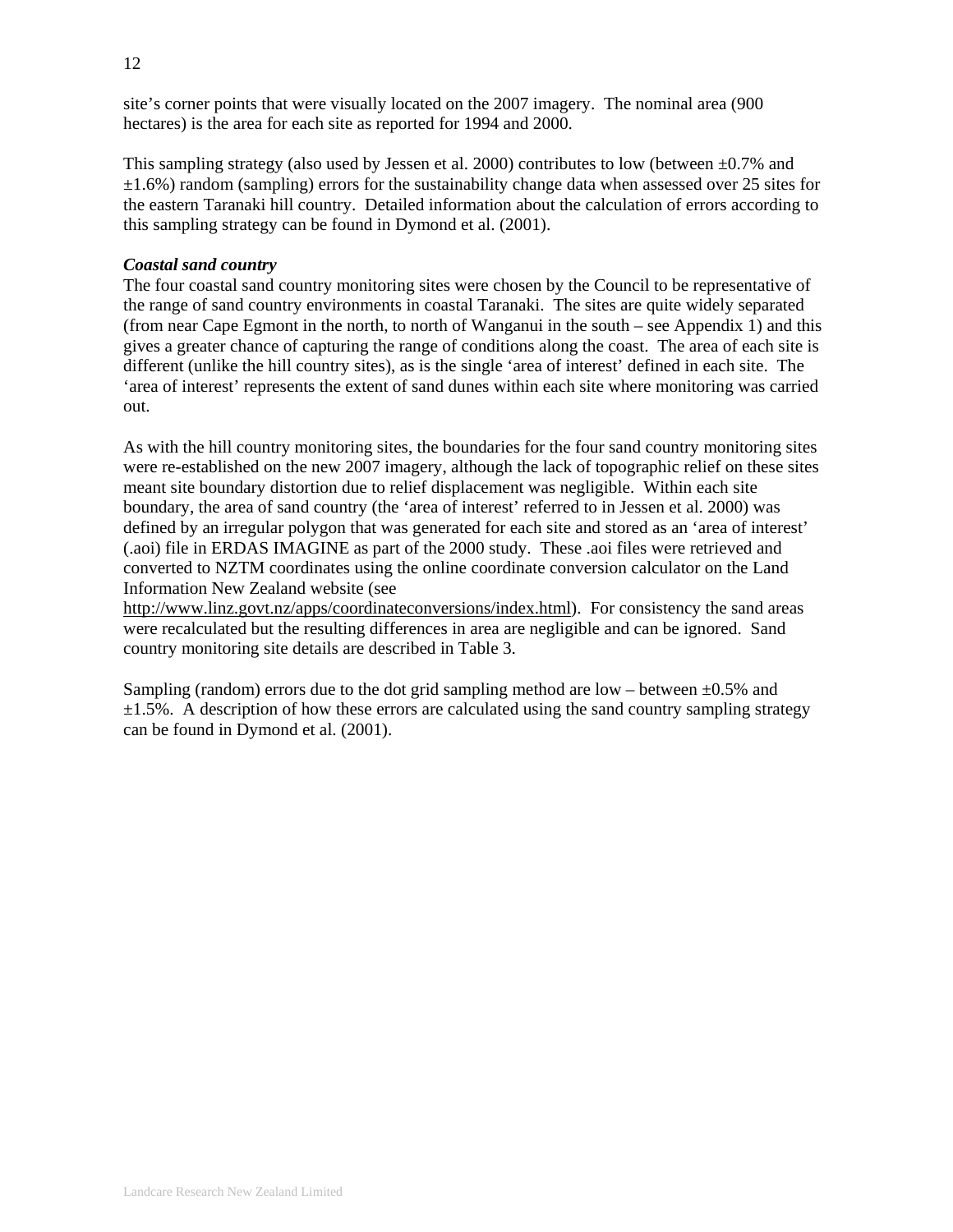|                |                                | <b>NZTM</b> coordinates (Easting, Northing) |                                |                                | <b>Actual</b>           | <b>Nominal</b><br>site area       |                          |
|----------------|--------------------------------|---------------------------------------------|--------------------------------|--------------------------------|-------------------------|-----------------------------------|--------------------------|
| <b>Site</b>    | <b>NW</b><br>corner            | <b>NE</b><br>corner                         | SE<br>corner                   | SW<br>corner                   | site area<br>(hectares) | in 1994<br>and 2000<br>(hectares) | <b>Difference</b><br>(%) |
| 1              | 1738379,<br>5709781            | 1741366,<br>5709791                         | 1741307,<br>5706792            | 1738382,<br>5706781            | 886.62                  | 900.00                            | $-1.49$                  |
| $\overline{c}$ | 1738384,<br>5699768            | 1741363,<br>5699736                         | 1741392,<br>5696783            | 1738366,<br>5696795            | 889.63                  | 900.00                            | $-1.15$                  |
| 3              | 1728397,<br>5689757            | 1731304,<br>5689801                         | 1731343,<br>5686805            | 1728399,<br>5686795            | 871.56                  | 900.00                            | $-3.16$                  |
| $\overline{4}$ | 1718383,<br>5679760            | 1721319,<br>5679701                         | 1721305.<br>5676747            | 1718418,<br>5676743            | 869.20                  | 900.00                            | $-3.42$                  |
| 5              | 1728388,<br>5679711            | 1731409,<br>5679809                         | 1731381,<br>5676745            | 1728356,<br>5676739            | 912.19                  | 900.00                            | 1.35                     |
| 6              | 1738474,<br>5679786            | 1741388,<br>5679787                         | 1741481,<br>5676841            | 1738495,<br>5676833            | 870.13                  | 900.00                            | $-3.32$                  |
| $\overline{7}$ | 1718422,                       | 1721419,                                    | 1721413,                       | 1718434,                       | 893.40                  | 900.00                            | $-0.73$                  |
| 8              | 5669799<br>1728449,            | 5669718<br>1731457,                         | 5666766<br>1731442,            | 5666771<br>1728467,            | 877.41                  | 900.00                            | $-2.51$                  |
| 9              | 5669702<br>1718455,<br>5659733 | 5669741<br>1721445,                         | 5666791<br>1721368,            | 5666786<br>1718402,            | 879.90                  | 900.00                            | $-2.23$                  |
| 10             | 1728394,<br>5659711            | 5659779<br>1731457,<br>5659718              | 5656793<br>1731403,<br>5656748 | 5656809<br>1728410,            | 902.91                  | 900.00                            | 0.32                     |
| 11             | 1738431,<br>5659787            | 1741381,<br>5659767                         | 1741296,<br>5656927            | 5656717<br>1738411,<br>5656778 | 852.88                  | 900.00                            | $-5.24$                  |
| 12             | 1728405,<br>5649777            | 1731407,<br>5649763                         | 1731419,<br>5646802            | 1728486,<br>5646834            | 875.90                  | 900.00                            | $-2.68$                  |
| 13             | 1738516,<br>5649799            | 1741268,<br>5649719                         | 1741298,<br>5646886            | 1738374,<br>5646785            | 829.63                  | 900.00                            | $-7.82$                  |
| 14             | 1728404,<br>5639689            | 1731310,<br>5639686                         | 1731433,<br>5636766            | 1728435,<br>5636813            | 855.30                  | 900.00                            | $-4.97$                  |
| 15             | 1738538,<br>5639363            | 1741402,<br>5639628                         | 1741394,<br>5637114            | 1738472,<br>5636844            | 727.03                  | 900.00                            | $-19.22$                 |
| 16             | 1718402,<br>5629720            | 1721433,<br>5629733                         | 1721425,<br>5626737            | 1718432,<br>5626740            | 899.99                  | 900.00                            | 0.00                     |
| 17             | 1728443,<br>5629723            | 1731373,<br>5629651                         | 1731387,<br>5626830            | 1728451,<br>5626790            | 843.81                  | 900.00                            | $-6.24$                  |
| 18             | 1748456,<br>5619717            | 1751536,<br>5619823                         | 1751508,<br>5616879            | 1748433,<br>5616779            | 904.83                  | 900.00                            | 0.54                     |
| 19             | 1758460.<br>5619811            | 1761444,<br>5619757                         | 1761380,<br>5616675            | 1758427,<br>5616799            | 904.93                  | 900.00                            | 0.55                     |
| 20             | 1728446,<br>5609779            | 1731449,<br>5609780                         | 1731492,<br>5606739            | 1728437,<br>5606752            | 918.99                  | 900.00                            | 2.11                     |
| 21             | 1738162,<br>5609877            | 1741578,<br>5609810                         | 1741650,<br>5606765            | 1738340,<br>5606794            | 1029.82                 | 900.00                            | 14.42                    |
| 22             | 1748428,<br>5609715            | 1751337,<br>5609785                         | 1751407,<br>5606838            | 1748490,<br>5606815            | 851.92                  | 900.00                            | $-5.34$                  |
| 23             | 1758456,<br>5609737            | 1761441,<br>5609774                         | 1761425,<br>5606867            | 1758462,<br>5606833            | 864.08                  | 900.00                            | $-3.99$                  |
| 24             | 1748427,<br>5599830            | 1751412,<br>5599853                         | 1751489,<br>5596755            | 1748540,<br>5596585            | 941.90                  | 900.00                            | 4.66                     |
| 25             | 1758430,<br>5599837            | 1761339,<br>5599798                         | 1761277,<br>5596958            | 1758443,<br>5596919            | 826.70                  | 900.00                            | $-8.14$                  |
| <b>Total</b>   |                                |                                             |                                |                                | 21980.67                | 22500.00                          | $-2.31$                  |

**Table 2** Locations and dimensions of the 25 hill country monitoring sites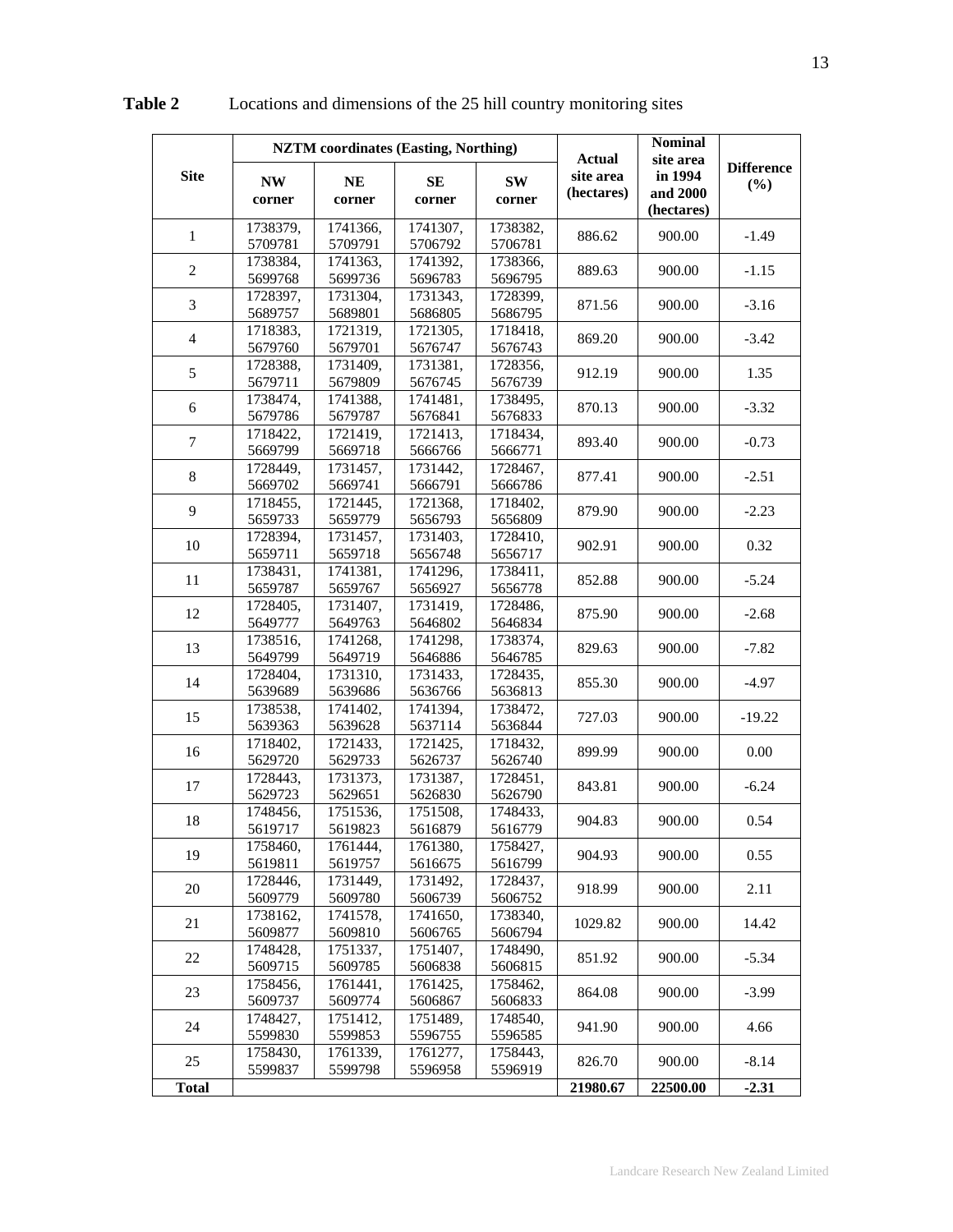|             |                | <b>NZTM</b> coordinates of site | Actual                                 | Sand area<br>reported              |                          |
|-------------|----------------|---------------------------------|----------------------------------------|------------------------------------|--------------------------|
| <b>Site</b> | <b>Easting</b> | <b>Northing</b>                 | sand area<br>within site<br>(hectares) | for 1994<br>and 2000<br>(hectares) | <b>Difference</b><br>(%) |
|             | 1665481        | 5646976                         |                                        |                                    |                          |
| A           | 1666467        | 5642055                         | 209.9                                  | 210.0                              | 0.0                      |
| (Egmont)    | 1667845        | 5642330                         |                                        |                                    |                          |
|             | 1666840        | 5647242                         |                                        |                                    |                          |
|             | 1718094        | 5605782                         |                                        |                                    |                          |
| B           | 1719654        | 5606903                         | 580.7                                  | 580.7                              | 0.0                      |
| (Hawera)    | 1722962        | 5602365                         |                                        |                                    |                          |
|             | 1721346        | 5601194                         |                                        |                                    |                          |
|             | 1731018        | 5595764                         |                                        |                                    |                          |
|             | 1733653        | 5595940                         |                                        |                                    |                          |
| C           | 1735458        | 5594576                         | 1228.3                                 | 1228.3                             | 0.0                      |
| (Patea)     | 1732440        | 5591920                         |                                        |                                    |                          |
|             | 1730379        | 5593549                         |                                        |                                    |                          |
|             | 1730259        | 5594704                         |                                        |                                    |                          |
|             | 1743100        | 5591028                         |                                        |                                    |                          |
| D           | 1741661        | 5588776                         | 1320.3                                 | 1320.2                             | 0.0                      |
| (Wanganui)  | 1746335        | 5585725                         |                                        |                                    |                          |
|             | 1747791        | 5588006                         |                                        |                                    |                          |

### **Table 3** Details of the four sand country monitoring sites

## **3.3 Methodology: Eastern hill country**

#### **Review of methodology used in 1994 and 2000**

The method used in this study was piloted by Stephens et al. (1995), comprehensively documented in O'Leary et al. (1996), and explained further in O'Leary and Stephens (1996). The physically sustainable land-use classes against which the 1994 and 2000 land uses were compared in Jessen et al. (2000) were established for Taranaki in a study by Blaschke et al. (1992a), and are listed in Table 4 below.

After consultation with the Council, Jessen et al. (2000) modified this method for the 2000 monitoring episode such that the 'Pasture with trees' (PT) sustainable land-use class was interpreted differently from that used in O'Leary et al. (1996). The 2000 study considered meat and wool farming on this sustainable land-use class to be physically sustainable (although improved land management, such as more planting of trees, would normally be needed), whereas the O'Leary et al. (1996) study considered this land use/sustainable land-use class association to be physically unsustainable. The revised interpretation by Jessen et al. (2000) was arrived at after considering advice in Hicks (1998), closer consideration of modern research findings (Blaschke et al. 1992b; Trustrum & Blaschke 1992; DeRose et al. 1993, 1995), and considering the Council's own view (post-1996) of the 'Pasture with trees' sustainable land-use class. Consequently, the O'Leary et al. (1996) sustainability-change data were re-calculated for the 2000 study, and the revised interpretation of the 'Pasture with trees' sustainable land-use class is also used in the present (2007) study.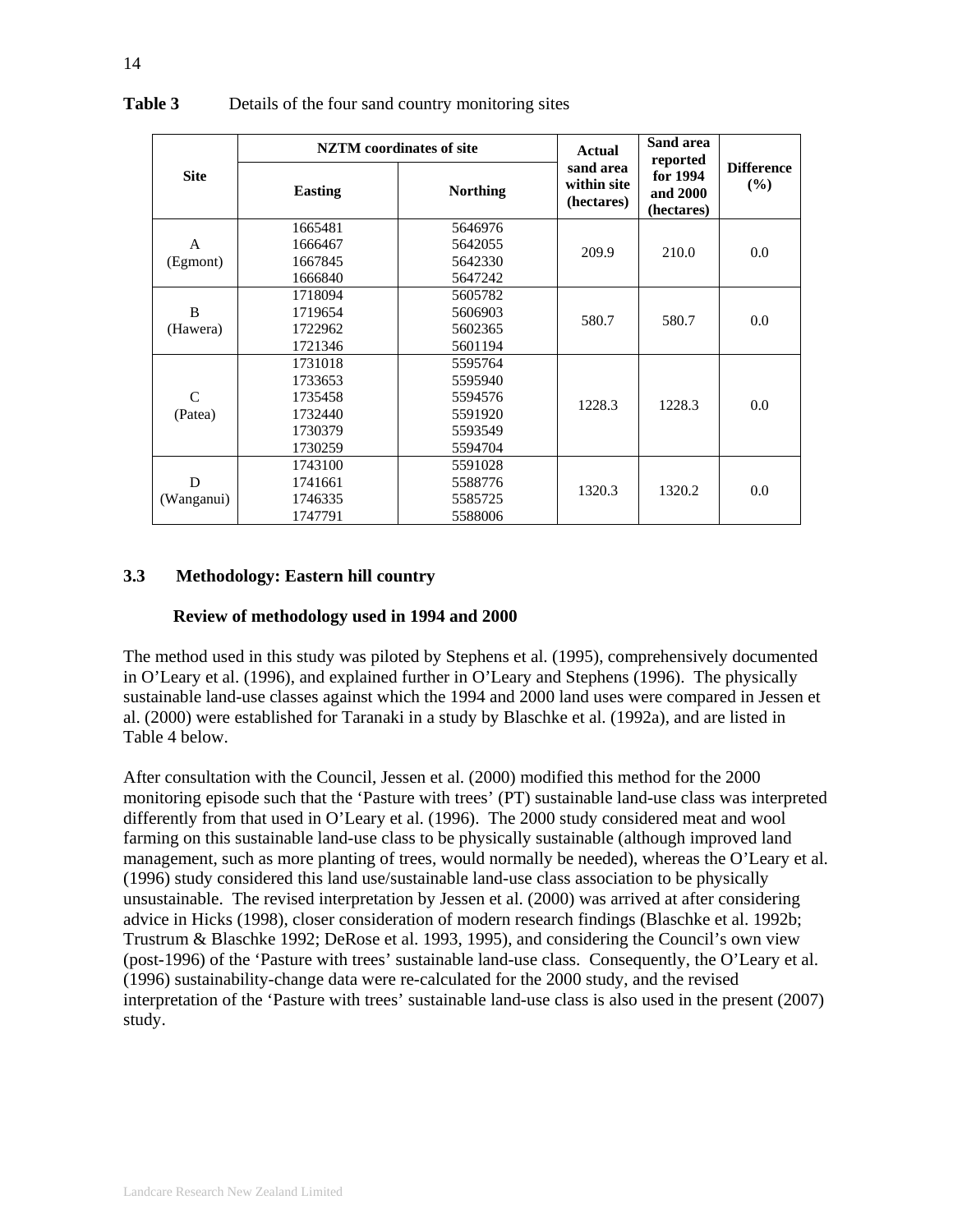The monitoring carried out in 1994 and 2000 used aerial photography that was processed by Landcare Research as follows:

- The photographs were scanned on a desktop scanner at a resolution of 400 dots per inch (dpi) for the 1994 photographs, and at 1200 dpi for the 2000 photographs
- The scanned images were rectified to NZMG using a second-order polynomial transformation. Orthorectification was not carried out in 1994 or 2000 because of the considerably higher cost and time required using the resources available at the time (relating particularly to limitations on computing power and software capability)
- The imagery was then resampled to a ground pixel size of three metres (for the 1994) photography) and one metre (for the 2000 photography)
- The resampled images were produced as hard copy base maps at a scale of 1:5750, and vegetation and land-use classes (see Table 5 below) were delineated manually on transparent overlays
- The vegetation and land-use classes were digitised from the transparent overlays using ARC/INFO GIS software to create ARC/INFO coverages of vegetation and land use for each site for 1994 and 2000. These digital coverages were then overlaid, changes between 1994 and 2000 calculated and the results tabulated
- To assess land-use sustainability, the land-use classes were compared against physically sustainable land-use classes (Table 4, held as a spatial coverage for Taranaki and established by Blaschke et al. 1992a, and as re-interpreted at 1:27 500 scale by O'Leary et al. 1996). Movements either toward or away from sustainability were measured/analysed and tabulated.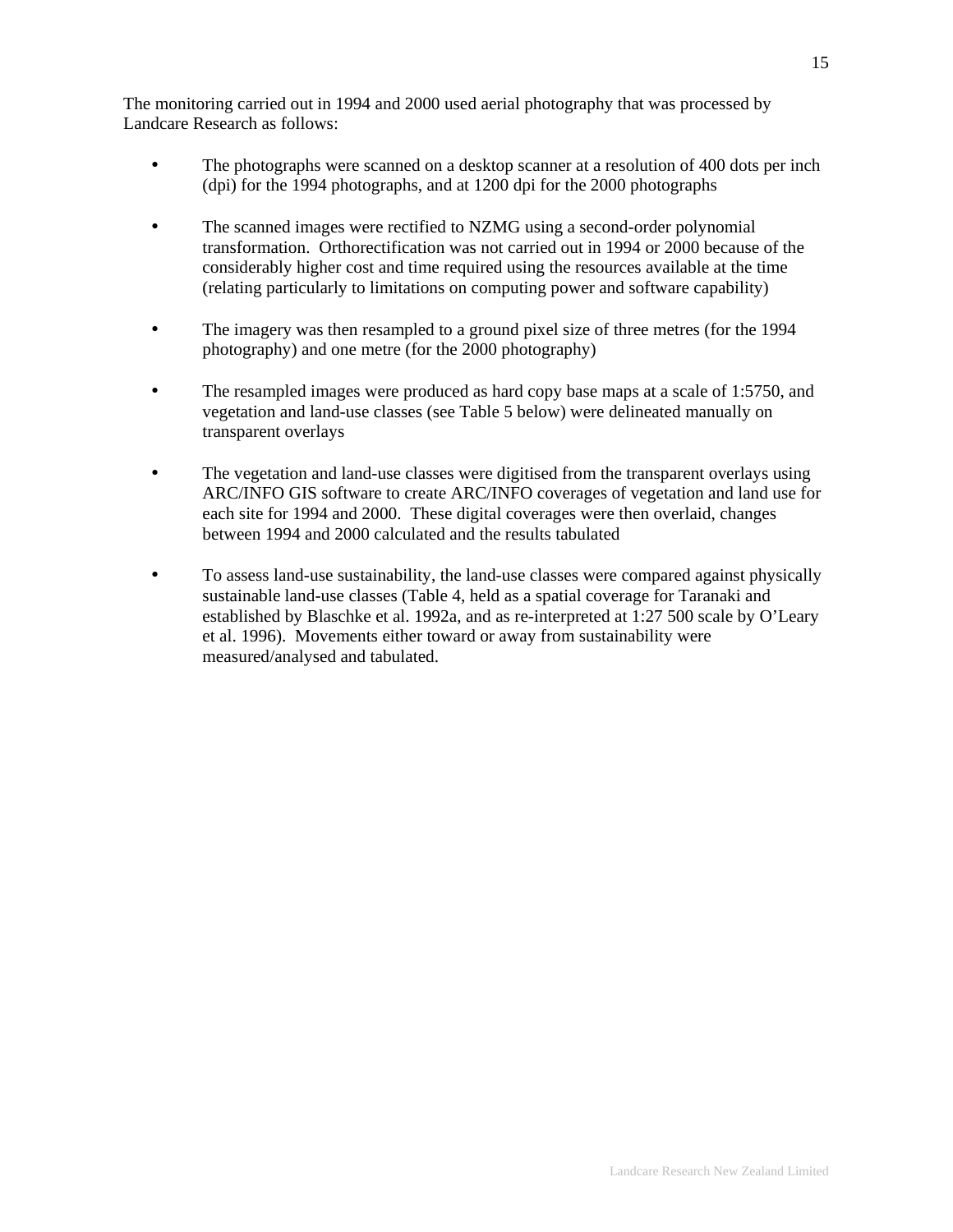| <b>Sustainable</b><br>land-use<br>class | <b>Most</b><br>intensive<br>sustainable<br>land use |                           |                  |          | Range of sustainable land uses |                       |          |            |
|-----------------------------------------|-----------------------------------------------------|---------------------------|------------------|----------|--------------------------------|-----------------------|----------|------------|
| IH                                      | Intensive<br>horticulture                           | Intensive<br>horticulture | Cash<br>cropping | Dairying | <b>Drystock</b><br>grazing     | Pasture with<br>trees | Forestry | Protection |
| CC                                      | Cash<br>cropping                                    |                           | Cash<br>cropping | Dairying | <b>Drystock</b><br>grazing     | Pasture with<br>trees | Forestry | Protection |
| DY                                      | Dairying                                            |                           |                  | Dairying | <b>Drystock</b><br>grazing     | Pasture with<br>trees | Forestry | Protection |
| <b>GR</b>                               | Drystock<br>grazing                                 |                           |                  |          | Drystock<br>grazing            | Pasture with<br>trees | Forestry | Protection |
| PT                                      | Pasture with<br>trees                               |                           |                  |          |                                | Pasture with<br>trees | Forestry | Protection |
| <b>FO</b>                               | Forestry                                            |                           |                  |          |                                |                       | Forestry | Protection |
| <b>PR</b>                               | Protection                                          |                           |                  |          |                                |                       |          | Protection |

**Table 4** Physically sustainable land-use classes for Taranaki (from Blaschke et al. 1992a)

**Note on the use of this table:** Taranaki has been categorised (and mapped) into these sustainable land-use classes by Blaschke et al. 1992a). The land-use classes mapped in the present study (Table 10) have been compared with these sustainable land-use classes to determine if the mapped land uses are physically sustainable. Using GIS, years 2000 and 2007 land uses have been overlaid onto sustainable land-use classes, and the areas where the mapped land use corresponds (or not) to physical sustainability for that use have been recorded. An example of unsustainability is where the land-use 'meat and wool farming' is mapped on sustainable land-use class 'Forestry' (FO), because, from Table 5, the only physically sustainable land uses for this class are 'Forestry' and 'Protection'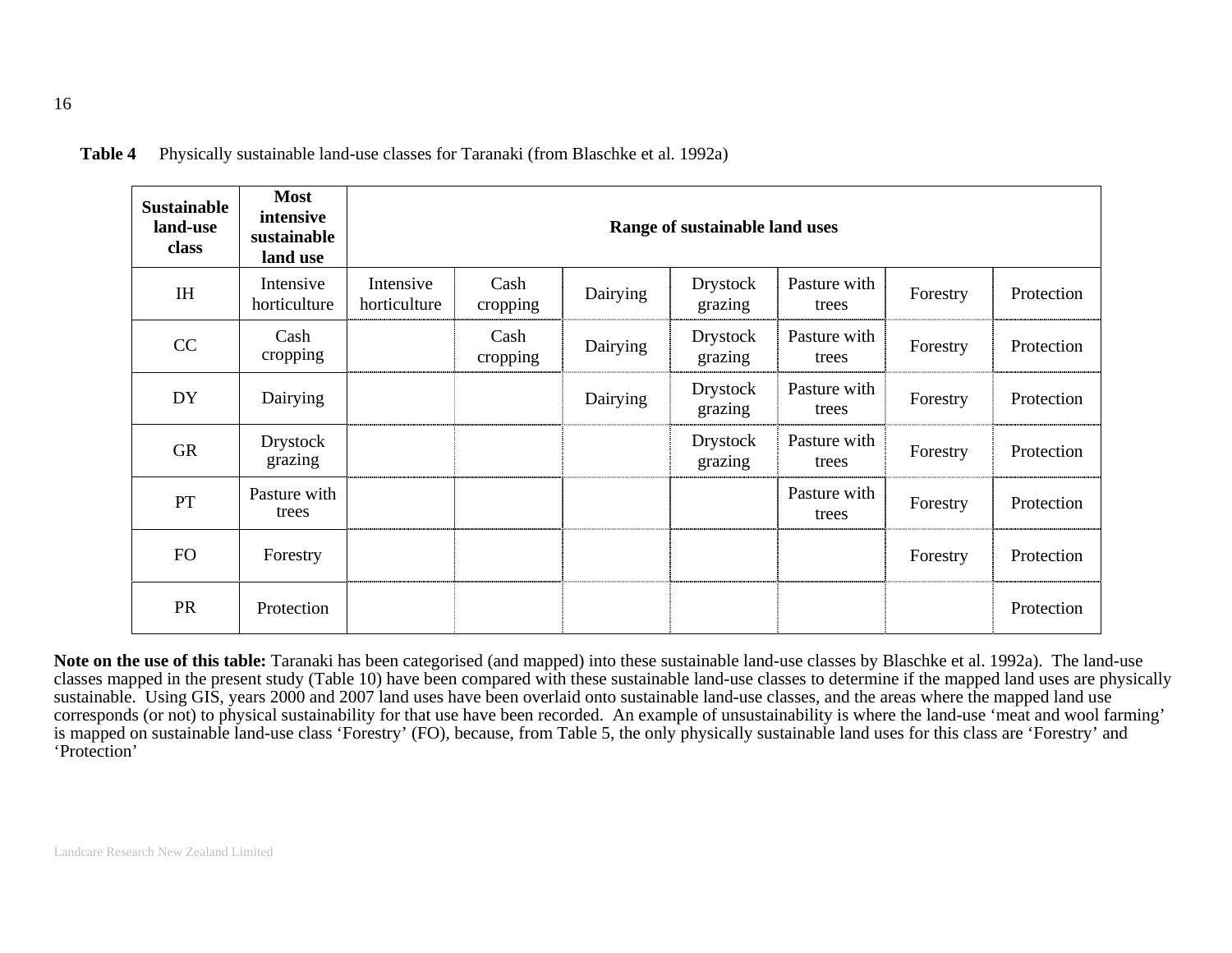| <b>Mapped vegetation class</b>                                      | <b>Mapped land-use class</b>                                                                                                 | Link to sustainable land-<br>use class (from Table 4) |
|---------------------------------------------------------------------|------------------------------------------------------------------------------------------------------------------------------|-------------------------------------------------------|
| Pasture                                                             | Horticulture/cash cropping<br>(lumped together, as both<br>are rare in the hill lands)                                       | IH, CC                                                |
| Crops                                                               | Dairying                                                                                                                     | DY                                                    |
| <b>Plantation forest</b>                                            | Meat and wool farming<br>(alternative names in earlier<br>studies include drystock<br>grazing and sheep and beef<br>farming) | <b>GR</b>                                             |
| Indigenous forest                                                   | Revegetated meat and wool<br>(once farmed but now<br>abandoned and scrub-<br>covered)                                        | F <sub>O</sub>                                        |
| Indigenous scrub spp. $>3$ m<br>(older scrub in earlier<br>studies) | Plantation forestry                                                                                                          | F <sub>O</sub>                                        |
| Indigenous scrub spp. $<$ 3 m<br>(inferred as young scrub)          | Meat and wool farming<br>with trees                                                                                          | PT                                                    |
| Weeds (rush, fern, gorse,<br>$etc.$ )                               | Indigenous forest<br>(protection)                                                                                            | <b>PR</b>                                             |
| River/other water body                                              | Water                                                                                                                        | Not linked                                            |

**Table 5** Vegetation and land-use classes mapped

### **Methodology used in the present study**

The 1994, 2000 and 2007 studies were based on interpretations of aerial photography. The 2007 imagery was supplied in digital form by the Council, and additional steps were needed to arrive at valid and robust comparisons with the earlier imagery on account of the following:

- The 2007 imagery was orthorectified to remove relief displacement (related to topography) and other distortion effects;
- It was of higher resolution (0.75 metres/pixel) than imagery used in 1994 and 2000, enabling a higher-resolution interpretation of vegetation and land-use classes than was previously possible;
- It was projected onto NZTM, which supersedes the older NZMG onto which the 1994 and 2000 imagery had been projected.

Given that the use of orthorectified imagery has become the standard in recent years, as has the use of NZTM, the ARC/INFO coverages from 1994 and 2000 were converted from NZMG into NZTM.

Because the 1994 and 2000 imagery was not orthorectified, it contained slight distortions relating to topography and camera/lens geometry that were not removed when the images were rectified to NZMG. As a result the hill country monitoring site boundaries, while representing regular 900 hectare squares on the 1994 and 2000 imagery, did not in fact represent regular 900 hectare squares on the ground.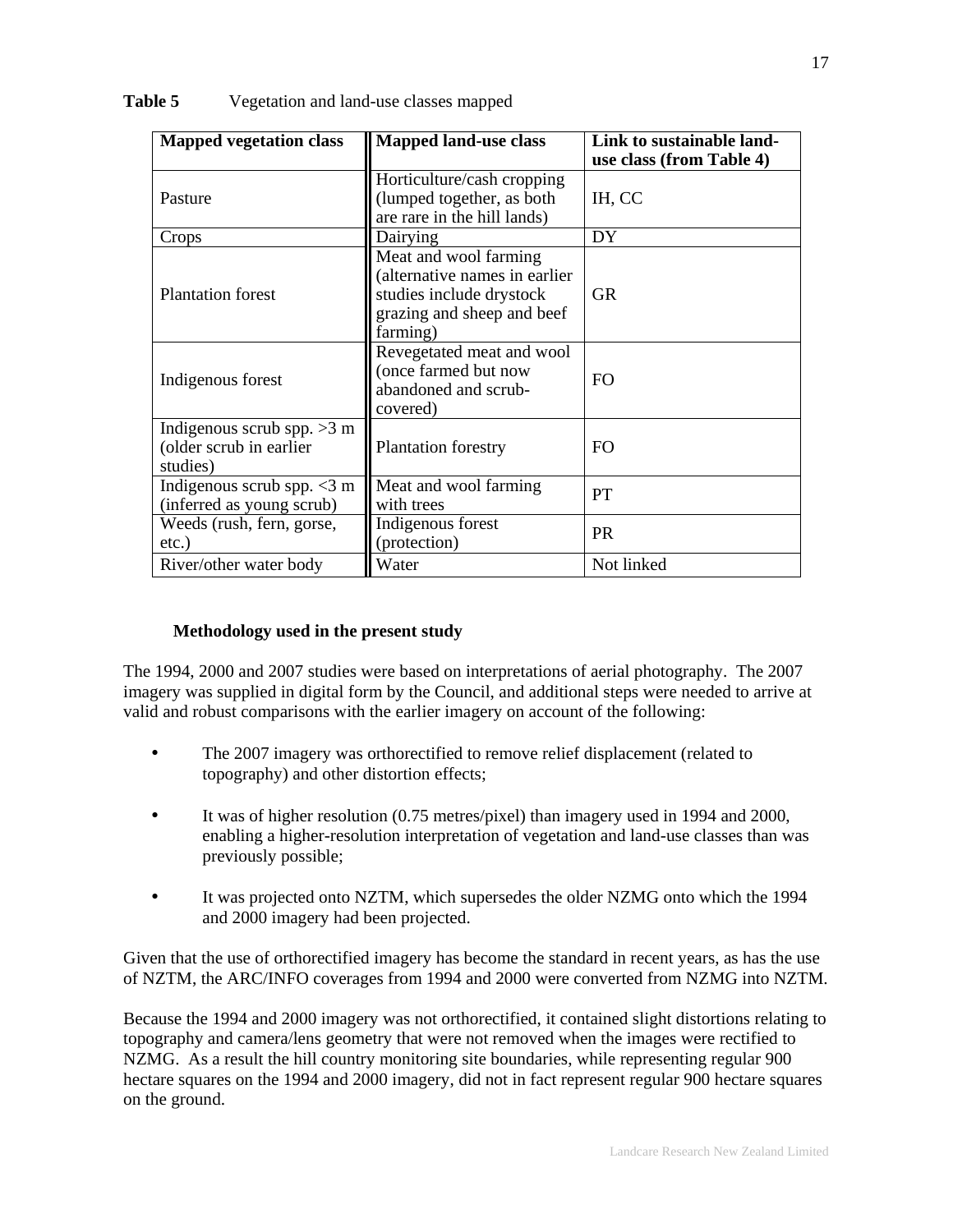The ARC/INFO vegetation and land-use coverages generated from the 1994 and 2000 imagery therefore contained the same distortions as the imagery they were derived from, and also did not represent 900-hectare squares on the ground. When this issue became apparent, Landcare Research and the Council agreed the actual area on the ground should be reported on rather than the nominal 900 hectare area for each site. Although this approach means each site boundary has been distorted slightly, and will remain distorted, it does ensure each monitoring episode will continue to compare like with like because the same area on the ground is being reported on each time. The alternative approach, which would have been to re-establish the 900 hectare square boundary for each site, would have meant that areas lying outside the site boundaries in 1994 and 2000 might have been included in the present study and would have skewed the results.

Consequently, the hill country site boundaries were re-established on the 2007 imagery by visually transferring the four corner points for each site from the 2000 imagery onto the 2007 imagery and extracting the new NZTM coordinates of these corner points. The area of each site changed slightly as a result: changes ranged from  $-19.2\%$  to  $+14.4\%$ , with an average change of  $-2.3\%$ . The total area surveyed in the 25 sites has been recalculated at 21 981 hectares, compared with the original 22 500 hectares. (Refer to Table 1 for full details).

To provide valid and robust comparisons of vegetation and land use from 1994 and 2000 to 2007, the ARC/INFO vegetation and land-use coverages for 1994 and 2000 were transformed to fit the reestablished study area boundaries on the 2007 imagery. The 1994 and 2000 vegetation, land use and land-use sustainability data were then re-calculated.

It is noted that, because the same transformation was applied to both the 1994 and 2000 layers at each site, the percentage changes in vegetation, land-use and land-use sustainability reported in Jessen et al. (2000) are essentially unchanged as are the conclusions drawn in that report. The actual areas involved have changed slightly, however, and for consistency the revised 1994 and 2000 data are included in this report.

### **3.4 Methodology: Coastal sand country**

The method originally established by Stephens and Dymond (1999), and modified by Jessen et al. (2000), was repeated. The only additional processing step required in this study was the conversion of the 1994 and 2000 imagery and site boundaries from NZMG to NZTM as described above.

This method generates low sampling (random) errors of between  $\pm 0.5$  and  $\pm 1.0$ % (errors calculate differently for different sites), contributing to defensible comparative datasets produced from each monitoring episode. The low errors result from a high number of observation points ( $\sim$  4000) used at each site. More information about error estimates using this sampling strategy may be found in Dymond et al. (2001).

Stephens and Dymond (1999) provide full details of the original method used for assessing bare sand at each site. The method used in the present study is summarised below:

- The 1994 and 2000 imagery was retrieved from archive, along with the "area of interest" (.aoi) files containing the sand site boundaries and the areas of sand within each boundary;
- The sand site boundaries and the coordinates of the .aoi files were converted from NZMG to NZTM and overlaid onto the 2007 imagery supplied by the Council;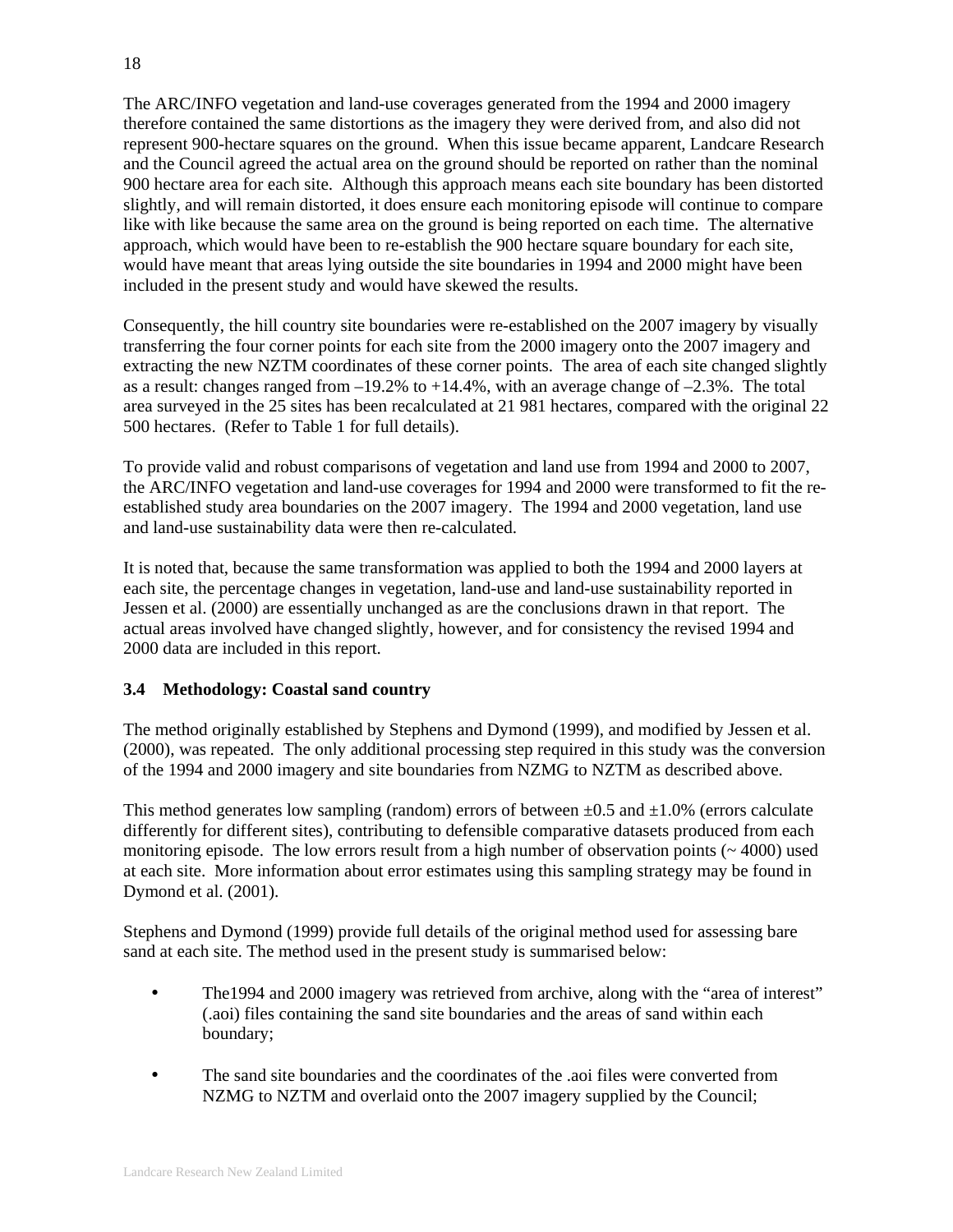- The size of the 'area of interest' (i.e. the sand country as delineated by Jessen et al. (2000)) within each monitoring site was recalculated to confirm the accuracy of the conversion to NZTM, and the required sample point spacing to achieve 4000 sample points within each area of interest was determined;
- Using ERDAS IMAGINE GIS software, a virtual grid was established for each sand area based on the sample point spacing calculated for each area of interest;
- The area of bare sand was determined for each area of interest in 2007 by examining the imagery under each of the 4000 virtual dot grid points for each site.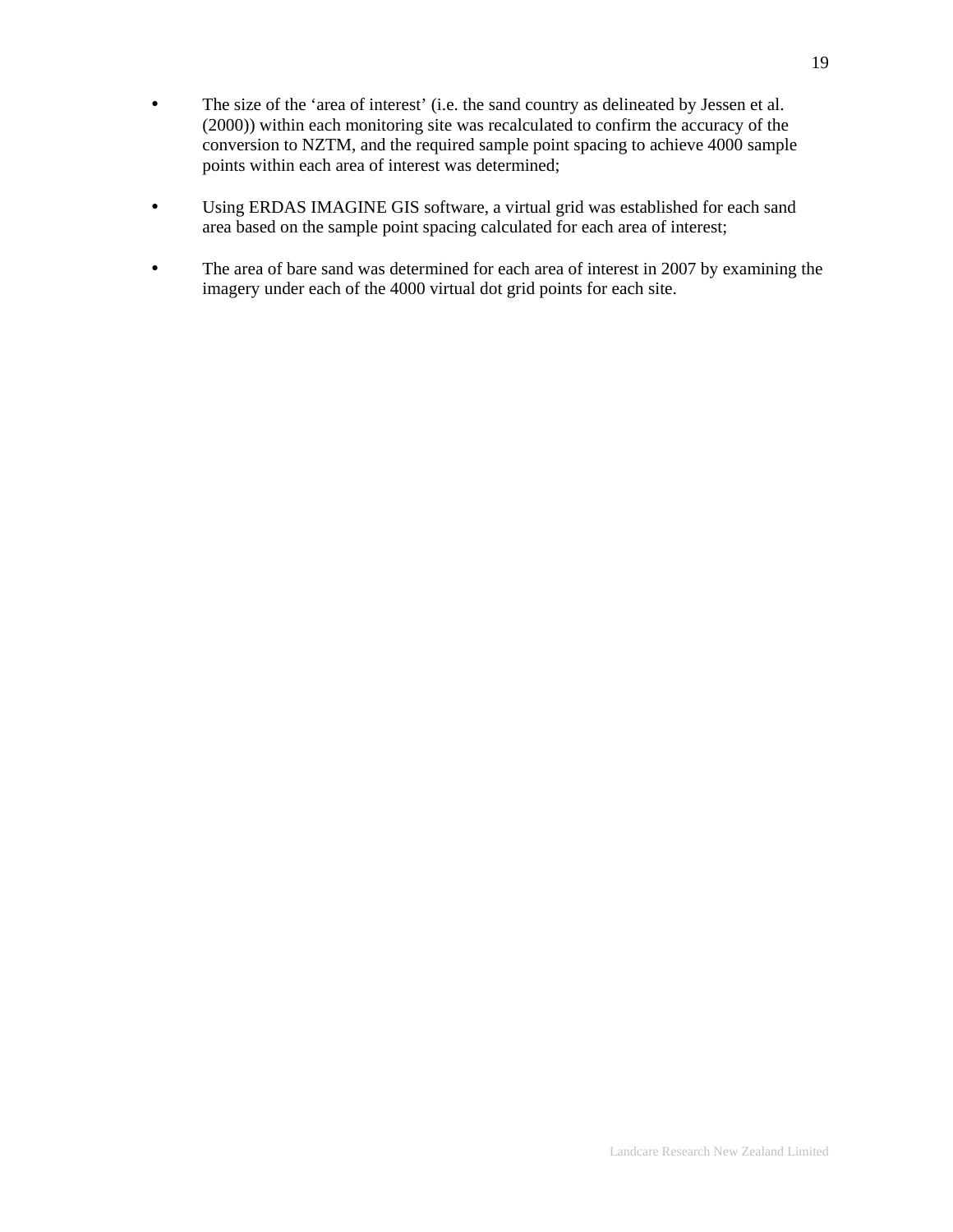| <b>Site</b>    |                  | Pasture         |                  |              | <b>Crops</b>   |              |              | <b>Plantation Forest</b> |                |               | <b>Indigenous Forest</b> |               |               | Scrub >3 m    |                |                 | Scrub < 3 m     |                 |              | Weeds        |              |               | Water        |               |                  | <b>Total</b>    |                 |
|----------------|------------------|-----------------|------------------|--------------|----------------|--------------|--------------|--------------------------|----------------|---------------|--------------------------|---------------|---------------|---------------|----------------|-----------------|-----------------|-----------------|--------------|--------------|--------------|---------------|--------------|---------------|------------------|-----------------|-----------------|
|                | 1994             | 2000            | 2007             |              | 1994 2000 2007 |              | 1994         | 2000                     | 2007           | 1994          | 2000                     | 2007          | 1994          | 2000          | 2007           | 1994            | 2000            | 2007            | 1994         | 2000         | 2007         | 1994          | 2000         | 2007          | 1994             | 2000            | 2007            |
|                | 169.1            | 157.32          | 145.37           | 0.00         | 0.00           | 0.0          | 0.38         | 0.38                     | 0.0(           | 407.7         | 407.74                   | 386.26        | 0.00          | 0.00          | 3.01           | 76.52           | 88.37           | 118.49          | 0.00         | 0.00         |              | 232.8         | 232.8        | 233.50        | 886.62           | 886.6           | 886.62          |
| $\overline{2}$ | 299.5            | 294.65          | 285.46           | 0.00         | 0.00           | 0.00         | 3.02         | 6.13                     | 10.6           | 506.94        | 507.25                   | 496.70        | 34.71         | 30.53         | 15.14          | 32.6            | 38.23           | 67.18           | 0.00         | 0.00         | 0.00         | 12.84         | 12.84        | 14.53         | 889.63           | 889.6           | 889.63          |
| 3              | 313.96           | 249.86          | 241.57           | 0.00         | 0.00           | 3.78         | 6.1          | 6.53                     | 13.5           | 300.2         | 299.92                   | 370.33        | 142.20        | 119.60        | 64.51          | 106.1           | 187.48          | 95.22           | 2.23         | 7.47         | 81.99        | 0.7           | 0.71         | 0.66          | 871.56           | 871.56          | 871.56          |
| 4              | 617.58           | 613.85          | 615.73           | 0.00         |                |              | 13.35        | 24.58                    | $29.2^{\circ}$ | 97.95         | 92.14                    | 86.27         | 76.64         | 69.55         | 74.57          | 63.68           | 65.81           | 59.52           | 0.00         | 3.27         | 3.84         | 0.00          | 0.00         | 0.00          | 869.20           | 869.20          | 869.20          |
| 5              | 341.73           | 347.00          | 360.88           | 0.00         |                |              | 8.04         |                          | 8.36           | 0.00          | 0.00                     | 0.00          | 407.31        | 396.83        | 454.59         | 142.78          | 144.86          | 88.35           | 12.33        | 12.33        | 0.00         | 0.00          | 0.00         | 0.00          | 912.19           | 912.19          | 912.19          |
| 6              | 397.99           | 406.67          | 409.62           | 0.00         | 0.00           | 0.00         | 12.59        | 12.59                    | 12.0           | 321.43        | 321.43                   | 315.99        | 40.25         | 40.25         | 26.48          | 97.87           | 89.18           | 105.96          | 0.00         | 0.00         | 0.00         | 0.00          | 0.00         | 0.00          | 870.13           | 870.1           | 870.13          |
| 7              | 646.73           | 612.15          | 610.10           | 0.00         | 0.00           |              | 10.9         | 46.64                    | 56.74          | 164.0         | 154.7                    | 126.73        | 29.66         | 33.15         | 37.78          | 41.98           | 35.27           | 57.86           | 0.00         | 11.48        | 4.18         | 0.00          | 0.00         | 0.0(          | 893.40           | 893.40          | 893.40          |
| 8              | 218.53           | 137.43          | 115.34           | 0.00         | 0.00           | 0.00         | $.6^{\circ}$ | 78.68                    | 66.4           | 499.55        | 497.56                   | 494.51        | 60.18         | 35.02         | 75.38          | 90.78           | 122.78          | 112.52          | 6.37         | 5.60         | 12.56        | 0.34          | 0.34         | 0.65          | 877.41           | 877.4           | 877.41          |
| 9              | 635.04           | 588.61          | 584.29           | 0.00         | 0.00           | 0.00         | 51.8         | 108.5                    | 118.6          | 22.92         | 22.92                    | 21.82         | 50.73         | 49.14         | 51.52          | 118.02          | 101.45          | 102.18          | 0.00         | 7.91         | 0.00         | 1.37          | 1.37         | 1.42          | 879.90           | 879.9           | 879.90          |
| 10             | 289.0            | 267.50          | 221.72           | 0.00         | 0.00           | 0.00         | 8.1          | 20.9                     | 34.4           | 275.68        | 275.60                   | 279.32        | 52.56         | 50.85         | 46.23          | 272.9           | 281.32          | 312.96          | 0.00         | 2.08         | 3.22         | $4.5^{\circ}$ | 4.57         | 5.06          | 902.9            | 902.9           | 902.91          |
| 11             | 262.72           | 262.23          | 217.18           | 0.00         |                |              | 282.3        | 312.28                   | 308.64         | 15.64         | 15.64                    | 14.09         | 126.20        | 125.84        | 106.0          | 164.07          | 134.95          | 206.55          | 1.79         | 1.79         | 0.00         | 0.13          | 0.15         | 0.42          | 852.88           | 852.88          | 852.88          |
| 12             | 847.56           | 850.78          | 824.39           | 0.00         |                | 8.60         | 3.9          | 3.91                     | 1.83           | 2.18          | 2.18                     | 0.00          | 1.79          | 1.79          | 4.60           | 10.76           | 7.55            | 30.2            | 0.00         | 0.00         | 0.00         | 9.69          | 9.69         | 6.2           | 875.90           | 875.9           | 875.90          |
| 13             | 694.42           | 664.93          | 669.73           | 0.00         |                |              | 3.46         | 32.37                    | 24.34          | 5.32          | 5.32                     | 1.02          | 56.08         | 56.08         | 42.80          | 60.84           | 61.41           | 83.09           | 0.00         | 0.00         | 0.00         | 9.52          | 9.52         | 8.65          | 829.63           | 829.63          | 829.63          |
| 14             | 689.42           | 697.31          | 716.03           |              |                |              | 0.00         | 0.00                     | 0.00           | 0.00          | 0.00                     | 0.00          | 5.12          | 5.12          | 6.44           | 160.76          | 146.34          | 132.82          | 0.00         | 6.53         | 0.00         | 0.00          | 0.00         | 0.0(          | 855.30           | 855.30          | 855.30          |
| 15<br>16       | 55.05            | 58.63<br>862.06 | 58.86            | 0.00         | 0.00           | 0.00         | 0.00         | 0.00<br>1.61             | 0.00<br>1.42   | 135.95        | 135.17                   | 126.45        | 178.91        | 175.56        | 324.90         | 357.1           | 357.67          | 216.81          | 0.00         | 0.00         | 0.00<br>0.37 | 0.00<br>0.00  | 0.00<br>0.00 | 0.00<br>0.00  | 727.03<br>899.99 | 727.0<br>899.99 | 727.03          |
| 17             | 862.06<br>137.77 | 149.17          | 869.69<br>130.37 | 0.00<br>0.00 |                | 0.00<br>0.00 | .6<br>0.00   | 0.00                     | 0.00           | 0.52<br>58.21 | 0.52<br>58.21            | 0.33<br>48.02 | 4.64<br>61.59 | 4.64<br>61.42 | 16.03<br>81.48 | 31.17<br>491.70 | 31.17<br>481.43 | 12.15           | 0.00<br>0.00 | 0.00         | 0.00         | 94.54         |              | 97.97         | 843.81           | 843.8           | 899.99<br>843.8 |
| 18             | 241.66           | 241.66          | 232.75           | 0.00         | 0.00<br>0.00   | 0.00         | 0.0(         | 0.00                     | 0.00           | 322.6         | 322.64                   | 299.71        | 233.83        | 233.83        | 261.33         | 105.52          | 105.52          | 485.96<br>110.1 | 0.00         | 0.56<br>0.00 | 0.00         | 1.18          | 93.03        | $0.8^{\circ}$ | 904.83           | 904.83          | 904.83          |
| 19             | 754.18           | 716.85          | 682.11           | 0.00         |                | 0.00         | 0.7          | 38.99                    | 44.54          | 0.00          | 0.00                     | 0.00          | 34.04         | 34.71         | 15.67          | 114.20          | 112.64          | 160.39          | 0.00         | 0.00         | 0.00         | 1.74          | 1.74         | 2.22          | 904.93           | 904.9           | 904.93          |
| 20             | 609.12           | 591.04          | 539.11           | 0.00         | 0.00           | 13.1         | 12.6         | 33.37                    | 74.01          | 0.00          | 0.00                     | 0.00          | 28.60         | 19.60         | 23.15          | 265.28          | 264.61          | 258.16          | 0.00         | 6.99         | 7.87         | 3.37          | 3.37         | 3.53          | 918.99           | 918.99          | 918.99          |
| 21             | 266.55           | 282.21          | 262.92           | 0.00         | 0.00           | 0.0(         | 48.4         | 55.36                    | 101.34         | 0.00          | 0.00                     | 0.00          | 423.00        | 420.4         | 417.1          | 291.8           | 255.20          | 242.02          | 0.00         | 16.56        | 6.38         | 0.00          | 0.00         | 0.0(          | 1029.82          | 1029.8          | 1029.82         |
| 22             | 336.42           | 338.64          | 373.00           | 0.00         | 0.00           | 0.0(         | 16.33        | 19.25                    | 39.80          | 0.00          | 0.00                     | 0.00          | 131.41        | 131.10        | 139.86         | 353.42          | 352.90          | 295.7           | 14.33        | 10.03        | 3.49         | 0.00          | 0.00         | 0.0(          | 851.92           | 851.9           | 851.92          |
| 23             | 458.75           | 505.27          | 500.95           | 0.00         |                |              | 9.0          | 21.37                    | 26.59          | 154.78        | 154.35                   | 140.36        | 5.86          | 7.28          | 18.95          | 221.98          | 155.27          | 164.49          | 0.00         | 6.90         | 0.00         | 13.64         | 13.64        | 12.74         | 864.08           | 864.08          | 864.08          |
| 24             | 499.6            | 455.97          | 442.08           | 0.00         | 0.00           |              | 31.6         | 50.83                    | 57.98          | 0.00          | 0.57                     | 0.00          | 65.65         | 65.86         | 32.97          | 344.90          | 259.16          | 325.14          | 0.00         | 109.5        | 83.58        | 0.00          | 0.00         | 0.1           | 941.90           | 941.90          | 941.90          |
| 25             | 127.27           | 101.43          | 70.23            |              |                |              | 2.0          | 2.38                     | 4.22           | 87.9          | 87.29                    | 86.59         | 40.83         | 36.60         | 49.40          | 568.57          | 568.96          | 568.66          | 0.00         | 25.7         | 47.60        | 0.0(          | 4.27         | 0.0(          | 826.70           | 826.70          | 826.70          |
| Total          | 10771.88         | 10453.25        | 10179.50         | 0.00         | 0.00           | 25.55        | 528.33       | 887.92                   | 1034.78        | 3379.68       | 3361.14                  | 3294.50       | 2291.78       | 2204.83       | 2389.98        | 4585.53         | 4449.54         | 4412.65         | 37.04        | 234.79       | 255.09       | 386.44        | 389.20       | 388.64        | 21980.67         | 21980.6         | 21980.67        |
| $\%$           | 49.01            | 47.56           | 46.31            | 0.00         | 0.00           | 0.12         | 2.40         | 4.04                     | 4.71           | 15.38         | 15.29                    | 14.99         | 10.43         | 10.03         | 10.87          | 20.86           | 20.24           | 20.08           | 0.17         | 1.07         | 1.16         | 1.76          | 1.77         | 1.77          | 100.00           | 100.00          | 100.00          |

| <b>Table 6</b><br>Vegetation cover classes in 1994 and 2000 (revised), and 2007 (new data) for all hill country monitoring sites (hectares) |
|---------------------------------------------------------------------------------------------------------------------------------------------|
|---------------------------------------------------------------------------------------------------------------------------------------------|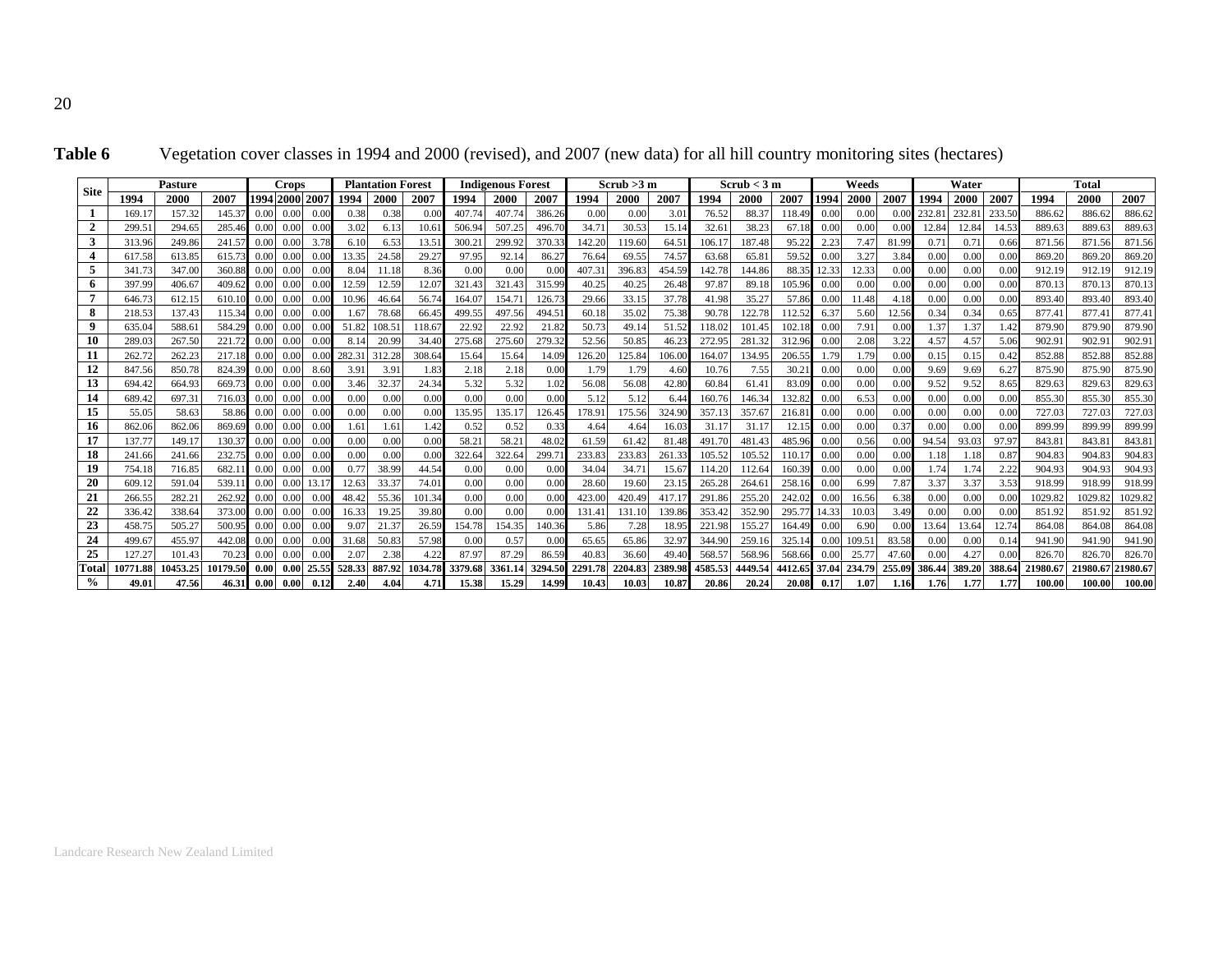| Vegetation cover changes,<br>1994-2000 |      | <b>Pasture</b> | <b>Cropping</b> | <b>Plantation</b><br>forest | <b>Indigenous</b><br>forest | Tall<br>scrub<br>( > 3m) | <b>Short</b><br>scrub<br>$\left(\text{<}3\text{m}\right)$ | Weeds | Water  | <b>Total</b><br>ha<br>(2000) | <b>Total</b><br>$\frac{6}{9}$<br>(2000) |
|----------------------------------------|------|----------------|-----------------|-----------------------------|-----------------------------|--------------------------|-----------------------------------------------------------|-------|--------|------------------------------|-----------------------------------------|
|                                        |      | 1994           | 1994            | 1994                        | 1994                        | 1994                     | 1994                                                      | 1994  | 1994   |                              |                                         |
| <b>Pasture</b>                         | 2000 | 10123.59       | $0.00\,$        | 3.34                        | 1.91                        | 14.65                    | 303.11                                                    | 6.64  | 0.00   | 10453.25                     | 47.56                                   |
| <b>Cropping</b>                        | 2000 | 0.00           | 0.00            | 0.00                        | 0.00                        | 0.00                     | 0.00                                                      | 0.00  | 0.00   | 0.00                         | 0.00                                    |
| <b>Plantation forest</b>               | 2000 | 284.02         | 0.00            | 518.31                      | 0.31                        | 0.32                     | 84.20                                                     | 0.76  | 0.00   | 887.92                       | 4.04                                    |
| <b>Indigenous forest</b>               | 2000 | 0.81           | $0.00\,$        | 0.00                        | 3358.63                     | 0.53                     | 1.17                                                      | 0.00  | 0.00   | 3361.14                      | 15.29                                   |
| Tall scrub $(>3 m)$                    | 2000 | 5.81           | $0.00\,$        | 0.00                        | 7.66                        | 2182.04                  | 9.32                                                      | 0.00  | 0.00   | 2204.83                      | 10.03                                   |
| Short scrub $(<3 m)$                   | 2000 | 215.19         | 0.00            | 1.81                        | 11.16                       | 94.24                    | 4124.30                                                   | 1.32  | 1.53   | 4449.54                      | 20.24                                   |
| Weeds                                  | 2000 | 142.45         | $0.00\,$        | 4.88                        | 0.00                        | 0.00                     | 58.78                                                     | 28.32 | 0.36   | 234.79                       | 1.07                                    |
| Water                                  | 2000 | $0.00\,$       | $0.00\,$        | $0.00\,$                    | 0.00                        | 0.00                     | 4.65                                                      | 0.00  | 384.55 | 389.20                       | 1.77                                    |
| <b>Total ha</b> (1994)                 |      | 10771.88       | 0.00            | 528.33                      | 3379.68                     | 2291.78                  | 4585.53                                                   | 37.04 | 386.44 | 21980.67                     | 100.00                                  |
| Total % (1994)                         |      | 49.01          | 0.00            | 2.40                        | 15.38                       | 10.43                    | 20.86                                                     | 0.17  | 1.76   | 100.00                       |                                         |

#### **Table 7** Vegetation change summary, 1994–2000 (revised), in hectares

#### **Reading rules for this Table (also used for Tables 8, 9, 11, 12 and 13):**

\* Bold numbers represent the area of the vegetation class common to both monitoring years (1994 and 2000). Other numbers either in the row or column where the bold number appears, represent the ha value of the vegetation class change

\* Examples to work out what went to what and by how much:

1) Reading down the column headed Pasture on the LHS of the table. The bold number of 10 123.59 is the area (ha) of pasture common to both monitoring years (1994 and 2000). Reading further down this column, the number 284.02 indicates that 284.02 ha of the pasture mapped in 1994 has gone toplantation forest, 215.19 ha to short scrub <3 m, and so on. The bottom two cells of the column give area totals (ha, %) mapped as pasture in 1994.

2) Reading across the table along the row headed Plantation forest. The bold number of 518.31 is the area (ha) of plantation forest common to both monitoring years (1994 and 2000). The first number (284.02) of this row indicates that 284.02 ha of the plantation forest mapped in the year 2000 came from pasture and, reading further along the row, 84.20 ha of short scrub <3 m converted to plantation forest, and so on. The final two cells of the row give area totals (ha, %) mapped in 2000.

3) Using the totals. For example, the third entry down the totals (ha) column shows that 887.92 ha (4.04% of the total monitoring area) were under plantation forest in 2000, and the third entry along the totals row shows that in 1994 the area of plantation forest covered 528.33 ha (2.4%).

Landcare Research New Zealand Limited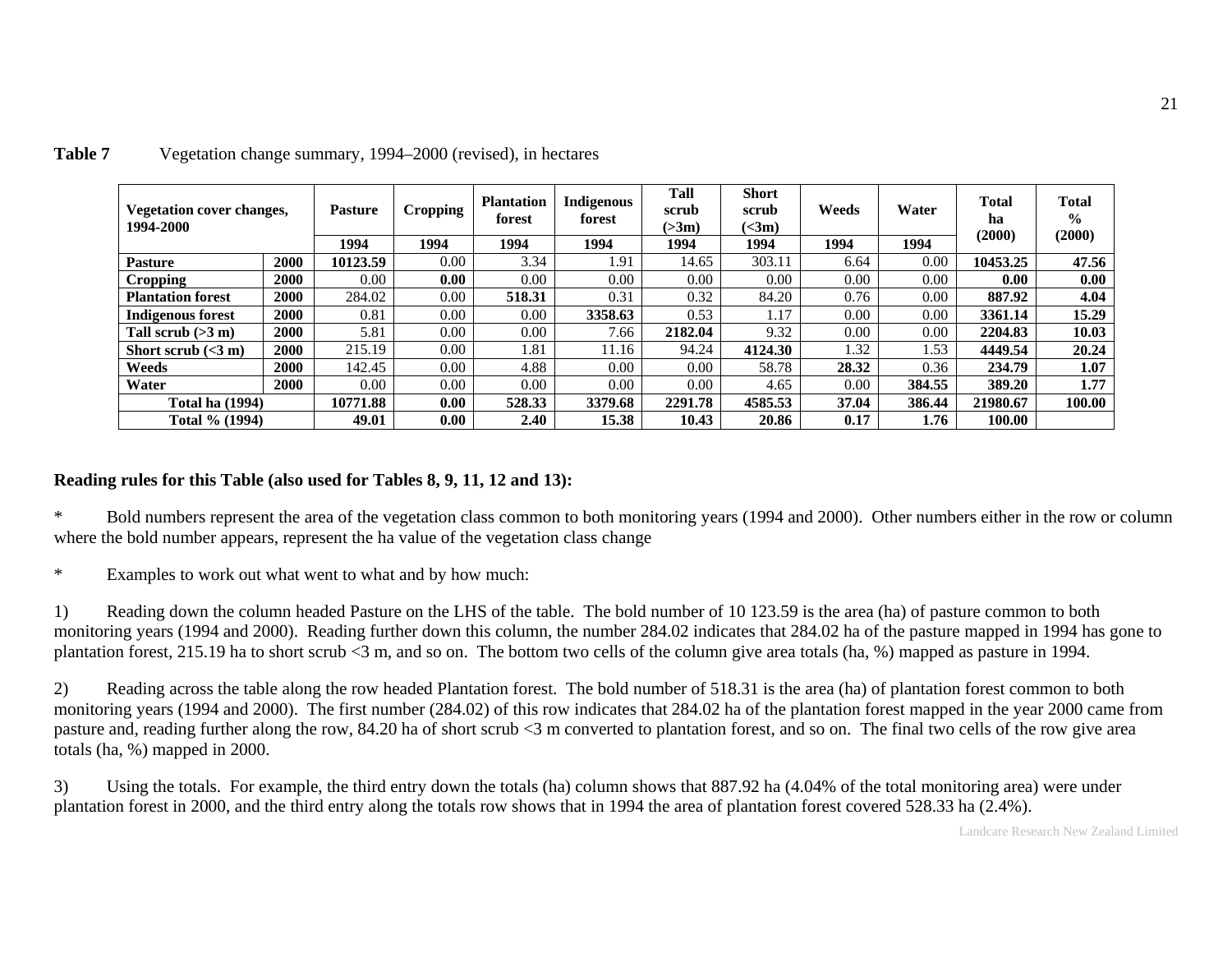| <b>Vegetation cover changes,</b><br>2000-2007 |      | Pasture  | <b>Cropping</b> | <b>Plantation</b><br>forest | <b>Indigenous</b><br>forest | Tall<br>scrub<br>( > 3m) | <b>Short</b><br>scrub<br>(<3m) | Weeds  | Water  | <b>Total</b><br>ha<br>(2007) | <b>Total</b><br>$\frac{0}{0}$<br>(2007) |
|-----------------------------------------------|------|----------|-----------------|-----------------------------|-----------------------------|--------------------------|--------------------------------|--------|--------|------------------------------|-----------------------------------------|
|                                               |      | 2000     | 2000            | 2000                        | <b>2000</b>                 | 2000                     | 2000                           | 2000   | 2000   |                              |                                         |
| <b>Pasture</b>                                | 2007 | 9201.89  | 0.00            | 70.23                       | 68.76                       | 138.58                   | 593.98                         | 72.77  | 33.29  | 10179.50                     | 46.31                                   |
| Cropping                                      | 2007 | 24.60    | 0.00            | 0.00                        | 0.00                        | 0.09                     | 0.87                           | 0.00   | 0.00   | 25.55                        | 0.12                                    |
| <b>Plantation forest</b>                      | 2007 | 189.96   | 0.00            | 674.64                      | 7.01                        | 38.01                    | 109.56                         | 15.43  | 0.17   | 1034.78                      | 4.71                                    |
| <b>Indigenous forest</b>                      | 2007 | 53.11    | 0.00            | 12.44                       | 3034.32                     | 114.86                   | 75.41                          | 1.10   | 3.26   | 3294.50                      | 14.99                                   |
| Tall scrub $(>3 m)$                           | 2007 | 122.02   | 0.00            | 19.61                       | 122.77                      | 1572.19                  | 547.87                         | 0.73   | 4.78   | 2389.98                      | 10.87                                   |
| Short scrub $(<3 m)$                          | 2007 | 769.90   | 0.00            | 108.10                      | 124.02                      | 328.41                   | 2980.46                        | 88.16  | 13.59  | 4412.65                      | 20.08                                   |
| Weeds                                         | 2007 | 59.12    | 0.00            | 2.70                        | 2.43                        | 9.76                     | 126.15                         | 54.79  | 0.14   | 255.09                       | 1.16                                    |
| Water                                         | 2007 | 32.66    | 0.00            | 0.19                        | 1.84                        | 2.94                     | 15.24                          | 1.80   | 333.98 | 388.64                       | 1.77                                    |
| <b>Total ha (2000)</b>                        |      | 10453.25 | 0.00            | 887.92                      | 3361.14                     | 2204.83                  | 4449.54                        | 234.79 | 389.20 | 21980.67                     | 100.00                                  |
| Total % (2000)                                |      | 47.56    | 0.00            | 4.04                        | 15.29                       | 10.03                    | 20.24                          | 1.07   | 1.77   | 100.00                       |                                         |

# **Table 8** Vegetation change summary, 2000–2007 (hectares)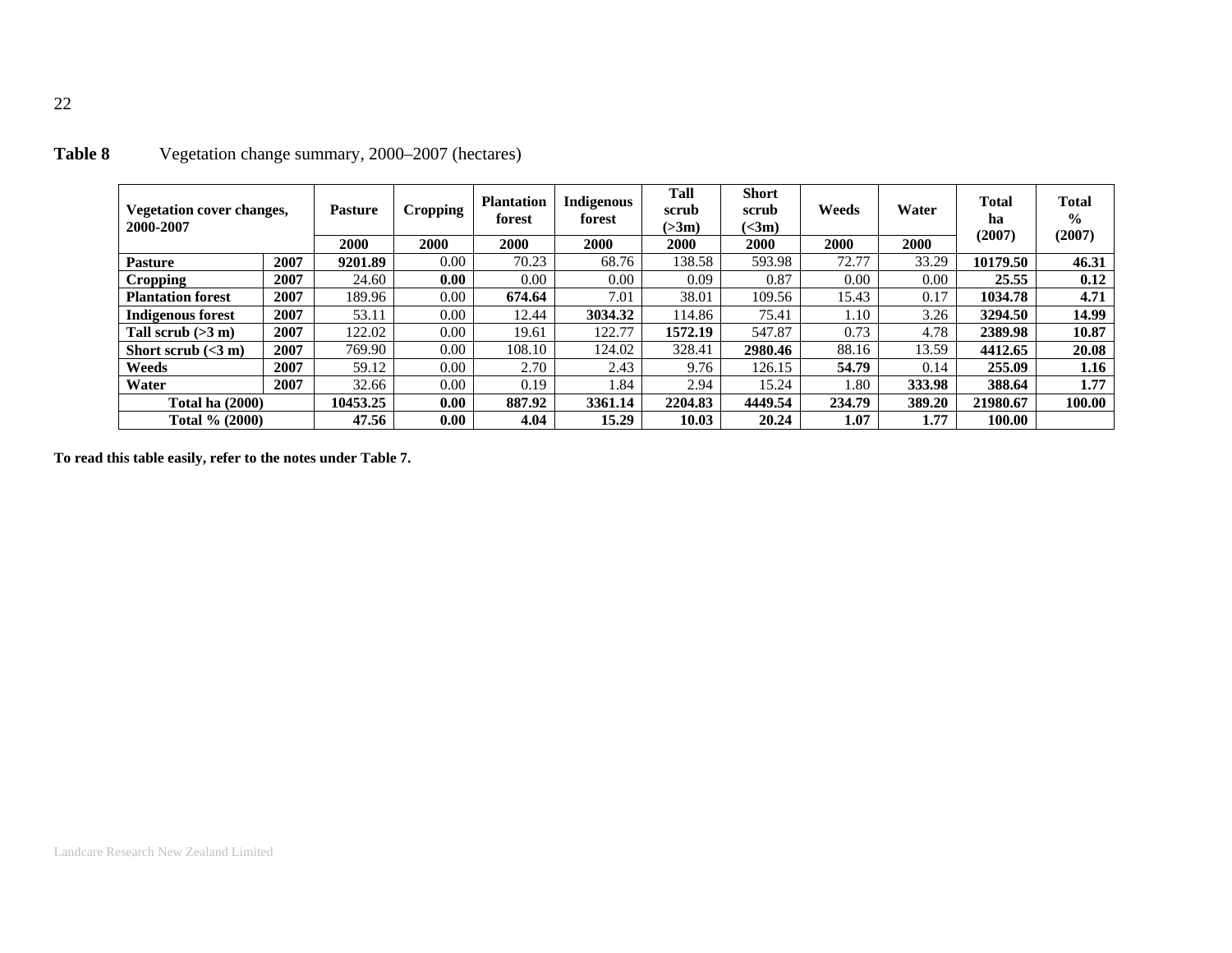| Vegetation cover changes,<br>1994-2007 |      | <b>Pasture</b> | <b>Cropping</b> | <b>Plantation</b><br>forest | <b>Indigenous</b><br>forest | Tall<br>scrub<br>(>3m) | <b>Short</b><br>scrub<br>$\left(\text{<}3\text{m}\right)$ | Weeds | Water      | <b>Total</b><br>ha<br>(2007) | <b>Total</b><br>$\frac{0}{0}$<br>(2007) |
|----------------------------------------|------|----------------|-----------------|-----------------------------|-----------------------------|------------------------|-----------------------------------------------------------|-------|------------|------------------------------|-----------------------------------------|
|                                        |      | 1994           | 1994            | 1994                        | 1994                        | 1994                   | 1994                                                      | 1994  | 1994       |                              |                                         |
| <b>Pasture</b>                         | 2007 | 9094.58        | 0.00            | 49.87                       | 76.34                       | 155.95                 | 747.10                                                    | 23.97 | 31.69      | 10179.50                     | 46.31                                   |
| <b>Cropping</b>                        | 2007 | 25.41          | 0.00            | 0.00                        | $0.00\,$                    | 0.09                   | 0.05                                                      | 0.00  | 0.00       | 25.55                        | 0.12                                    |
| <b>Plantation forest</b>               | 2007 | 410.55         | 0.00            | 383.00                      | 7.53                        | 39.76                  | 189.86                                                    | 3.93  | 0.14       | 1034.78                      | 4.71                                    |
| <b>Indigenous forest</b>               | 2007 | 76.74          | 0.00            | 2.23                        | 3038.09                     | 116.26                 | 57.57                                                     | 0.36  | 3.26       | 3294.50                      | 14.99                                   |
| Tall scrub $(>3 m)$                    | 2007 | 127.85         | 0.00            | 12.51                       | 128.25                      | 1594.92                | 520.38                                                    | 1.68  | 4.39       | 2389.98                      | 10.87                                   |
| Short scrub $(<3 m)$                   | 2007 | 901.34         | 0.00            | 77.98                       | 125.43                      | 373.50                 | 2917.22                                                   | 5.39  | 11.79      | 4412.65                      | 20.08                                   |
| Weeds                                  | 2007 | 101.87         | 0.00            | 2.68                        | 2.21                        | 8.04                   | 138.57                                                    | 1.71  | $0.00^{-}$ | 255.09                       | 1.16                                    |
| Water                                  | 2007 | 33.52          | 0.00            | 0.06                        | .84                         | 3.26                   | 14.77                                                     | 0.00  | 335.18     | 388.64                       | 1.77                                    |
| <b>Total ha (1994)</b>                 |      | 10771.88       | 0.00            | 528.33                      | 3379.68                     | 2291.78                | 4585.53                                                   | 37.04 | 386.44     | 21980.67                     | 100.00                                  |
| Total % (1994)                         |      | 49.01          | 0.00            | 2.40                        | 15.38                       | 10.43                  | 20.86                                                     | 0.17  | 1.76       | 100.00                       |                                         |

# **Table 9** Vegetation change summary, 1994–2007 (hectares)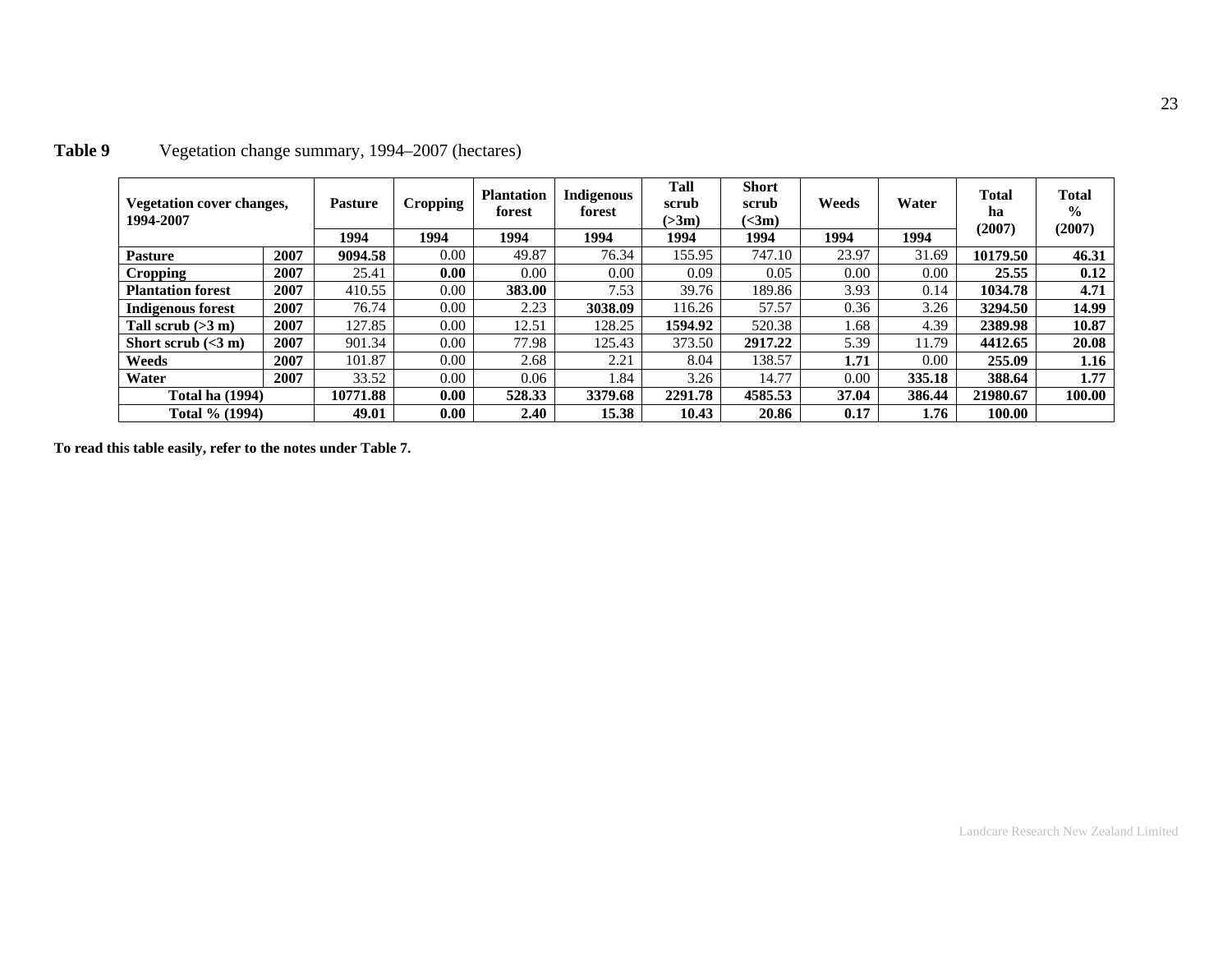| <b>Site</b>    |              | cropping     | Horticulture/cash |              | <b>Dairving</b> |              |                  | Meat & wool farming |                 |                | <b>Revegetated meat</b><br>and wool farming |                  |              | <b>Plantation</b><br>Forestry |               |              | Meat & wool<br>farming with<br>trees |              |              | <b>Indigenous Forest</b> |              |              | Water        |              |                  | <b>Total</b>    |                  |
|----------------|--------------|--------------|-------------------|--------------|-----------------|--------------|------------------|---------------------|-----------------|----------------|---------------------------------------------|------------------|--------------|-------------------------------|---------------|--------------|--------------------------------------|--------------|--------------|--------------------------|--------------|--------------|--------------|--------------|------------------|-----------------|------------------|
|                | 1994         | 2000         | 2007              | 1994         | 2000            | 2007         | 1994             | 2000                | 2007            | 1994           | 2000                                        | 2007             | 1994         | 2000                          | 2007          | 1994         | <b>2000</b>                          | 2007         | 1994         | 2000                     | <b>200</b>   | 1994         | 2000         | 2007         | 1994             | 2000            | 2007             |
|                | 0.0(         | 0.00         | 0.00              | 0.00         | 0.00            | 0.0(         | 169.16           | 156.94              | 150.0           | 76.53          | 88.75                                       | 118.38           | 0.38         | 0.38                          | 0.00          | 0.00         | 0.00                                 | 0.0          | 407.74       | 407.74                   | 384.         | 232.82       | 232.82       | 233.4        | 886.62           | 886.6           | 886.62           |
| $\overline{2}$ | 0.0(         | 0.00         | 0.00              | 0.00         | 0.00            | 0.00         | 319.03           | 315.92              | 286.86          | 48.56          | 48.56                                       | 81.29            | 3.02         | 6.13                          | 10.61         | 0.00         | 0.00                                 | 0.0          | 506.18       | 506.18                   | 496.3        | 12.84        | 12.84        | 14.53        | 889.63           | 889.6           | 889.63           |
| 3              | 0.0(         | 0.00         | 8.43              | 0.00         | 0.0             | 91.47        | 407.60           | 299.7               | 189.1           | 160.88         | 268.5                                       | 207.92           | 6.19         | 6.62                          | 5.72          | 0.00         | 0.00                                 | 0.0          | 296.0        | 295.86                   | 368.2        | 0.83         | 0.83         | 0.66         | 871.56           | 871.5           | 871.56           |
|                | 0.0(         | 0.00         | 0.00              | 0.00         | 0.00            | 0.00         | 678.20           | 665.24              | 623.27          | 81.08          | 86.21                                       | 130.3            | 12.38        | 23.75                         | 28.43         | 0.98         | 0.98                                 | 0.84         | 96.57        | 93.02                    | 86.28        | 0.00         | 0.00         | 0.00         | 869.20           | 869.20          | 869.20           |
| 5              | 0.00         | 0.00         | 0.00              | 0.00         | 0.00            | 0.00         | 389.90           | 393.3:              | 366.2           | 514.25         | 511.45                                      | 536.92           | 4.48         | 3.83                          | 5.08          | 3.56         | 3.56                                 | 3.97         | 0.00         | 0.00                     | 0.00         | 0.00         | 0.00         | 0.00         | 912.19           | 912.1           | 912.19           |
| 6              | 0.0(         | 0.00         | 0.00              | 0.00         | 0.00            | 0.00         | 502.08           | 502.0               | 418.36          | 34.03          | 34.03                                       | 123.70           | 9.08         | 9.08                          | 12.07         | 3.51         | 3.51                                 | 0.00         | 321.43       | 321.43                   | 316.00       | 0.00         | 0.00         | 0.00         | 870.13           | 870.1           | 870.13           |
| 7              | 0.0(         | 0.00         | 0.00              | 0.00         | 0.00            | 0.00         | 693.78           | 656.7               | 621.36          | 44.40          | 45.24                                       | 99.44            | 9.53         | 45.77                         | 58.33         | 1.43         | 1.43                                 | 0.00         | 144.26       | 144.26                   | 114.27       | 0.00         | 0.00         | 0.00         | 893.40           | 893.4           | 893.40           |
| 8              | 0.0(         | 0.00         | 0.00              | 0.00         | 0.00            | 0.00         | 305.07           | 171.0               | 134.0           | 70.79          | 119.45                                      | 181.79           | 1.67         | 89.03                         | 80.1          | 0.00         | 0.00                                 | 0.00         | 499.54       | 497.56                   | 480.8        | 0.34         | 0.34         | 0.65         | 877.4            | 877.4           | 877.4            |
|                | 0.0          | 0.00         | 0.00              | 0.00         | 0.00            | 0.00         | 735.90           | 682.8               | 591.8           | 66.13          | 66.13                                       | 146.14           | 52.18        | 105.24                        | 118.67        | 3.84         | 3.84                                 | 0.0          | 20.48        | 20.48                    | 21.82        | 1.37         | 1.37         | 1.42         | 879.90           | 879.9           | 879.90           |
| 10             | 0.0(         | 5.81         | 0.00              | 0.00         | 0.00            | 0.00         | 320.96           | 286.3               | 243.8           | 293.58         | 309.58                                      | 340.64           | 8.14         | 20.99                         | 34.40         | 0.00         | 0.00                                 | 0.0          | 275.68       | 275.60                   | 279.0        | 4.56         | 4.56         | 5.06         | 902.9            | 902.9           | 902.9            |
| 11             | 0.0(         | 0.00         | 0.00              | 0.00         | 0.00            | 0.00         | 273.82           | 272.9               | 227.1           | 245.22         | 245.22                                      | 307.7            | 318.06       | 318.91                        | 303.54        | 0.00         | 0.00                                 | 0.00         | 15.64        | 15.64                    | 14.09        | 0.15         | 0.15         | 0.42         | 852.88           | 852.8           | 852.88           |
| 12             | 0.00         | 0.00         | 8.60              | 0.00         | 0.00            | 0.00         | 860.68           | 860.6               | 835.79          | 1.62           | 1.62                                        | 23.40            | 3.91         | 3.91                          | 1.83          | 0.00         | 0.00                                 | 0.00         | 0.00         | 0.00                     | 0.00         | 9.68         | 9.68         | 6.27         | 875.90           | 875.90          | 875.90           |
| 13<br>14       | 0.00         | 0.00<br>0.00 | 0.00<br>0.00      | 0.00         | 0.00            | 0.00<br>0.00 | 774.54<br>855.30 | 745.63              | 688.8<br>721.66 | 42.12          | 42.12<br>0.00                               | 107.8            | 3.46<br>0.00 | 32.37<br>0.00                 | 24.34<br>0.00 | 0.00         | 0.00                                 | 0.00<br>0.00 | 0.00<br>0.00 | 0.00<br>0.00             | 0.00<br>0.00 | 9.5          | 9.51<br>0.00 | 8.65         | 829.63<br>855.30 | 829.6           | 829.63           |
| 15             | 0.0(<br>0.00 | 0.00         | 0.00              | 0.00<br>0.00 | 0.00<br>0.00    | 0.00         | 55.05            | 855.30<br>58.63     | 58.86           | 0.00<br>536.04 | 533.23                                      | 133.64<br>541.72 | 0.00         | 0.00                          | 0.00          | 0.00<br>0.00 | 0.00<br>0.00                         | 0.00         | 135.95       | 135.17                   | 126.45       | 0.00<br>0.00 | 0.00         | 0.00<br>0.00 | 727.03           | 855.30<br>727.0 | 855.30<br>727.03 |
| 16             | 0.0(         | 0.00         | 0.00              | 0.00         | 0.00            | 0.00         | 879.69           | 879.69              | 870.06          | $18.1^{\circ}$ | 18.17                                       | 28.18            | 1.61         | 1.61                          | 1.42          | 0.00         | 0.00                                 | 0.00         | 0.52         | 0.52                     | 0.33         | 0.00         | 0.00         | 0.00         | 899.99           | 899.99          | 899.99           |
| 17             | 0.00         | 0.00         | 0.00              | 0.00         | 0.00            | 0.00         | 275.12           | 206.1               | 133.4           | 415.95         | 484.93                                      | 564.36           | 0.00         | 0.00                          | 0.00          | 0.00         | 0.00                                 | 0.00         | 58.21        | 58.21                    | 48.0         | 94.53        | 94.53        | 97.97        | 843.8            | 843.8           | 843.8            |
| 18             | 0.0(         | 0.00         | 0.00              | 0.00         | 0.00            | 0.00         | 243.50           | 243.5               | 232.7           | 337.5          | 337.51                                      | 371.50           | 0.00         | 0.00                          | 0.00          | 0.00         | 0.00                                 | 0.0          | 322.64       | 322.64                   | 299.7        | 1.18         | 1.18         | 0.87         | 904.83           | 904.8           | 904.83           |
| 19             | 0.0(         | 0.00         | 0.00              | 0.00         | 0.00            | 0.00         | 857.06           | 818.7               | 676.29          | 45.36          | 45.47                                       | 182.6            | 0.77         | 38.98                         | 44.54         | 0.00         | 0.00                                 | 0.00         | 0.00         | 0.00                     | 0.00         | 1.74         | 1.74         | 1.49         | 904.93           | 904.9           | 904.9            |
| 20             | 0.00         | 0.00         | 13.1              | 435.43       | 432.4           | 405.16       | 223.32           | 210.7               | 138.5           | 244.26         | 244.72                                      | 284.60           | 12.61        | 27.69                         | 74.0          | 0.00         | 0.00                                 | 0.00         | 0.00         | 0.00                     | 0.00         | 3.37         | 3.37         | 3.53         | 918.99           | 918.9           | 918.99           |
| 21             | 0.00         | 0.00         | 0.00              | 42.55        | 42.21           | 0.00         | 265.77           | 262.5               | 262.9           | 673.08         | 669.72                                      | 665.55           | 48.42        | 55.36                         | 101.34        | 0.00         | 0.00                                 | 0.00         | 0.00         | 0.00                     | 0.00         | 0.00         | 0.00         | 0.00         | 1029.82          | 1029.8          | 1029.82          |
| 22             | 0.00         | 1.69         | 0.00              | 0.00         | 0.00            | 0.00         | 363.82           | 351.5               | 376.9           | 471.78         | 479.43                                      | 438.54           | 16.32        | 19.24                         | 36.4          | 0.00         | 0.00                                 | 0.00         | 0.00         | 0.00                     | 0.00         | 0.00         | 0.00         | 0.00         | 851.92           | 851.9           | 851.92           |
| 23             | 0.00         | 0.00         | 0.00              | 0.00         | 0.00            | 0.00         | 618.50           | 582.1               | 538.9           | 68.08          | 92.14                                       | 145.46           | 4.94         | 17.24                         | 26.59         | 4.13         | 4.13                                 | 0.00         | 154.78       | 154.78                   | 140.36       | 13.64        | 13.64        | 12.74        | 864.08           | 864.0           | 864.08           |
| 24             | 0.00         | 0.00         | 0.00              | 61.75        | 61.75           | 68.27        | 505.19           | 483.0               | 415.4           | 343.28         | 346.24                                      | 396.84           | 31.68        | 50.83                         | 61.24         | 0.00         | 0.00                                 | 0.00         | 0.00         | 0.00                     | 0.00         | 0.00         | 0.00         | 0.14         | 941.90           | 941.9           | 941.90           |
| 25             | 0.0          | 0.00         | 0.00              | 0.00         | 0.00            | 0.0(         | 276.3            | 261.5:              | 114.6           | 460.36         | 475.1                                       | 621.23           | 2.07         | 2.07                          | 4.22          | 0.00         | 0.00                                 | 0.0          | 87.97        | 87.97                    | 86.59        | 0.00         | 0.00         | 0.00         | 826.70           | 826.7           | 826.70           |
| Total          | 0.0(         | 7.50         | 30.2              | 539.7        | 536.40          | 564.89       | 1849.36          | 1223.19             | 9917.1          | 5293.0         | 5593.53                                     | 6779             | 550.88       | 879.00                        | 1032.9        | 17.45        | 17.45                                | 4.80         | 3343.66      | 3337.05                  | 3263.        | 386.5:       | 386.55       | 387.88       | 21980.6          | 21980.6         | 1980.67          |
| $\%$           | 0.00         | 0.03         | 0.1               | 2.46         | 2.44            | 2.57         | 53.91            | 51.06               | 45.1            | 24.08          | 25.45                                       | 30.84            | 2.51         | 4.00                          |               | 0.08         | 0.08                                 | 0.02         | 15.21        | 15.18                    |              |              |              | 1.76         | 100.00           | 100.0           | 100.00           |

**Table 10** Land-use classes in 1994 and 2000 (revised), and 2007 (new data) for all hill country monitoring sites (hectares)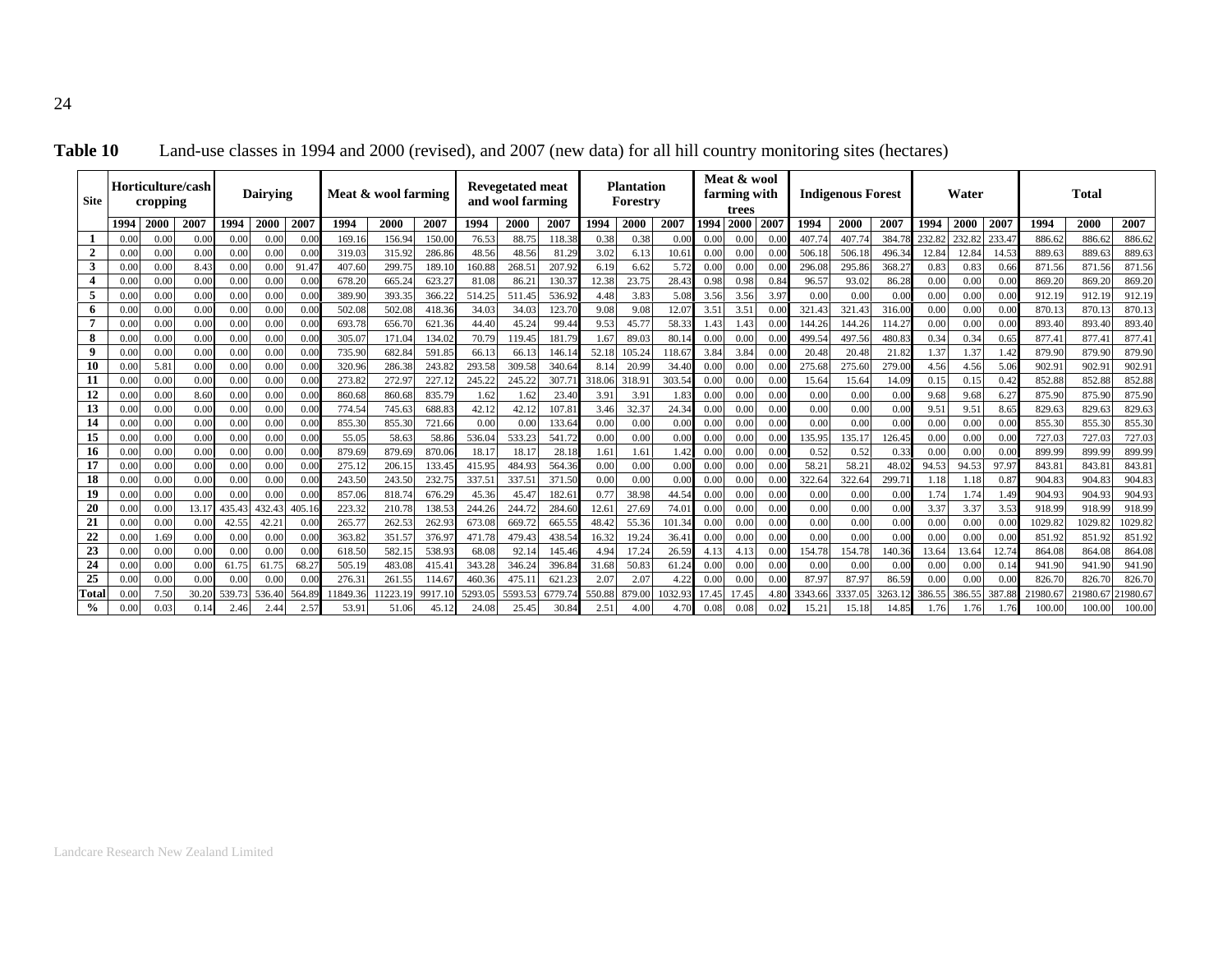| Land-use changes,<br>1994-2000 |             | Horticulture/cash<br>cropping<br>1994 | <b>Dairying</b><br>1994 | Meat &<br>wool<br>farming<br>1994 | <b>Revegetated</b><br>meat and<br>wool<br>farming<br>1994 | <b>Plantation</b><br>Forestry<br>1994 | Meat &<br>wool<br>farming<br>with trees<br>1994 | Indigenous<br>Forest<br>1994 | Water<br>1994 | <b>Total</b><br>ha<br>(2000) | <b>Total</b><br>$\frac{6}{9}$<br>(2000) |
|--------------------------------|-------------|---------------------------------------|-------------------------|-----------------------------------|-----------------------------------------------------------|---------------------------------------|-------------------------------------------------|------------------------------|---------------|------------------------------|-----------------------------------------|
| Hort/cash cropping             | <b>2000</b> | 0.00                                  | 0.00                    | 7.50                              | 0.00                                                      | 0.00                                  | 0.00                                            | 0.00                         | 0.00          | 7.50                         | 0.03                                    |
| <b>Dairying</b>                | 2000        | 0.00                                  | 536.01                  | 0.27                              | 0.11                                                      | 0.00                                  | 0.00                                            | 0.00                         | 0.00          | 536.40                       | 2.44                                    |
| Meat & wool                    | <b>2000</b> | 0.00                                  | 0.00                    | 11200.18                          | 19.10                                                     | 2.93                                  | 0.00                                            | 0.98                         | 0.00          | 11223.19                     | 51.06                                   |
| Rev. meat and wool             | <b>2000</b> | 0.00                                  | 0.00                    | 333.90                            | 5247.49                                                   | 6.69                                  | 0.00                                            | 5.45                         | 0.00          | 5593.53                      | 25.45                                   |
| <b>Plantation Forestry</b>     | <b>2000</b> | 0.00                                  | 3.71                    | 307.36                            | 26.34                                                     | 541.27                                | 0.00                                            | 0.31                         | 0.00          | 879.00                       | 4.00                                    |
| M & W with trees               | <b>2000</b> | 0.00                                  | 0.00                    | 0.00                              | 0.00                                                      | 0.00                                  | 17.45                                           | 0.00                         | 0.00          | 17.45                        | 0.08                                    |
| <b>Indigenous Forest</b>       | <b>2000</b> | 0.00                                  | 0.00                    | 0.14                              | 0.00                                                      | 0.00                                  | 0.00                                            | 3336.91                      | 0.00          | 3337.05                      | 15.18                                   |
| Water                          | <b>2000</b> | 0.00                                  | 0.00                    | 0.00                              | 0.00                                                      | 0.00                                  | 0.00                                            | 0.00                         | 386.55        | 386.55                       | 1.76                                    |
| <b>Total ha (1994)</b>         |             | 0.00                                  | 539.73                  | 11849.36                          | 5293.05                                                   | 550.88                                | 17.45                                           | 3343.66                      | 386.55        | 21980.67                     | 100.00                                  |
| Total % (1994)                 |             | 0.00                                  | 2.46                    | 53.91                             | 24.08                                                     | 2.51                                  | 0.08                                            | 15.21                        | 1.76          | 100.00                       |                                         |

# **Table 11** Land-use change summary, 1994–2000 (revised), in hectares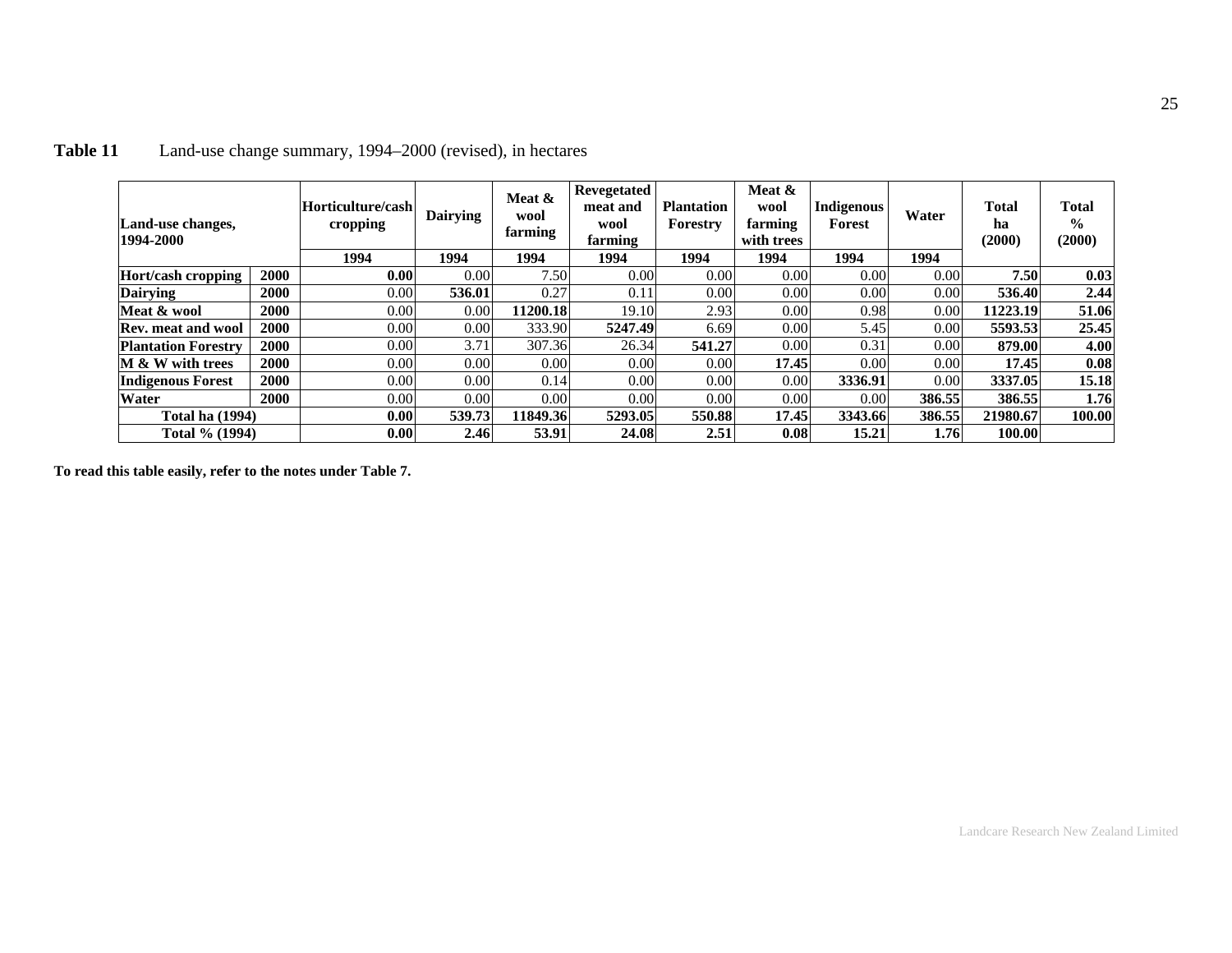| Land-use changes,<br>2000-2007 |      | Horticulture/cash<br>cropping | <b>Dairying</b> | Meat &<br>wool<br>farming | Revegetated<br>meat and<br>wool<br>farming | <b>Plantation</b><br>Forestry | Meat &<br>wool<br>farming<br>with trees | <b>Indigenous</b><br>Forest | Water  | <b>Total</b><br>ha<br>(2007) | <b>Total</b><br>$\frac{0}{0}$<br>(2007) |
|--------------------------------|------|-------------------------------|-----------------|---------------------------|--------------------------------------------|-------------------------------|-----------------------------------------|-----------------------------|--------|------------------------------|-----------------------------------------|
|                                |      | 2000                          | 2000            | 2000                      | 2000                                       | 2000                          | 2000                                    | <b>2000</b>                 | 2000   |                              |                                         |
| Hort/cash cropping             | 2007 | 0.00                          | 13.01           | 15.68                     | 0.05                                       | 1.45                          | 0.00                                    | 0.00                        | 0.00   | 30.20                        | 0.14                                    |
| <b>Dairving</b>                | 2007 | 0.00                          | 421.99          | 129.71                    | 5.98                                       | 7.21                          | 0.00                                    | 0.00                        | 0.00   | 564.89                       | 2.57                                    |
| Meat & wool                    | 2007 | 6.33                          | 66.17           | 9242.31                   | 438.55                                     | 65.83                         | 3.51                                    | 62.81                       | 31.59  | 9917.10                      | 45.12                                   |
| <b>Rev. meat and wool</b>      | 2007 | 1.16                          | 15.83           | 1540.77                   | 4852.86                                    | 107.35                        | 0.21                                    | 245.19                      | 16.37  | 6779.74                      | 30.84                                   |
| <b>Plantation Forestry</b>     | 2007 | 0.00                          | 19.40           | 183.74                    | 119.75                                     | 693.03                        | 9.83                                    | 7.03                        | 0.14   | 1032.93                      | 4.70                                    |
| M & W with trees               | 2007 | 0.00                          | 0.00            | 0.90                      | 0.00                                       | 0.00                          | 3.90                                    | 0.00                        | 0.00   | 4.80                         | 0.02                                    |
| <b>Indigenous Forest</b>       | 2007 | 0.00                          | 0.00            | 71.79                     | 163.66                                     | 3.93                          | 0.00                                    | 3020.46                     | 3.28   | 3263.12                      | 14.85                                   |
| <b>Water</b>                   | 2007 | 0.00                          | 0.00            | 38.28                     | 12.67                                      | 0.19                          | 0.00                                    | .56                         | 335.17 | 387.88                       | 1.76                                    |
| <b>Total ha (2000)</b>         |      | 7.50                          | 536.40          | 11223.19                  | 5593.53                                    | 879.00                        | 17.45                                   | 3337.05                     | 386.55 | 21980.67                     | 100.00                                  |
| Total % (2000)                 |      | 0.03                          | 2.44            | 51.06                     | 25.45                                      | 4.00                          | 0.08                                    | 15.18                       | 1.76   | 100.00                       |                                         |

# **Table 12** Land-use change summary, 2000–2007 (hectares)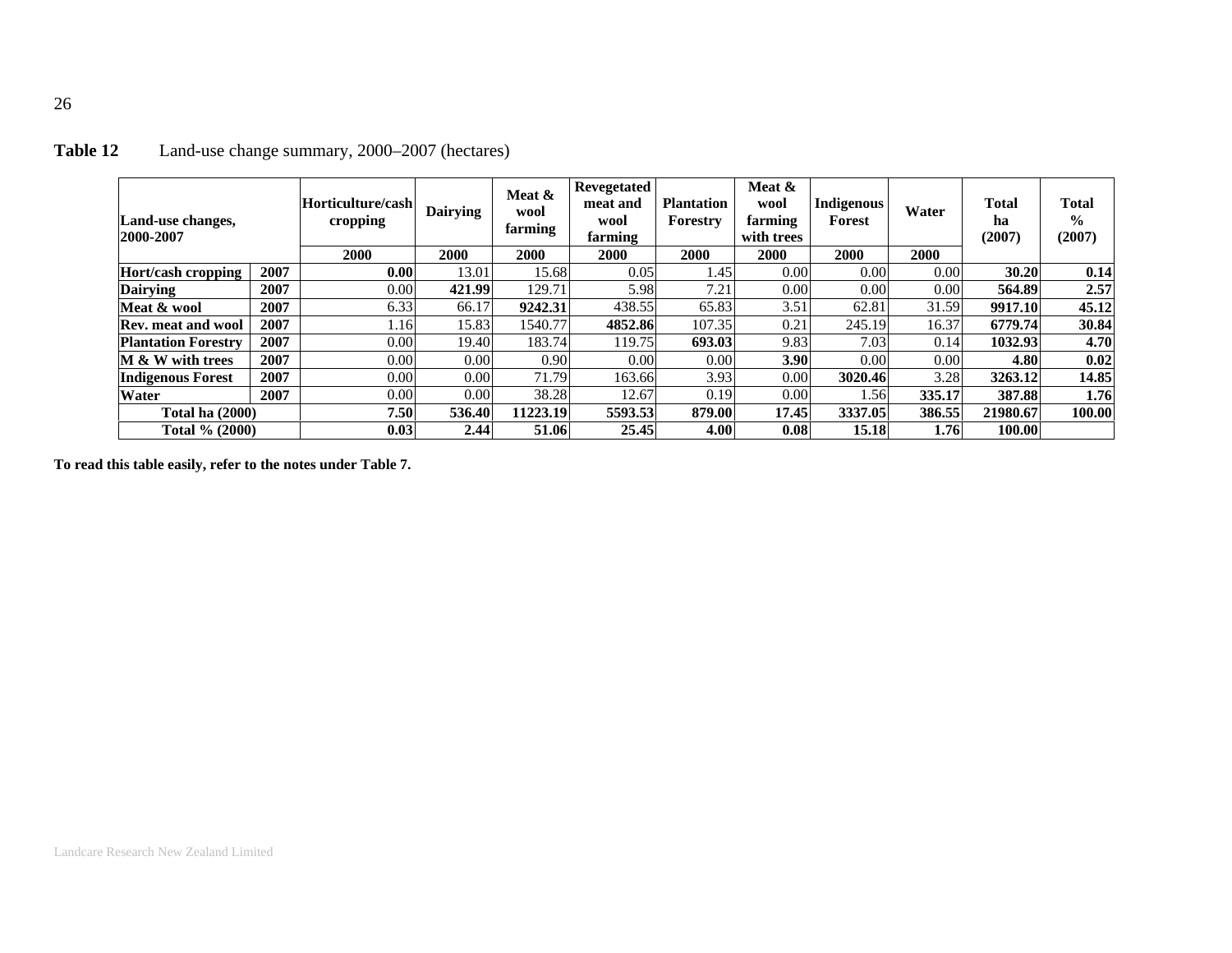| Land-use changes,<br>1994-2007 |      | Horticulture/cash<br>cropping<br>1994 | <b>Dairying</b><br>1994 | Meat &<br>wool<br>farming<br>1994 | Revegetated<br>meat and<br>wool<br>farming<br>1994 | <b>Plantation</b><br>Forestry<br>1994 | Meat &<br>wool<br>farming<br>with trees<br>1994 | <b>Indigenous</b><br>Forest<br>1994 | Water<br>1994 | <b>Total</b><br>ha<br>(2007) | <b>Total</b><br>$\frac{6}{6}$<br>(2007) |
|--------------------------------|------|---------------------------------------|-------------------------|-----------------------------------|----------------------------------------------------|---------------------------------------|-------------------------------------------------|-------------------------------------|---------------|------------------------------|-----------------------------------------|
| Hort/cash cropping             | 2007 | 0.00 <sub>l</sub>                     | 13.01                   | 15.83                             | 0.05                                               | 1.31                                  | 0.00                                            | 0.00                                | 0.00          | 30.20                        | 0.14                                    |
| <b>Dairying</b>                | 2007 | 0.00                                  | 422.31                  | 130.46                            | 7.14                                               | 4.98                                  | 0.00                                            | 0.00                                | 0.00          | 564.89                       | 2.57                                    |
| Meat & wool                    | 2007 | 0.00                                  | 66.48                   | 9322.61                           | 381.82                                             | 47.10                                 | 3.51                                            | 63.99                               | 31.59         | 9917.10                      | 45.12                                   |
| <b>Rev. meat and wool</b>      | 2007 | 0.00                                  | 15.76                   | 1795.70                           | 4627.72                                            | 76.57                                 | 0.21                                            | 247.42                              | 16.37         | 6779.74                      | 30.84                                   |
| <b>Plantation Forestry</b>     | 2007 | 0.00                                  | 22.17                   | 453.09                            | 121.71                                             | 418.64                                | 9.83                                            | 7.35                                | 0.14          | 1032.93                      | 4.70                                    |
| M & W with trees               | 2007 | 0.00                                  | 0.00                    | 0.90                              | 0.00                                               | 0.00                                  | 3.90                                            | 0.00                                | 0.00          | 4.80                         | 0.02                                    |
| <b>Indigenous Forest</b>       | 2007 | 0.00                                  | 0.00                    | 90.11                             | 144.18                                             | 2.21                                  | 0.00                                            | 3023.34                             | 3.28          | 3263.12                      | 14.85                                   |
| Water                          | 2007 | 0.00                                  | 0.00                    | 40.65                             | 10.43                                              | 0.07                                  | 0.00                                            | .56                                 | 335.17        | 387.88                       | 1.76                                    |
| <b>Total ha (1994)</b>         |      | 0.00 <sub>l</sub>                     | 539.73                  | 11849.36                          | 5293.05                                            | 550.88                                | 17.45                                           | 3343.66                             | 386.55        | 21980.67                     | 100.00                                  |
| Total % (1994)                 |      | 0.00 <sub>l</sub>                     | 2.46                    | 53.91                             | 24.08                                              | 2.51                                  | 0.08                                            | 15.21                               | 1.76          | 100.00                       |                                         |

# **Table 13** Land-use change summary, 1994–2007 (hectares)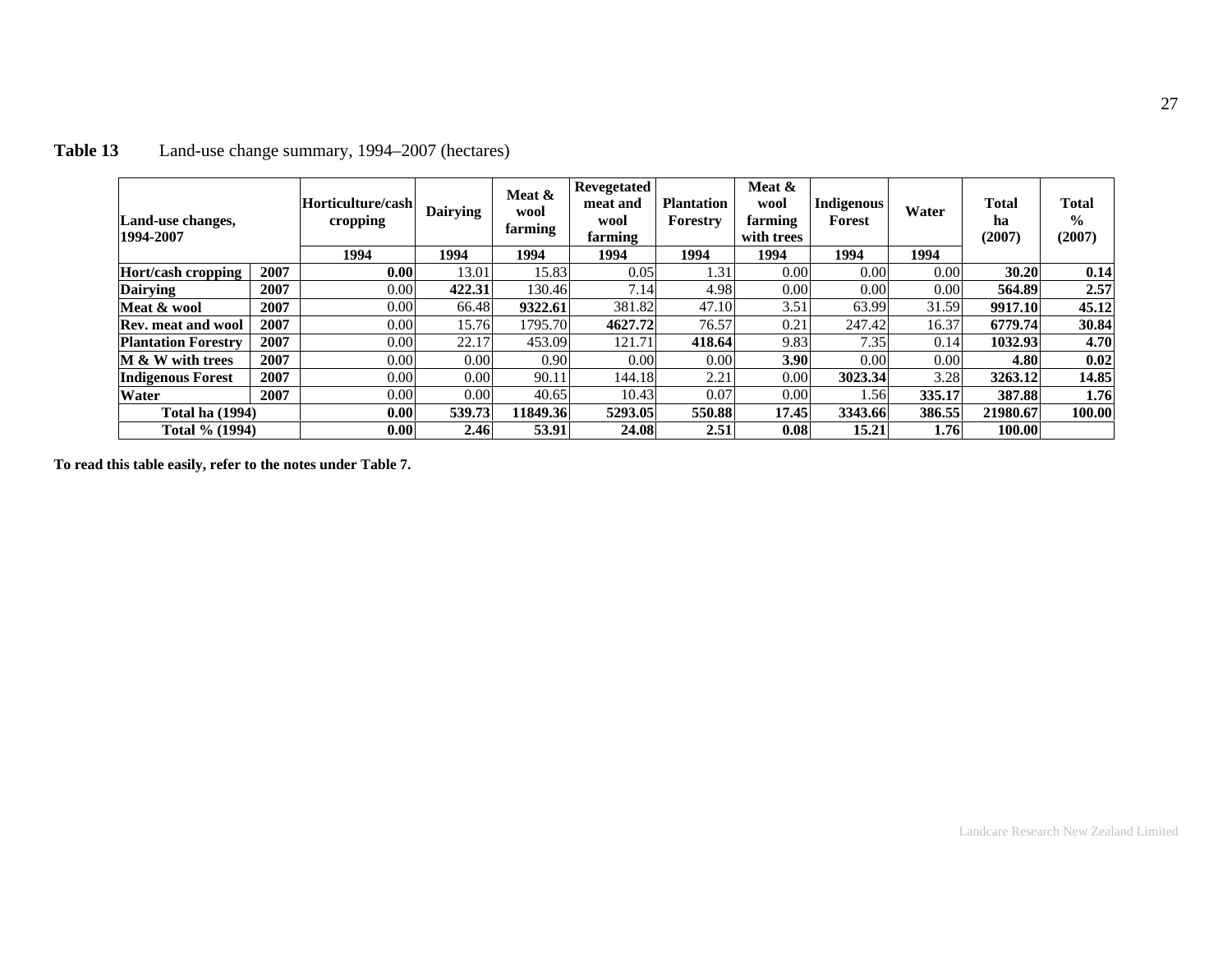| <b>Site</b>            |              | cropping     | Horticulture/cash |               | <b>Dairving</b> |                | Meat & wool farming |                 |                 |                  | <b>Revegetated meat</b><br>and wool farming |              |               | <b>Plantation</b><br>Forestry |                          |              | Meat & wool<br>farming with<br>trees |              |               | <b>Indigenous Forest</b> |              |              | Water         |              |                    | Total            |                  |
|------------------------|--------------|--------------|-------------------|---------------|-----------------|----------------|---------------------|-----------------|-----------------|------------------|---------------------------------------------|--------------|---------------|-------------------------------|--------------------------|--------------|--------------------------------------|--------------|---------------|--------------------------|--------------|--------------|---------------|--------------|--------------------|------------------|------------------|
|                        | Total        | Sust.        | <b>Unsust</b>     | Total         | Sust.           | <b>Jnsus</b> t | Total               | Sust.           | Jnsust          | <b>Total</b>     | Sust.                                       | Jnsust       | <b>Total</b>  | Sust.                         | Jnsust                   | Total        | <b>Sust</b>                          | Unsust       | Total         | Sust.                    | Jnsust       | <b>Total</b> | Sust.         | Unsus        | Total              | Sust.            | Unsust           |
|                        | 0.00         | 0.00         | 0.0               | 0.00          | 0.00            | 0.00           | 169.1               | 136.52          | 32.64           | 76.53            | 76.53                                       | 0.00         | 0.38          | 0.38                          | 0.00                     | 0.OC         | 0.00                                 | 0.0          | 407.74        | 407.74                   | 0.0          | 232.82       | 232.82        | 0.0          | 886.62             | 853.98           | 32.64            |
| $\overline{2}$         | 0.00         | 0.00         | 0.00              | 0.00          | 0.00            | 0.00           | 319.03              | 302.16          | 16.87           | 48.56            | 48.56                                       | 0.00         | 3.02          | 3.02                          | 0.00                     | 0.00         | 0.00                                 | 0.00         | 506.18        | 506.18                   | 0.00         | 12.84        | 12.84         | 0.00         | 889.63             | 872.76           | 16.87            |
| 3                      | 0.0(         | 0.00         | 0.00              | 0.00          | 0.00            | 0.00           | 407.60              | 355.45          | 52.1            | 160.88           | 160.88                                      | 0.00         | 6.19          | 6.19                          | 0.00                     | 0.00         | 0.00                                 | 0.00         | 296.08        | 296.08                   | 0.00         | 0.83         | 0.83          | 0.00         | 871.56             | 819.41           | 52.15            |
| 4                      | 0.00         | 0.00         | 0.0               | 0.00          | 0.00            | 0.00           | 678.20              | 610.85          | 67.34           | 81.08            | 81.08                                       | 0.00         | 12.38         | 12.38                         | 0.00                     | 0.98         | 0.04                                 | 0.94         | 96.57         | 96.57                    | 0.00         | 0.00         | 0.00          | 0.00         | 869.20             | 800.92           | 68.28            |
| 5                      | 0.00         | 0.00         | 0.00              | 0.00          | 0.00            | 0.00           | 389.90              | 329.55          | 60.35           | 514.25           | 514.25                                      | 0.00         | 4.48          | 4.45                          | 0.03                     | 3.56         | 0.86                                 | 2.70         | 0.00          | 0.00                     | 0.00         | 0.00         | 0.00          | 0.00         | 912.19             | 849.11           | 63.07            |
| 6                      | 0.0(         | 0.00         | 0.00              | 0.00          | 0.00            | 0.00           | 502.08              | 261.38          | 240.7           | 34.03            | 34.03                                       | 0.00         | 9.08          | 9.08                          | 0.00                     | 3.51         | 1.08                                 | 2.42         | 321.43        | 321.43                   | 0.00         | 0.00         | 0.00          | 0.00         | 870.13             | 627.00           | 243.13           |
| 7                      | 0.00         | 0.00         | 0.00              | 0.00          | 0.00            | 0.00           | 693.78              | 665.95          | 27.83           | 44.40            | 44.40                                       | 0.00         | 9.53          | 9.53                          | 0.00                     | 1.43         | 1.43                                 | 0.00         | 144.26        | 144.26                   | 0.00         | 0.00         | 0.00          | 0.00         | 893.4              | 865.57           | 27.83            |
| 8                      | 0.00         | 0.00         | 0.00              | 0.00          | 0.00            | 0.00           | 305.07              | 272.12          | 32.95           | 70.79            | 70.79                                       | 0.00         | 1.67          | 1.67                          | 0.00                     | 0.00         | 0.00                                 | 0.00         | 499.54        | 499.54                   | 0.00         | 0.34         | 0.34          | 0.00         | 877.41             | 844.46           | 32.95            |
| 9                      | 0.00         | 0.00         | 0.00              | 0.00          | 0.00            | 0.00           | 735.90              | 633.33          | $102.5^{\circ}$ | 66.13            | 66.13                                       | 0.00         | 52.18         | 52.18                         | 0.00                     | 3.84         | 3.84                                 | 0.00         | 20.48         | 20.48                    | 0.00         | 1.37         | 1.37          | 0.00         | 879.90             | 777.33           | 102.57           |
| 10                     | 0.00         | 0.00         | 0.0               | 0.00          | 0.00            | 0.00           | 320.96              | 201.00          | 119.96          | 293.58           | 293.58                                      | 0.00         | 8.14          | 8.14                          | 0.00                     | 0.00         | 0.00                                 | 0.00         | 275.68        | 275.68                   | 0.00         | 4.56         | 4.56          | 0.00         | 902.91             | 782.9            | 119.96           |
| 11                     | 0.00         | 0.00         | 0.00              | 0.00          | 0.00            | 0.00           | 273.82              | 258.75          | 15.08           | 245.22           | 245.22                                      | 0.00         | 318.06        | 316.53                        | 1.53                     | 0.00         | 0.00                                 | 0.00         | 15.64         | 15.64                    | 0.00         | 0.15         | 0.15          | 0.00         | 852.88             | 836.28           | 16.61            |
| 12                     | 0.00         | 0.00         | 0.00              | 0.00          | 0.00            | 0.00           | 860.68              | 793.50          | 67.18           | 1.62             | 1.62                                        | 0.00         | 3.91          | 3.91                          | 0.00                     | 0.00         | 0.00                                 | 0.00         | 0.00          | 0.00                     | 0.00         | 9.68         | 9.68          | 0.00         | 875.90             | 808.72           | 67.18            |
| 13                     | 0.0(         | 0.00         | 0.00              | 0.00          | 0.00            | 0.00           | 774.54              | 612.37          | 162.1           | 42.12            | 42.12                                       | 0.00         | 3.46          | 3.46                          | 0.00                     | 0.00         | 0.00                                 | 0.00         | 0.00          | 0.00                     | 0.00         | 9.51         | 9.51          | 0.00         | 829.63             | 667.46           | 162.17           |
| 14                     | 0.00         | 0.00         | 0.0               | 0.00          | 0.00            | 0.00           | 855.30              | 501.0           | 354.26          | 0.00             | 0.00                                        | 0.00         | 0.00          | 0.00                          | 0.00                     | 0.0(         | 0.00                                 | 0.00         | 0.00          | 0.00                     | 0.00         | 0.00         | 0.00          | 0.00         | 855.30             | 501.0            | 354.26           |
| 15                     | 0.00         | 0.00         | 0.0               | 0.00          | 0.00            | 0.00           | 55.05               | 54.70           | 0.35            | 536.04           | 536.04                                      | 0.00         | 0.00          | 0.00                          | 0.0(                     | 0.00         | 0.00                                 | 0.00         | 135.95        | 135.95                   | 0.00         | 0.00         | 0.00          | 0.00         | 727.03             | 726.68           | 0.35             |
| 16                     | 0.00         | 0.00         | 0.00              | 0.00          | 0.00            | 0.00           | 879.69              | 603.28          | 276.4           | 18.17            | 18.17                                       | 0.00         | 1.61          | 1.61                          | 0.00                     | 0.00         | 0.00                                 | 0.00         | 0.52          | 0.52                     | 0.00         | 0.00         | 0.00          | 0.00         | 899.99             | 623.59           | 276.41           |
| 17                     | 0.00         | 0.00         | 0.00              | 0.00          | 0.00            | 0.00           | 275.13              | 126.83          | 148.2           | 415.95           | 415.95                                      | 0.00         | 0.00          | 0.00                          | 0.00                     | 0.00         | 0.00                                 | 0.00         | 58.21         | 58.21                    | 0.00         | 94.53        | 94.53         | 0.00         | 843.81             | 695.5            | 148.29           |
| 18                     | 0.00         | 0.00         | 0.00              | 0.00          | 0.00            | 0.00           | 243.50              | 32.19           | 211.3           | 337.51           | 337.51                                      | 0.00         | 0.00          | 0.00                          | 0.00                     | 0.00         | 0.00                                 | 0.00         | 322.64        | 322.64                   | 0.00         | 1.18         | 1.18          | 0.00         | 904.83             | 693.52           | 211.31           |
| 19                     | 0.00         | 0.00         | 0.00              | 0.00          | 0.00            | 0.00           | 857.0               | 430.63          | 426.4           | 45.36            | 45.36                                       | 0.00         | 0.77          | 0.04                          | 0.73                     | 0.00         | 0.00                                 | 0.00         | 0.00          | 0.00                     | 0.00         | 1.74         | 1.74          | 0.00         | 904.93             | 477.7            | 427.17           |
| 20                     | 0.00         | 0.00         | 0.00              | 435.4         | 402.86          | 32.57          | 223.32              | 171.30          | 52.03           | 244.26           | 244.26                                      | 0.00         | 12.61         | 12.61                         | 0.00                     | 0.00         | 0.00                                 | 0.00         | 0.00          | 0.00                     | 0.00         | 3.37         | 3.37          | 0.00         | 918.99             | 834.39           | 84.60            |
| 21                     | 0.00         | 0.00         | 0.0               | 42.55         | 37.92           | 4.63           | 265.7'              | 135.90          | 129.8           | 673.08           | 673.08<br>471.78                            | 0.00         | 48.42         | 42.26                         | 6.16                     | 0.00         | 0.00                                 | 0.00         | 0.00          | 0.00                     | 0.00         | 0.00         | 0.00          | 0.00         | 1029.82            | 889.16           | 140.66           |
| 22                     | 0.00         | 0.00         | 0.00              | 0.00          | 0.00            | 0.00           | 363.82              | 175.44          | 188.3           | 471.78           |                                             | 0.00         | 16.32         | 16.32                         | 0.00                     | 0.00         | 0.00                                 | 0.00         | 0.00          | 0.00                     | 0.00         | 0.00         | 0.00          | 0.00         | 851.92             | 663.54           | 188.38           |
| 23                     | 0.00         | 0.00         | 0.00<br>0.0       | 0.00          | 0.00            | 0.00           | 618.50              | 238.1           | 380.3           | 68.08            | 68.08<br>343.28                             | 0.00         | 4.94          | 4.94                          | 0.00                     | 4.1          | 0.23                                 | 3.90         | 154.78        | 154.78                   | 0.00<br>0.00 | 13.64        | 13.64<br>0.00 | 0.00         | 864.08             | 479.84           | 384.24<br>142.31 |
| 24                     | 0.00<br>0.00 | 0.00         | 0.00              | 61.75<br>0.00 | 61.18<br>0.00   | 0.58<br>0.00   | 505.19<br>276.3     | 365.23<br>110.1 | 139.96<br>166.  | 343.28<br>460.36 | 460.36                                      | 0.00<br>0.00 | 31.68<br>2.07 | 29.91<br>2.07                 | $1.7^{^{\circ}}$<br>0.00 | 0.00<br>0.0( | 0.00                                 | 0.00<br>0.00 | 0.00<br>87.97 | 0.00<br>87.97            | 0.00         | 0.00<br>0.00 | 0.00          | 0.00<br>0.00 | 941.90             | 799.59           | 166.13           |
| 25                     | 0.00         | 0.00<br>0.00 | 0.00              | 539.73        | 501.95          | 37.78          | 1849.3              | 8377.80         | 3471.5          | 5293.05          | 5293.05                                     | 0.00         | 550.88        | 540.67                        | 10.22                    | 17.45        | 0.00<br>7.50                         | 9.95         | 3343.66       | 3343.66                  | 0.00         | 386.55       | 386.55        | 0.00         | 826.70<br>21980.67 | 660.5<br>18451.1 | 3529.49          |
| Total<br>$\frac{0}{0}$ | 0.00         | 0.00         | 0.00              | 2.46          | 2.28            | 0.17           | 53.91               | 38.11           | 15.79           | 24.08            | 24.08                                       | 0.00         | 2.51          | 2.46                          | 0.05                     | 0.08         | 0.03                                 | 0.05         | 15.21         | 15.21                    | 0.00         | 1.76         | 1.76          | 0.00         | 100.00             | 83.94            | 16.06            |
|                        |              |              |                   |               |                 |                |                     |                 |                 |                  |                                             |              |               |                               |                          |              |                                      |              |               |                          |              |              |               |              |                    |                  |                  |

**Table 14** Physical sustainability of land-use at all hill country monitoring sites (hectares): 1994 (revised)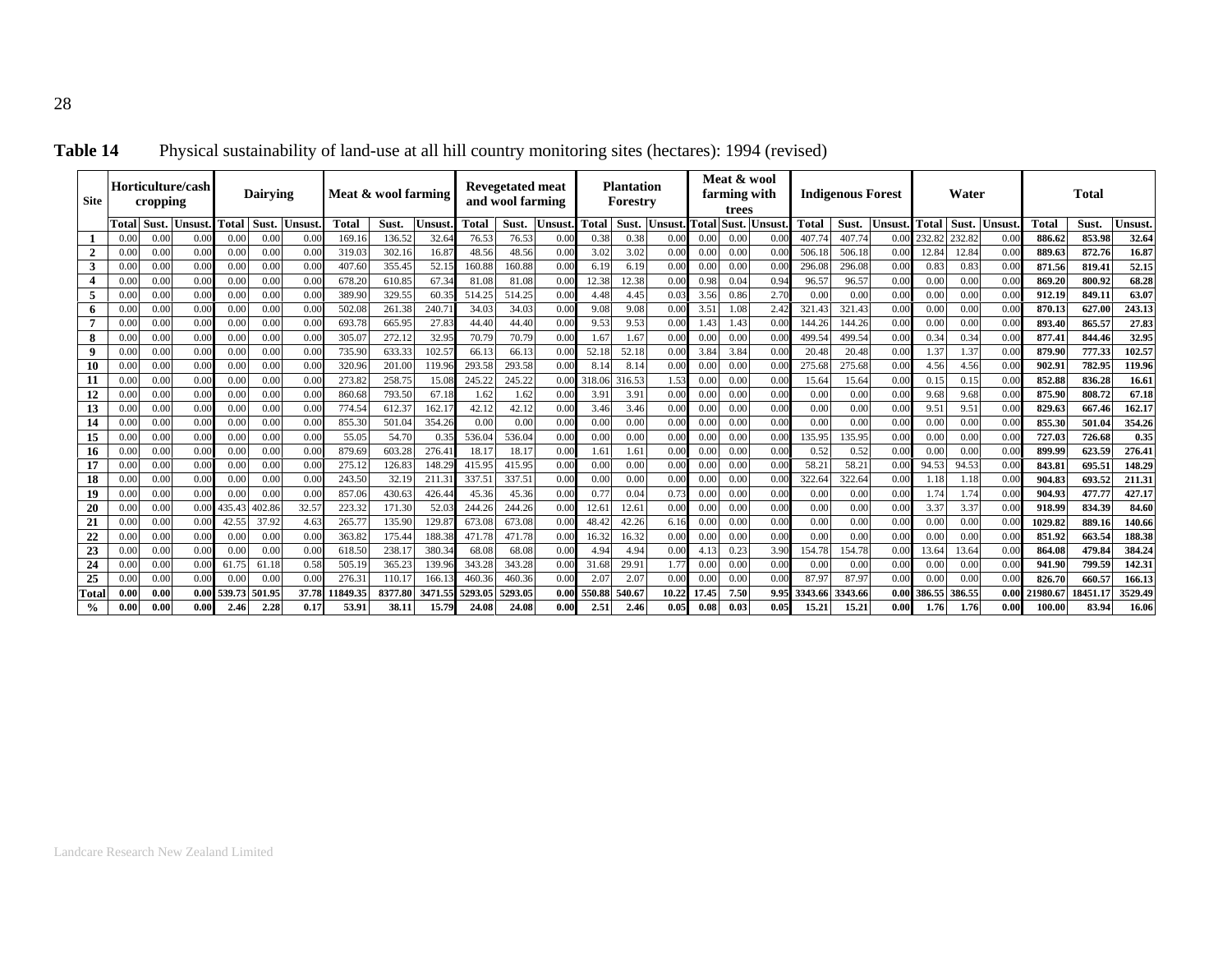| <b>Site</b>             |       | cropping | Horticulture/cash |              | <b>Dairving</b> |                | Meat & wool farming |         |         |         | <b>Revegetated meat</b><br>and wool farming |                   |        | <b>Plantation</b><br>Forestry |        |               | Meat & wool<br>farming with<br>trees |        |              | <b>Indigenous Forest</b> |       |                  | Water  |        |          | Total  |         |
|-------------------------|-------|----------|-------------------|--------------|-----------------|----------------|---------------------|---------|---------|---------|---------------------------------------------|-------------------|--------|-------------------------------|--------|---------------|--------------------------------------|--------|--------------|--------------------------|-------|------------------|--------|--------|----------|--------|---------|
|                         | Total | Sust.    | Unsus             | <b>Total</b> | <b>Sust</b>     | Jnsust         | Total               | Sust.   | Jnsust  | Total   | Sust.                                       | Unsust            | Total  | Sust.                         | Unsust | <b>Total</b>  | Sust.                                | Unsust | <b>Total</b> | Sust.                    | Unsus | <b>Total</b>     | Sust.  | Jnsust | Total    | Sust.  | Unsust  |
|                         | 0.00  | 0.00     | 0.0               | 0.0(         | 0.00            | 0.0(           | 156.94              | 128.93  | 28.0    | 88.75   | 88.75                                       | 0.00              | 0.38   | 0.38                          | 0.00   | 0.00          | 0.00                                 | 0.0(   | 407.74       | 407.74                   |       | 232.82           | 232.82 | 0.00   | 886.62   | 858.6  | 28.01   |
| $\overline{2}$          | 0.00  | 0.00     | 0.00              | 0.00         | 0.00            | 0.0(           | 315.92              | 299.05  | 16.87   | 48.56   | 48.56                                       | 0.00              | 6.13   | 6.13                          | 0.00   | 0.00          | 0.00                                 | 0.00   | 506.1        | 506.18                   | 0.00  | 12.84            | 12.84  | 0.00   | 889.63   | 872.76 | 16.87   |
| 3                       | 0.0   | 0.00     | 0.0(              | 0.00         | 0.00            | 0.0(           | 299.75              | 294.27  | 5.48    | 268.51  | 268.51                                      | 0.00              | 6.62   | 6.62                          | 0.00   | 0.00          | 0.00                                 | 0.0(   | 295.8        | 295.86                   | 0.00  | 0.83             | 0.83   | 0.00   | 871.56   | 866.08 | 5.48    |
| $\overline{\mathbf{4}}$ | 0.00  | 0.00     | 0.00              | 0.00         | 0.00            | 0.0(           | 665.24              | 599.8   | 65.43   | 86.21   | 86.21                                       | 0.00              | 23.75  | 23.75                         | 0.00   | 0.98          | 0.04                                 | 0.94   | 93.0         | 93.02                    | 0.00  | 0.00             | 0.00   | 0.00   | 869.20   | 802.84 | 66.36   |
| 5                       | 0.0   | 0.00     | 0.00              | 0.00         | 0.00            | 0.0(           | 393.35              | 330.74  | 62.6    | 511.45  | 511.45                                      | 0.00              | 3.83   | 3.75                          | 0.08   | 3.56          | 0.86                                 | 2.70   | 0.00         | 0.00                     | 0.00  | 0.00             | 0.00   | 0.00   | 912.19   | 846.80 | 65.38   |
| 6                       | 0.0   | 0.00     | 0.00              | 0.00         | 0.00            | 0.0(           | 502.08              | 261.38  | 240.7   | 34.03   | 34.03                                       | 0.00              | 9.08   | 9.08                          | 0.00   | 3.51          | 1.08                                 | 2.42   | 321.43       | 321.43                   | 0.00  | 0.00             | 0.00   | 0.00   | 870.13   | 627.00 | 243.13  |
|                         | 0.0   | 0.00     | 0.0(              | 0.00         | 0.00            | 0.0(           | 656.70              | 631.88  | 24.82   | 45.24   | 45.24                                       | 0.00              | 45.77  | 45.77                         | 0.00   | $1.4^{\circ}$ | 1.43                                 | 0.0(   | 144.26       | 144.26                   | 0.00  | 0.00             | 0.00   | 0.00   | 893.40   | 868.58 | 24.82   |
| 8                       | 0.0   | 0.00     | 0.0(              | 0.00         | 0.00            | 0.0(           | 171.0               | 160.59  | 10.45   | 119.45  | 119.45                                      | 0.00              | 89.03  | 89.03                         | 0.00   | 0.00          | 0.00                                 | 0.0(   | 497.5        | 497.56                   | 0.00  | 0.34             | 0.34   | 0.00   | 877.41   | 866.96 | 10.45   |
| 9                       | 0.00  | 0.00     | 0.0(              | 0.00         | 0.00            | 0.0(           | 682.84              | 589.57  | 93.21   | 66.13   | 66.13                                       | 0.00              | 105.24 | 105.24                        | 0.00   | 3.84          | 3.84                                 | 0.00   | 20.48        | 20.48                    | 0.00  | 1.37             | 1.37   | 0.00   | 879.90   | 786.64 | 93.27   |
| 10                      | 5.81  | 0.00     | 5.81              | 0.00         | 0.00            | 0.00           | 286.38              | 182.27  | 104.12  | 309.58  | 309.58                                      | 0.00              | 20.99  | 20.99                         | 0.00   | 0.00          | 0.00                                 | 0.0(   | 275.60       | 275.60                   | 0.00  | 4.56             | 4.56   | 0.00   | 902.91   | 792.99 | 109.92  |
| 11                      | 0.0   | 0.00     | 0.0(              | 0.00         | 0.00            | 0.0(           | 272.97              | 257.90  | 15.08   | 245.22  | 245.22                                      | 0.00              | 318.91 | 317.38                        | 1.53   | 0.00          | 0.00                                 | 0.0(   | 15.64        | 15.64                    | 0.00  | 0.13             | 0.15   | 0.00   | 852.88   | 836.28 | 16.61   |
| 12                      | 0.0   | 0.00     | 0.00              | 0.00         | 0.00            | 0.0(           | 860.68              | 793.50  | 67.18   | 1.62    | 1.62                                        | 0.00              | 3.91   | 3.91                          | 0.00   | 0.00          | 0.00                                 | 0.00   | 0.00         | 0.00                     | 0.00  | 9.68             | 9.68   | 0.00   | 875.90   | 808.72 | 67.18   |
| 13                      | 0.00  | 0.00     | 0.00              | 0.00         | 0.00            | 0.0(           | 745.63              | 592.08  | 153.55  | 42.12   | 42.12                                       | 0.00              | 32.37  | 31.83                         | 0.54   | 0.00          | 0.00                                 | 0.00   | 0.00         | 0.00                     | 0.00  | 9.5              | 9.51   | 0.00   | 829.63   | 675.5  | 154.09  |
| 14                      | 0.00  | 0.00     | 0.00              | 0.00         | 0.00            | 0.0(           | 855.30              | 501.04  | 354.26  | 0.00    | 0.00                                        | 0.00              | 0.00   | 0.00                          | 0.00   | 0.00          | 0.00                                 | 0.00   | 0.00         | 0.00                     | 0.00  | 0.00             | 0.00   | 0.00   | 855.30   | 501.04 | 354.26  |
| 15                      | 0.0   | 0.00     | 0.0(              | 0.00         | 0.00            | 0.00           | 58.63               | 58.28   | 0.35    | 533.23  | 533.23                                      | 0.00              | 0.00   | 0.00                          | 0.00   | 0.0           | 0.00                                 | 0.00   | 135.1'       | 135.17                   | 0.00  | 0.00             | 0.00   | 0.00   | 727.03   | 726.68 | 0.35    |
| 16                      | 0.0   | 0.00     | 0.00              | 0.00         | 0.00            | 0.0(           | 879.69              | 603.28  | 276.4   | 18.1'   | 18.17                                       | 0.00              | 1.61   | 1.61                          | 0.00   | 0.00          | 0.00                                 | 0.00   | 0.52         | 0.52                     | 0.00  | 0.00             | 0.00   | 0.00   | 899.99   | 623.59 | 276.41  |
| 17                      | 0.00  | 0.00     | 0.0(              | 0.00         | 0.00            | 0.0(           | 206.1               | 111.50  | 94.6    | 484.93  | 484.93                                      | 0.00              | 0.00   | 0.00                          | 0.00   | 0.00          | 0.00                                 | 0.00   | 58.2         | 58.21                    | 0.00  | 94.53            | 94.53  | 0.00   | 843.8    | 749.1  | 94.65   |
| 18                      | 0.00  | 0.00     | 0.00              | 0.00         | 0.00            | 0.0(           | 243.50              | 32.19   | 211.3   | 337.51  | 337.51                                      | 0.00              | 0.00   | 0.00                          | 0.00   | 0.00          | 0.00                                 | 0.0(   | 322.64       | 322.64                   | 0.00  | 1.18             | 1.18   | 0.00   | 904.83   | 693.52 | 211.31  |
| 19                      | 0.00  | 0.00     | 0.0(              | 0.00         | 0.00            | 0.0(           | 818.74              | 409.73  | 409.0   | 45.47   | 45.47                                       | 0.00              | 38.98  | 37.00                         | 1.98   | 0.00          | 0.00                                 | 0.00   | 0.00         | 0.00                     | 0.00  | 1.74             | 1.74   | 0.00   | 904.93   | 493.95 | 410.99  |
| 20                      | 0.0   | 0.00     | 0.00              | 432.43       | 401.36          | $31.0^{\circ}$ | 210.78              | 162.19  | 48.59   | 244.72  | 244.72                                      | 0.00              | 27.69  | 27.69                         | 0.00   | 0.00          | 0.00                                 | 0.00   | 0.00         | 0.00                     | 0.00  | 3.37             | 3.37   | 0.00   | 918.99   | 839.33 | 79.66   |
| 21                      | 0.00  | 0.00     | 0.00              | 42.21        | 37.75           | $4.4^{\circ}$  | 262.53              | 132.92  | 129.6   | 669.72  | 669.72                                      | 0.00              | 55.36  | 49.63                         | 5.73   | 0.00          | 0.00                                 | 0.00   | 0.00         | 0.00                     | 0.00  | 0.00             | 0.00   | 0.00   | 1029.82  | 890.01 | 139.81  |
| 22                      | 1.69  | 0.00     | 1.69              | 0.00         | 0.00            | 0.0(           | 351.57              | 172.7   | 178.85  | 479.43  | 479.43                                      | 0.00              | 19.24  | 19.24                         | 0.00   | 0.00          | 0.00                                 | 0.00   | 0.00         | 0.00                     | 0.00  | 0.00             | 0.00   | 0.00   | 851.92   | 671.38 | 180.5   |
| 23                      | 0.00  | 0.00     | 0.00              | 0.00         | 0.00            | 0.0(           | 582.15              | 227.86  | 354.29  | 92.14   | 92.14                                       | 0.00              | 17.24  | 17.24                         | 0.00   | 4.1           | 0.23                                 | 3.90   | 54.78        | 154.78                   | 0.00  | 13.64            | 13.64  | 0.00   | 864.08   | 505.89 | 358.19  |
| 24                      | 0.00  | 0.00     | 0.0(              | 61.75        | 61.18           | 0.58           | 483.08              | 358.62  | 124.46  | 346.24  | 346.24                                      | 0.00              | 50.8   | 46.08                         | 4.74   | 0.00          | 0.00                                 | 0.00   | 0.00         | 0.00                     | 0.00  | 0.00             | 0.00   | 0.00   | 941.90   | 812.1  | 129.79  |
| 25                      | 0.00  | 0.00     | 0.0(              | 0.00         | 0.00            | 0.0(           | 261.55              | 107.65  | 153.90  | 475.1   | 475.11                                      | 0.00              | 2.07   | 2.07                          | 0.00   | 0.0           | 0.00                                 | 0.00   | 87.9         | 87.97                    | 0.00  | 0.00             | 0.00   | 0.00   | 826.70   | 672.8  | 153.90  |
| Tota                    | 7.5(  | 0.00     | 7.50              | 536.40       | 500.29          | 36.11          | 11223.19            | 7999.94 | 3223.25 | 5593.53 | 5593.53                                     | 0.00 <sub>l</sub> | 879.00 | 864.39                        | 14.61  | 17.4          | 7.50                                 | 9.95   | 3337.05      | 3337.05                  | 0.00  | 386.55           | 386.55 | 0.00   | 21980.67 | 8689.2 | 3291.41 |
| $\%$                    | 0.03  | 0.00     | 0.03              | 2.44         | 2.28            | 0.16           | 51.06               | 36.40   | 14.66   | 25.45   | 25.45                                       | 0.00              | 4.00   | 3.93                          | 0.07   | 0.08          | 0.03                                 | 0.05   | 15.18        | 15.18                    | 0.00  | 1.7 <sub>0</sub> | 1.76   | 0.00   | 100.00   | 85.03  | 14.97   |

Table 15 Physical sustainability of land-use at all hill country monitoring sites (hectares): 2000 (revised)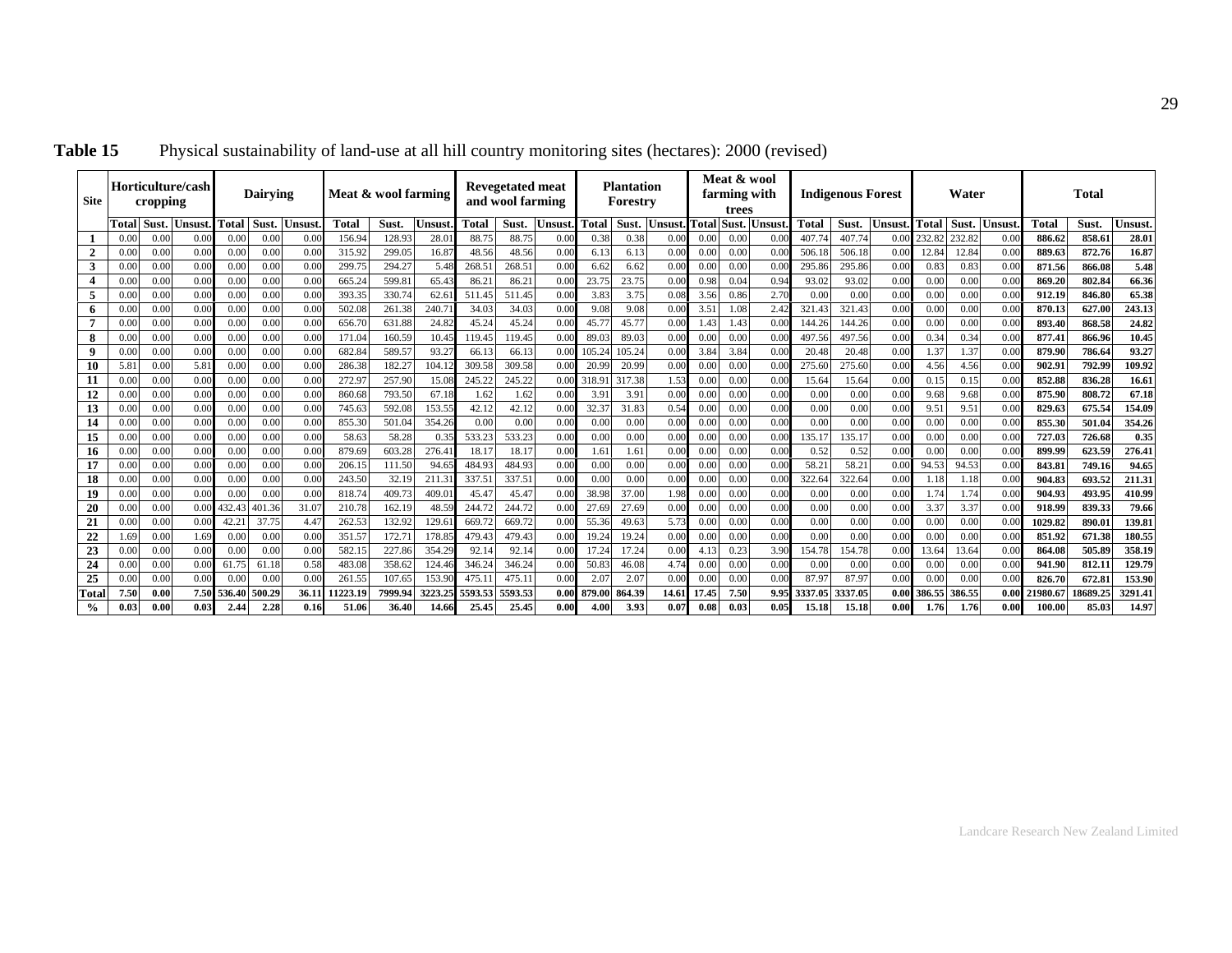| <b>Site</b>    |              | cropping     | Horticulture/cash |                | <b>Dairving</b> |              | Meat & wool farming |                  |                |                 | <b>Revegetated meat</b><br>and wool farming |               |                 |                | <b>Plantation Forestry</b> |              | Meat & wool<br>farming with<br>trees |              |              | <b>Indigenous Forest</b> |              |               | Water         |              |                   | <b>Total</b>     |                  |
|----------------|--------------|--------------|-------------------|----------------|-----------------|--------------|---------------------|------------------|----------------|-----------------|---------------------------------------------|---------------|-----------------|----------------|----------------------------|--------------|--------------------------------------|--------------|--------------|--------------------------|--------------|---------------|---------------|--------------|-------------------|------------------|------------------|
|                | Total        | Sust.        | <b>Unsust</b>     | <b>Total</b>   | Sust.           | Unsust       | Total               | Sust.            | Unsust         | Total           | Sust.                                       | <b>Unsust</b> | <b>Total</b>    | Sust.          | <b>Unsust</b>              | Total        | <b>Sust</b>                          | Unsust       | <b>Total</b> | Sust.                    | Unsust       | <b>Total</b>  | Sust.         | Unsust       | <b>Total</b>      | Sust.            | Unsust           |
|                | 0.00         | 0.00         | 0.00              | 0.00           | 0.00            | 0.00         | 150.00              | 123.15           | 26.85          | 118.38          | 118.38                                      | 0.00          | 0.00            | 0.00           | 0.0(                       | 0.00         | 0.00                                 | 0.00         | 384.78       | 384.78                   | 0.00         | 233.4         | 233.47        | 0.0          | 886.62            | 859.77           | 26.85            |
| $\overline{2}$ | 0.00         | 0.00         | 0.00              | 0.00           | 0.00            | 0.00         | 286.86              | 279.82           | 7.04           | 81.29           | 81.29                                       | 0.00          | 10.61           | 10.51          | 0.10                       | 0.00         | 0.00                                 | 0.00         | 496.34       | 496.34                   | 0.00         | 14.53         | 14.53         | 0.00         | 889.63            | 882.48           | 7.14             |
| 3              | 8.43         | 7.58         | $0.8^{\circ}$     | 91.47          | 66.36           | 25.1         | 189.10              | 175.48           | 13.61          | 207.9           | 207.92                                      | 0.00          | 5.72            | 5.72           | 0.00                       | 0.0(         | 0.00                                 | 0.0(         | 368.2        | 368.27                   | 0.00         | 0.66          | 0.66          | 0.0(         | 871.56            | 831.99           | 39.57            |
| $\overline{4}$ | 0.00         | 0.00         | 0.00              | 0.00           | 0.00            | 0.00         | 623.27              | 567.1            | 56.16          | 130.3           | 130.37                                      | 0.00          | 28.43           | 28.43          | 0.00                       | 0.84         | 0.13                                 | 0.70         | 86.28        | 86.28                    | 0.00         | 0.00          | 0.00          | 0.0(         | 869.20            | 812.34           | 56.86            |
| 5              | 0.00         | 0.00         | 0.00              | 0.00           | 0.00            | 0.00         | 366.22              | 319.55           | 46.67          | 536.92          | 536.92                                      | 0.00          | 5.08            | 5.08           | 0.00                       | 3.97         | 1.21                                 | 2.75         | 0.00         | 0.00                     | 0.00         | 0.00          | 0.00          | 0.0(         | 912.19            | 862.76           | 49.42            |
| 6              | 0.00         | 0.00         | 0.00              | 0.00           | 0.00            | 0.00         | 418.36              | 245.09           | 173.27         | 123.7           | 123.70                                      | 0.00          | 12.07           | 11.69          | 0.39                       | 0.00         | 0.00                                 | 0.00         | 316.00       | 316.00                   | 0.00         | 0.00          | 0.00          | 0.0(         | 870.13            | 696.47           | 173.66           |
| $\overline{7}$ | 0.00         | 0.00         | 0.00              | 0.00           | 0.00            | 0.00         | 621.36              | 602.44           | 18.92          | 99.44           | 99.44                                       | 0.00          | 58.33           | 58.33          | 0.00                       | 0.00         | 0.00                                 | 0.00         | 114.27       | 114.27                   | 0.00         | 0.00          | 0.00          | 0.0(         | 893.4             | 874.48           | 18.92            |
| 8              | 0.00         | 0.00         | 0.00              | 0.00           | 0.00            | 0.00         | 134.02              | 127.85           | 6.16           | 181.7           | 181.79                                      | 0.00          | 80.14           | 80.14          | 0.00                       | 0.00         | 0.00                                 | 0.0(         | 480.83       | 480.83                   | 0.00         | 0.65          | 0.65          | 0.0(         | 877.41            | 871.25           | 6.16             |
| 9              | 0.00         | 0.00         | 0.00              | 0.00           | 0.00            | 0.00         | 591.85              | 524.10           | 67.75          | 146.1           | 146.14                                      | 0.00          | 118.67          | 118.67         | 0.00                       | 0.00         | 0.00                                 | 0.00         | 21.82        | 21.82                    | 0.00         | 1.42          | 1.42          | 0.0(         | 879.90            | 812.15           | 67.75            |
| 10             | 0.00         | 0.00         | 0.0(              | 0.00           | 0.00            | 0.00         | 243.82              | 160.09           | 83.73          | 340.6           | 340.64                                      | 0.00          | 34.40           | 34.40          | 0.0(                       | 0.0(         | 0.00                                 | 0.0(         | 279.00       | 279.00                   | 0.00         | 5.06          | 5.06          | 0.0(         | 902.91            | 819.18           | 83.73            |
| 11             | 0.00         | 0.00         | 0.00              | 0.00           | 0.00            | 0.00         | 227.12              | 223.38           | 3.74           | 307.7           | 307.71                                      | 0.00          | 303.54          | 300.63         | 2.9                        | 0.00         | 0.00                                 | 0.0(         | 14.09        | 14.09                    | 0.00         | 0.42          | 0.42          | 0.0(         | 852.88            | 846.24           | 6.65             |
| 12             | 8.60         | 0.00         | 8.60              | 0.00           | 0.00            | 0.00         | 835.79              | 773.93           | 61.87          | 23.40           | 23.40                                       | 0.00          | 1.83            | 1.83           | 0.0(                       | 0.00         | 0.00                                 | 0.00         | 0.00         | 0.00                     | 0.00         | 6.27          | 6.27          | 0.0(         | 875.90            | 805.43           | 70.47            |
| 13             | 0.00         | 0.00         | 0.00              | 0.00           | 0.00            | 0.00         | 688.83              | 543.47           | 145.35         | 107.8           | 07.81                                       | 0.00          | 24.34           | 24.30          | 0.03                       | 0.0(         | 0.00                                 | 0.00         | 0.00         | 0.00                     | 0.00         | 8.65          | 8.65          | 0.0(         | 829.63            | 684.24           | 145.39           |
| 14             | 0.00         | 0.00         | 0.0(              | 0.00           | 0.00            | 0.00         | 721.66              | 459.07           | 262.58         | 133.64          | 133.64                                      | 0.00          | 0.00            | 0.00           | 0.00                       | 0.0(         | 0.00                                 | 0.00         | 0.00         | 0.00                     | 0.00         | 0.00          | 0.00          | 0.0(         | 855.30            | 592.7            | 262.58           |
| 15             | 0.00         | 0.00         | 0.00              | 0.00           | 0.00            | 0.00         | 58.86               | 57.60            | 1.26           | 541.7           | 541.72                                      | 0.00          | 0.00            | 0.00           | 0.0(                       | 0.00         | 0.00                                 | 0.00         | 126.45       | 126.45                   | 0.00         | 0.00          | 0.00          | 0.0(         | 727.03            | 725.77           | 1.26             |
| 16             | 0.00         | 0.00         | 0.00              | 0.00           | 0.00            | 0.00         | 870.06              | 602.56           | 267.50         | 28.18           | 28.18                                       | 0.00          | 1.42            | 1.42           | 0.00                       | 0.00         | 0.00                                 | 0.00         | 0.33         | 0.33                     | 0.00         | 0.00          | 0.00          | 0.00         | 899.99            | 632.49           | 267.50           |
| 17             | 0.00         | 0.00         | 0.00              | 0.00           | 0.00            | 0.00         | 133.45              | 77.54            | 55.91          | 564.36          | 564.36                                      | 0.00          | 0.00            | 0.00           | 0.00                       | 0.00         | 0.00                                 | 0.00         | 48.02        | 48.02                    | 0.00         | 97.97         | 97.97         | 0.0(         | 843.81            | 787.90           | 55.91            |
| 18             | 0.00         | 0.00         | 0.00              | 0.00           | 0.00            | 0.00         | 232.75              | 30.2             | 202.54         | 371.50          | 371.50                                      | 0.00          | 0.00            | 0.00           | 0.00                       | 0.0(         | 0.00                                 | 0.00         | 299.7        | 299.71                   | 0.00         | 0.87          | 0.87          | 0.00         | 904.83            | 702.29           | 202.54           |
| 19             | 0.00         | 0.00         | 0.00              | 0.00           | 0.00            | 0.00         | 676.29              | 355.37           | 320.93         | 182.6           | 182.61                                      | 0.00          | 44.54           | 44.23          | 0.31                       | 0.0(         | 0.00                                 | 0.00         | 0.00         | 0.00                     | 0.00         | 1.49          | 1.49          | 0.0(         | 904.93            | 583.70           | 321.23           |
| 20             | 13.1'        | 12.93        | 0.24              | 405.16         | 360.06          | 45.10        | 138.53              | 117.38           | 21.14          | 284.6           | 284.60                                      | 0.00          | 74.01           | 72.55          | 1.46                       | 0.00         | 0.00                                 | 0.00         | 0.00         | 0.00                     | 0.00         | 3.53          | 3.53          | 0.00         | 918.99<br>1029.82 | 851.04           | 67.95            |
| 21             | 0.00         | 0.00         | 0.00<br>0.00      | 0.00           | 0.00            | 0.00<br>0.00 | 262.93<br>376.9     | 141.1            | 121.82         | 665.5<br>438.54 | 665.55<br>438.54                            | 0.00<br>0.00  | 101.34<br>36.41 | 94.93          | 6.42                       | 0.00         | 0.00                                 | 0.00<br>0.00 | 0.00<br>0.00 | 0.00<br>0.00             | 0.00<br>0.00 | 0.00          | 0.00<br>0.00  | 0.0          |                   | 901.59           | 128.24           |
| 22             | 0.00<br>0.00 | 0.00<br>0.00 | 0.00              | 0.00<br>0.00   | 0.00<br>0.00    | 0.00         | 538.9               | 172.25<br>214.00 | 204.<br>324.93 | 145.4           |                                             | 0.00          | 26.59           | 35.36<br>26.14 | 1.04<br>0.45               | 0.00<br>0.00 | 0.00<br>0.00                         | 0.0(         | 140.36       | 140.36                   | 0.00         | 0.00<br>12.74 |               | 0.0(         | 851.92<br>864.08  | 646.15<br>538.70 | 205.77           |
| 23             | 0.00         | 0.00         | 0.00              | 68.27          | 64.26           | 4.01         | 415.41              | 311.25           | 104.1          | 396.84          | 145.46<br>396.84                            | 0.00          | 61.24           | 54.43          | 6.82                       | 0.0(         | 0.00                                 | 0.00         | 0.00         | 0.00                     | 0.00         | 0.14          | 12.74<br>0.14 | 0.0(<br>0.0( | 941.90            | 826.91           | 325.38<br>114.99 |
| 24             | 0.00         | 0.00         | 0.00              | 0.00           | 0.00            | 0.00         | 114.67              | 57.44            | 57.23          | 621             | 621.23                                      | 0.00          | 4.22            | 4.22           | 0.00                       | 0.00         | 0.00                                 | 0.00         | 86.59        | 86.59                    | 0.00         | 0.00          | 0.00          | 0.0          | 826.70            | 769.48           | 57.23            |
| 25<br>Total    | 30.20        | 20.51        | 9.69              |                | 490.6           | 74.22        | 9917.10             | 7261.24          | 2655.86        | 6779.7          | 6779.74                                     | 0.00          | 1032.93         | 1013.00        | 19.93                      | 4.80         | 1.35                                 | 3.46         | 3263.12      | 3263.12                  | 0.00         | 387.8         | 387.87        | 0.00         | 21980.67          | 19217.52         | 2763.15          |
| $\frac{0}{0}$  | 0.14         | 0.09         | 0.04              | 564.89<br>2.57 | 2.23            | 0.34         | 45.12               | 33.03            | 12.08          | 30.84           | 30.84                                       | 0.00          | 4.70            | 4.61           | 0.09                       | 0.02         | 0.01                                 | 0.02         | 14.85        | 14.85                    | 0.00         | 1.76          | 1.76          | 0.00         | 100.00            | 87.43            | 12.57            |
|                |              |              |                   |                |                 |              |                     |                  |                |                 |                                             |               |                 |                |                            |              |                                      |              |              |                          |              |               |               |              |                   |                  |                  |

Table 16 Physical sustainability of land-use at all hill country monitoring sites (hectares): 2007 (new data)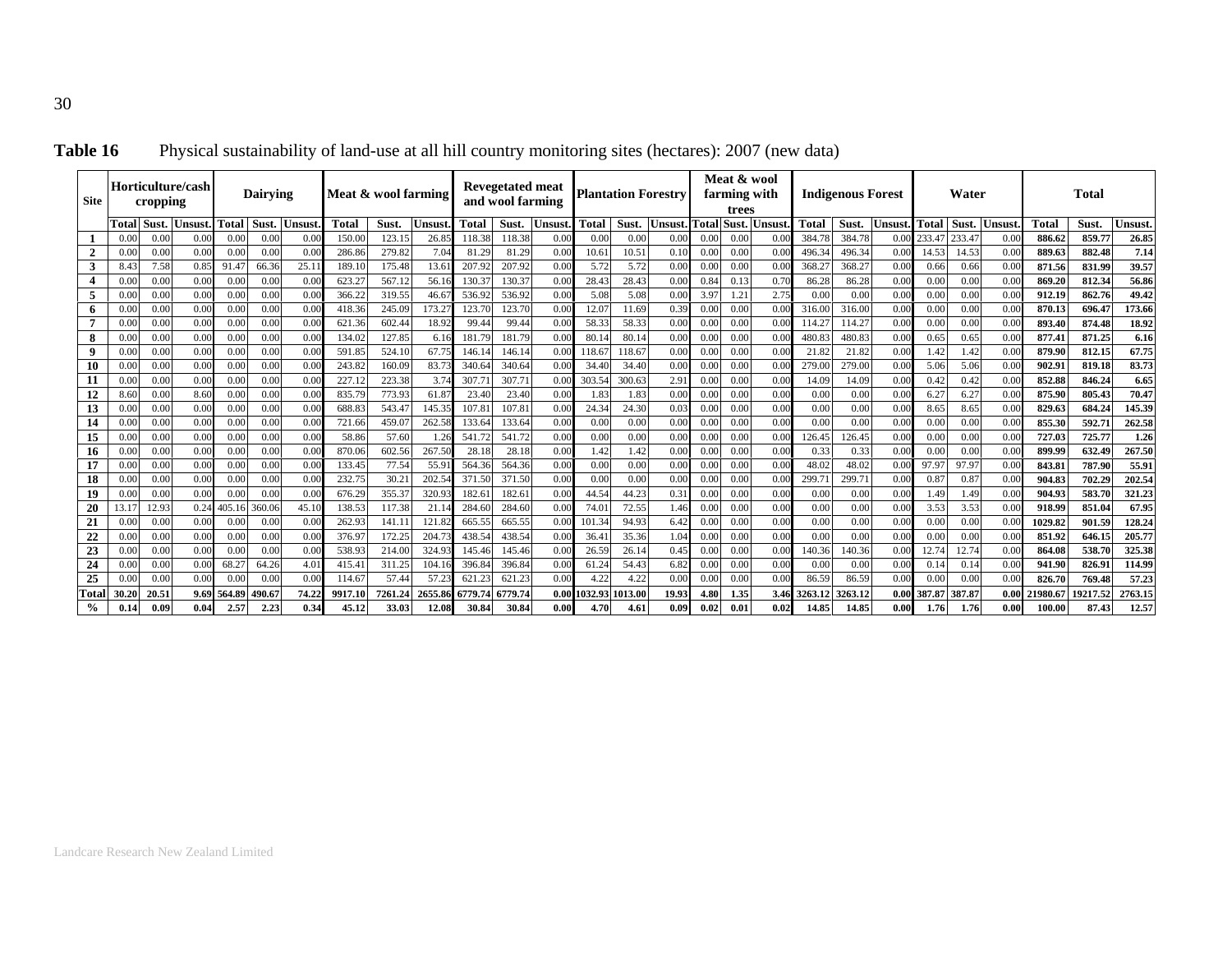|                         |         |                                                             |         |         |                                          |         |         | Selected land-use classes where meat and wool farming was mapped - 1994, 2000 and 2007 |         |        |                                           |          |
|-------------------------|---------|-------------------------------------------------------------|---------|---------|------------------------------------------|---------|---------|----------------------------------------------------------------------------------------|---------|--------|-------------------------------------------|----------|
| <b>Site</b>             |         | <b>Other sustainable</b><br>land-use class<br>(Sustainable) |         |         | Pasture with trees (PT)<br>(Sustainable) |         |         | Forestry (FO)<br>(Unsustainable)                                                       |         |        | <b>Protection (PR)</b><br>(Unsustainable) |          |
|                         | 1994    | 2000                                                        | 2007    | 1994    | 2000                                     | 2007    | 1994    | 2000                                                                                   | 2007    | 1994   | 2000                                      | 2007     |
|                         | 85.21   | 85.20                                                       | 82.76   | 51.32   | 43.73                                    | 40.38   | 31.30   | 26.68                                                                                  | 25.30   | 1.34   | 1.34                                      | 1.55     |
| $\overline{2}$          | 243.50  | 242.98                                                      | 241.17  | 58.66   | 56.07                                    | 38.66   | 13.74   | 13.74                                                                                  | 7.03    | 3.13   | 3.13                                      | 0.01     |
| $\overline{3}$          | 274.31  | 253.80                                                      | 128.09  | 81.14   | 40.47                                    | 47.39   | 51.39   | 4.85                                                                                   | 13.26   | 0.76   | 0.63                                      | 0.35     |
| $\overline{\mathbf{4}}$ | 511.51  | 501.96                                                      | 490.13  | 99.34   | 97.85                                    | 76.98   | 67.34   | 65.43                                                                                  | 56.16   | 0.00   | 0.00                                      | 0.00     |
| 5                       | 186.09  | 185.88                                                      | 174.65  | 143.46  | 144.86                                   | 144.90  | 52.74   | 55.06                                                                                  | 42.45   | 7.61   | 7.55                                      | 4.22     |
| 6                       | 88.99   | 88.99                                                       | 87.92   | 172.38  | 172.38                                   | 157.17  | 189.86  | 189.86                                                                                 | 145.60  | 50.84  | 50.84                                     | 27.67    |
| $\overline{7}$          | 578.01  | 549.67                                                      | 523.71  | 87.94   | 82.21                                    | 78.72   | 27.83   | 24.82                                                                                  | 18.92   | 0.00   | 0.00                                      | $0.00\,$ |
| 8                       | 143.67  | 110.61                                                      | 98.05   | 128.45  | 49.98                                    | 29.80   | 32.95   | 10.45                                                                                  | 6.16    | 0.00   | 0.00                                      | 0.00     |
| 9                       | 412.78  | 401.34                                                      | 377.69  | 220.55  | 188.23                                   | 146.41  | 102.57  | 93.27                                                                                  | 67.75   | 0.00   | 0.00                                      | 0.00     |
| 10                      | 106.24  | 94.21                                                       | 80.57   | 94.76   | 88.06                                    | 79.52   | 115.50  | 100.10                                                                                 | 77.88   | 4.46   | 4.01                                      | 5.85     |
| 11                      | 197.40  | 196.55                                                      | 185.23  | 61.34   | 61.34                                    | 38.15   | 15.08   | 15.08                                                                                  | 3.74    | 0.00   | 0.00                                      | 0.00     |
| 12                      | 615.25  | 615.25                                                      | 601.67  | 178.25  | 178.25                                   | 172.26  | 67.18   | 67.18                                                                                  | 61.87   | 0.00   | 0.00                                      | 0.00     |
| 13                      | 334.12  | 328.50                                                      | 299.38  | 278.25  | 263.58                                   | 244.09  | 159.88  | 151.80                                                                                 | 144.49  | 2.29   | 1.75                                      | 0.86     |
| 14                      | 188.97  | 188.97                                                      | 185.69  | 312.07  | 312.07                                   | 273.38  | 311.46  | 311.46                                                                                 | 237.28  | 42.80  | 42.80                                     | 25.30    |
| 15                      | 54.14   | 57.68                                                       | 52.66   | 0.56    | 0.60                                     | 4.94    | 0.35    | 0.35                                                                                   | 1.26    | 0.00   | 0.00                                      | 0.00     |
| 16                      | 337.54  | 337.54                                                      | 338.17  | 265.74  | 265.74                                   | 264.39  | 276.41  | 276.41                                                                                 | 267.50  | 0.00   | 0.00                                      | 0.00     |
| 17                      | 68.10   | 65.41                                                       | 52.54   | 58.73   | 46.08                                    | 25.00   | 138.79  | 87.37                                                                                  | 55.18   | 9.50   | 7.27                                      | 0.73     |
| 18                      | 4.10    | 4.10                                                        | 3.32    | 28.10   | 28.10                                    | 26.90   | 208.75  | 208.75                                                                                 | 200.86  | 2.56   | 2.56                                      | 1.68     |
| 19                      | 159.21  | 144.81                                                      | 129.90  | 271.42  | 264.92                                   | 225.47  | 365.62  | 349.72                                                                                 | 286.17  | 60.81  | 59.29                                     | 34.76    |
| 20                      | 130.74  | 122.92                                                      | 99.91   | 40.56   | 39.27                                    | 17.47   | 51.14   | 47.70                                                                                  | 20.99   | 0.89   | 0.89                                      | 0.15     |
| $\overline{21}$         | 87.38   | 86.32                                                       | 103.35  | 48.53   | 46.60                                    | 37.76   | 126.19  | 125.48                                                                                 | 118.58  | 3.68   | 4.13                                      | 3.24     |
| 22                      | 111.23  | 110.39                                                      | 107.80  | 64.21   | 62.32                                    | 64.45   | 184.71  | 175.92                                                                                 | 201.28  | 3.68   | 2.94                                      | 3.45     |
| 23                      | 158.28  | 156.06                                                      | 147.51  | 79.88   | 71.80                                    | 66.49   | 347.34  | 321.29                                                                                 | 294.14  | 33.00  | 33.00                                     | 30.79    |
| 24                      | 271.09  | 267.54                                                      | 243.79  | 94.14   | 91.07                                    | 67.45   | 131.50  | 118.90                                                                                 | 98.07   | 8.45   | 5.56                                      | 6.09     |
| 25                      | 43.77   | 43.77                                                       | 24.72   | 66.41   | 63.89                                    | 32.72   | 157.72  | 145.55                                                                                 | 51.66   | 8.41   | 8.35                                      | 5.57     |
| Total (ha)              | 5391.62 | 5240.48                                                     | 4860.39 | 2986.19 | 2759.46                                  | 2400.85 | 3227.35 | 2987.20                                                                                | 2503.59 | 244.20 | 236.05                                    | 152.27   |
| Total $(\% )$           | 45.50   | 46.69                                                       | 49.01   | 25.20   | 24.59                                    | 24.21   | 27.24   | 26.62                                                                                  | 25.25   | 2.06   | 2.10                                      | 1.54     |

Table 17 The meat and wool land-use class examined according to three key sustainable land-use classes for all sites (hectares): 1994 and 2000 (revised), and 2007 (new data)

Landcare Research New Zealand Limited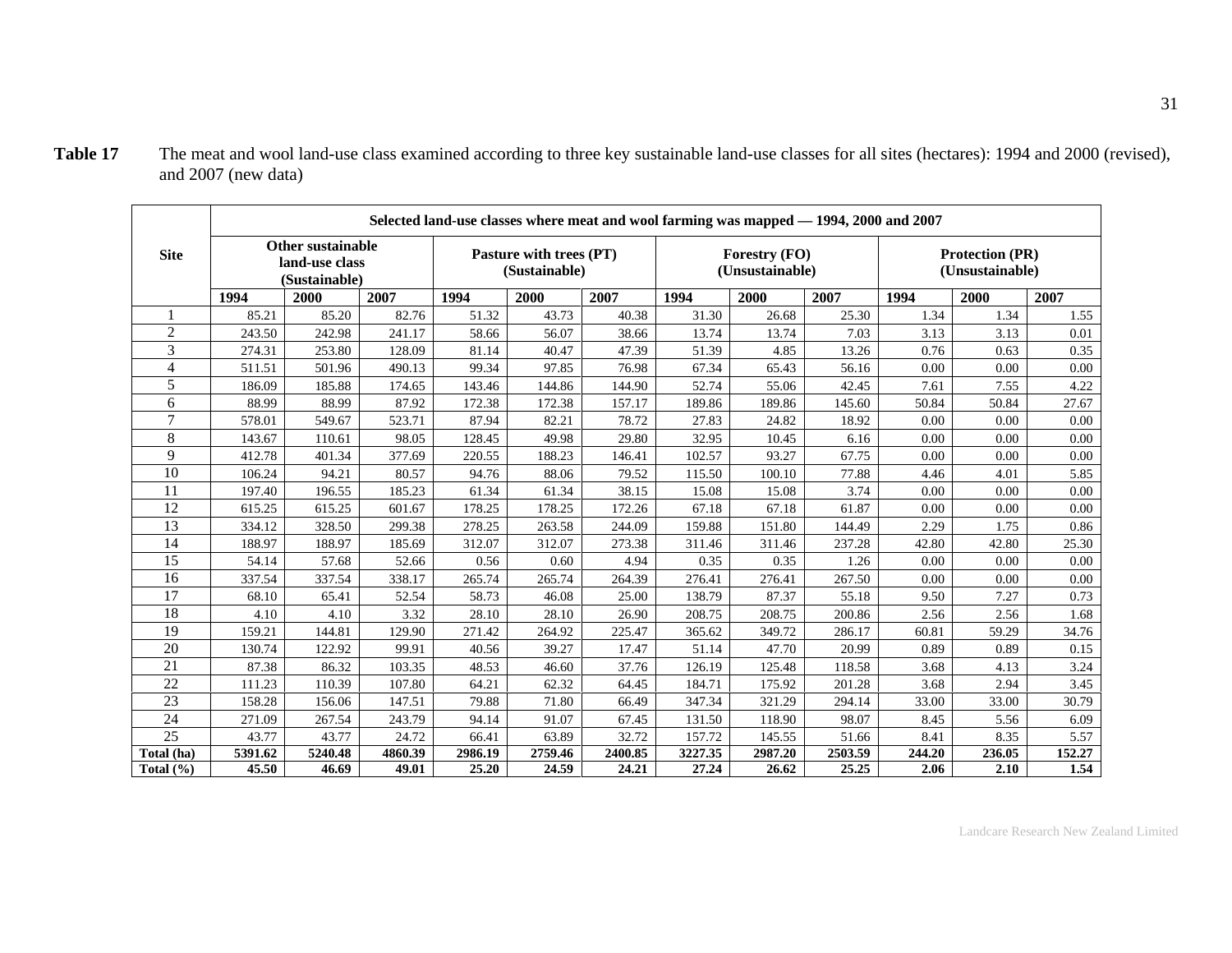| <b>Site</b>   |                    | 1994               |             | 2000               | 2007               |                    | <b>Sustainability change,</b><br>1994-2000 |                      | Sustainability change,<br>2000-2007 |                      | Sustainability change,<br>1994-2007 |                      |
|---------------|--------------------|--------------------|-------------|--------------------|--------------------|--------------------|--------------------------------------------|----------------------|-------------------------------------|----------------------|-------------------------------------|----------------------|
|               | <b>Sustainable</b> | Unsustain-<br>able | Sustainable | Unsustain-<br>able | <b>Sustainable</b> | Unsustain-<br>able | Area of<br>change (Ha)                     | Degree of<br>change* | Area of<br>change (Ha)              | Degree of<br>change* | Area of<br>change (Ha)              | Degree of<br>change* |
|               | 853.98             | 32.64              | 858.61      | 28.01              | 859.77             | 26.85              | 4.63                                       | $\gamma$             | 1.16                                | $\mathcal{P}$        | 5.79                                | $\gamma$             |
| 2             | 872.76             | 16.87              | 872.76      | 16.87              | 882.48             | 7.14               | 0.00                                       | n.c.                 | 9.73                                | $\gamma$             | 9.73                                | $\Omega$             |
| 3             | 819.41             | 52.15              | 866.08      | 5.48               | 831.99             | 39.57              | 46.67                                      | $\sqrt{ }$           | $-34.09$                            | $\mathbf X$          | 12.58                               |                      |
|               | 800.92             | 68.28              | 802.84      | 66.36              | 812.34             | 56.86              | 1.92                                       | $\gamma$             | 9.50                                | $\gamma$             | 11.42                               |                      |
| 5             | 849.11             | 63.07              | 846.80      | 65.38              | 862.76             | 49.42              | $-2.31$                                    | $\gamma$             | 15.96                               | $\sqrt{ }$           | 13.65                               |                      |
| 6             | 627.00             | 243.13             | 627.00      | 243.13             | 696.47             | 173.66             | 0.00                                       | n.c.                 | 69.47                               | $\sqrt{}$            | 69.47                               |                      |
|               | 865.57             | 27.83              | 868.58      | 24.82              | 874.48             | 18.92              | 3.01                                       | $\gamma$             | 5.90                                | $\gamma$             | 8.90                                | $\Omega$             |
| 8             | 844.46             | 32.95              | 866.96      | 10.45              | 871.25             | 6.16               | 22.50                                      |                      | 4.29                                | $\gamma$             | 26.78                               |                      |
| $\mathbf Q$   | 777.33             | 102.57             | 786.64      | 93.27              | 812.15             | 67.75              | 9.31                                       |                      | 25.52                               | $\sqrt{}$            | 34.82                               |                      |
| 10            | 782.95             | 119.96             | 792.99      | 109.92             | 819.18             | 83.73              | 10.04                                      | $\sqrt{ }$           | 26.19                               | $\sqrt{ }$           | 36.23                               |                      |
| 11            | 836.28             | 16.61              | 836.28      | 16.61              | 846.24             | 6.65               | 0.00                                       | n.c.                 | 9.96                                | $\gamma$             | 9.96                                | $\gamma$             |
| 12            | 808.72             | 67.18              | 808.72      | 67.18              | 805.43             | 70.47              | 0.00                                       | n.c.                 | $-3.28$                             | $\gamma$             | $-3.28$                             | $\Omega$             |
| 13            | 667.46             | 162.17             | 675.54      | 154.09             | 684.24             | 145.39             | 8.08                                       | $\gamma$             | 8.70                                | $\overline{?}$       | 16.78                               |                      |
| 14            | 501.04             | 354.26             | 501.04      | 354.26             | 592.71             | 262.58             | 0.00                                       | n.c.                 | 91.67                               | $\sqrt{}$            | 91.67                               |                      |
| 15            | 726.68             | 0.35               | 726.68      | 0.35               | 725.77             | 1.26               | 0.00                                       | n.c.                 | $-0.91$                             | $\gamma$             | $-0.91$                             | $\gamma$             |
| 16            | 623.59             | 276.41             | 623.59      | 276.41             | 632.49             | 267.50             | 0.00                                       | n.c.                 | 8.91                                | $\overline{?}$       | 8.91                                | $\Omega$             |
| 17            | 695.51             | 148.29             | 749.16      | 94.65              | 787.90             | 55.91              | 53.64                                      | $\sqrt{ }$           | 38.74                               | $\sqrt{}$            | 92.38                               |                      |
| 18            | 693.52             | 211.31             | 693.52      | 211.31             | 702.29             | 202.54             | 0.00                                       | n.c.                 | 8.77                                | $\gamma$             | 8.77                                | $\Omega$             |
| 19            | 477.77             | 427.17             | 493.95      | 410.99             | 583.70             | 321.23             | 16.18                                      | $\sqrt{ }$           | 89.76                               | $\sqrt{}$            | 105.93                              |                      |
| 20            | 834.39             | 84.60              | 839.33      | 79.66              | 851.04             | 67.95              | 4.94                                       | $\gamma$             | 11.71                               | $\sqrt{ }$           | 16.65                               |                      |
| 21            | 889.16             | 140.66             | 890.01      | 139.81             | 901.59             | 128.24             | 0.85                                       | $\Omega$             | 11.57                               | $\sqrt{}$            | 12.43                               |                      |
| 22            | 663.54             | 188.38             | 671.38      | 180.55             | 646.15             | 205.77             | 7.84                                       | $\gamma$             | $-25.22$                            | $\mathbf x$          | $-17.39$                            | X                    |
| 23            | 479.84             | 384.24             | 505.89      | 358.19             | 538.70             | 325.38             | 26.05                                      |                      | 32.81                               | $\sqrt{}$            | 58.86                               |                      |
| 24            | 799.59             | 142.31             | 812.11      | 129.79             | 826.91             | 114.99             | 12.52                                      |                      | 14.80                               | $\sqrt{2}$           | 27.32                               |                      |
| 25            | 660.57             | 166.13             | 672.81      | 153.90             | 769.48             | 57.23              | 12.23                                      | $\sqrt{ }$           | 96.67                               | $\sqrt{}$            | 108.91                              |                      |
| Total (ha)    | 18451.17           | 3529.49            | 18689.25    | 3291.41            | 19217.52           | 2763.15            | 238.08                                     |                      | 528.26                              | $\sqrt{ }$           | 766.34                              |                      |
| Total $(\% )$ | 83.94              | 16.06              | 85.03       | 14.97              | 87.43              | 12.57              | $1.08 \pm 0.7$                             |                      | $2.40 \pm 1.5$                      |                      | $3.49 \pm 1.6$                      |                      |

**Table 18** Physical sustainability changes from 1994 to 2000 and from 2000 to 2007 – all hill country monitoring sites (hectares)

\* Degree of change:

? = no significant change (i.e., changes of <10 ha)<br> $\sqrt{\ }$  = significant change towards sustainability<br>x = significant change away from sustainability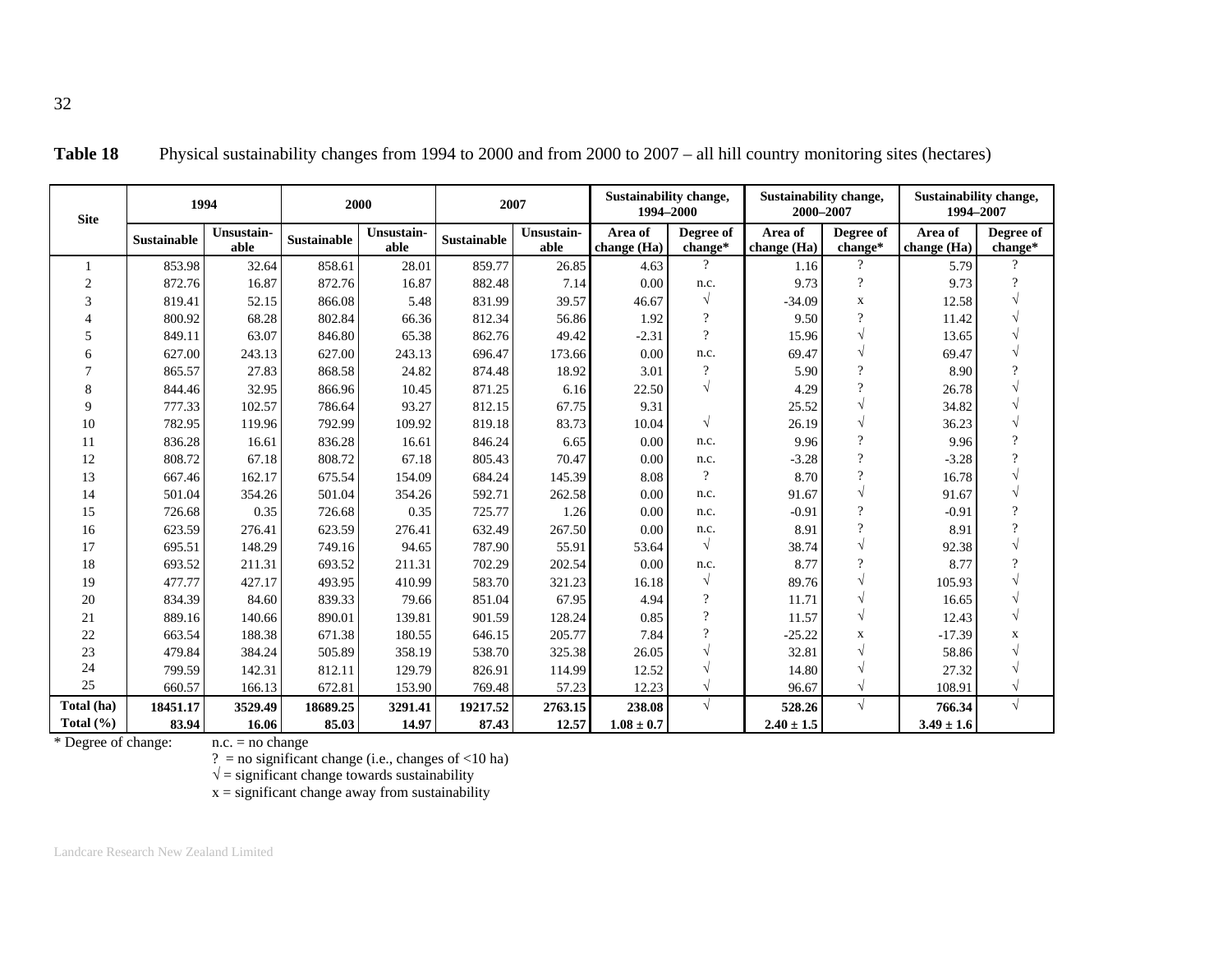| <b>Site</b>   |                    | 1994               |             | 2000               |                    | 2007               | Sustainability change,<br>1994-2000 |                      | Sustainability change,<br>2000-2007 |                      | Sustainability change,<br>1994-2007 |                      |
|---------------|--------------------|--------------------|-------------|--------------------|--------------------|--------------------|-------------------------------------|----------------------|-------------------------------------|----------------------|-------------------------------------|----------------------|
|               | <b>Sustainable</b> | Unsustain-<br>able | Sustainable | Unsustain-<br>able | <b>Sustainable</b> | Unsustain-<br>able | Area of<br>change (Ha)              | Degree of<br>change* | Area of<br>change (Ha)              | Degree of<br>change* | Area of<br>change (Ha)              | Degree of<br>change* |
|               | 853.98             | 32.64              | 858.61      | 28.01              | 859.77             | 26.85              | 4.63                                | $\Omega$             | 1.16                                | $\overline{?}$       | 5.79                                |                      |
| 3             | 819.41             | 52.15              | 866.08      | 5.48               | 831.99             | 39.57              | 46.67                               |                      | $-34.09$                            | X                    | 12.58                               |                      |
|               | 800.92             | 68.28              | 802.84      | 66.36              | 812.34             | 56.86              | 1.92                                | $\Omega$             | 9.50                                | $\Omega$             | 11.42                               | N                    |
| 5             | 849.11             | 63.07              | 846.80      | 65.38              | 862.76             | 49.42              | $-2.31$                             | $\Omega$             | 15.96                               | $\sqrt{ }$           | 13.65                               | $\sqrt{ }$           |
|               | 865.57             | 27.83              | 868.58      | 24.82              | 874.48             | 18.92              | 3.01                                | $\Omega$             | 5.90                                | $\Omega$             | 8.90                                | $\Omega$             |
| 8             | 844.46             | 32.95              | 866.96      | 10.45              | 871.25             | 6.16               | 22.50                               |                      | 4.29                                | $\Omega$             | 26.78                               |                      |
| 9             | 777.33             | 102.57             | 786.64      | 93.27              | 812.15             | 67.75              | 9.31                                |                      | 25.52                               | V                    | 34.82                               |                      |
| 10            | 782.95             | 119.96             | 792.99      | 109.92             | 819.18             | 83.73              | 10.04                               | $\sqrt{ }$           | 26.19                               | $\sqrt{ }$           | 36.23                               | $\sqrt{ }$           |
| 11            | 836.28             | 16.61              | 836.28      | 16.61              | 846.24             | 6.65               | 0.00                                | n.c.                 | 9.96                                | $\Omega$             | 9.96                                | $\gamma$             |
| 12            | 808.72             | 67.18              | 808.72      | 67.18              | 805.43             | 70.47              | 0.00                                | n.c.                 | $-3.28$                             | $\Omega$             | $-3.28$                             | $\Omega$             |
| 13            | 667.46             | 162.17             | 675.54      | 154.09             | 684.24             | 145.39             | 8.08                                | $\Omega$             | 8.70                                | $\Omega$             | 16.78                               | V                    |
| 15            | 726.68             | 0.35               | 726.68      | 0.35               | 725.77             | 1.26               | 0.00                                | n.c.                 | $-0.91$                             | $\Omega$             | $-0.91$                             | $\gamma$             |
| 16            | 623.59             | 276.41             | 623.59      | 276.41             | 632.49             | 267.50             | 0.00                                | n.c.                 | 8.91                                | $\Omega$             | 8.91                                | $\Omega$             |
| 17            | 695.51             | 148.29             | 749.16      | 94.65              | 787.90             | 55.91              | 53.64                               | $\sqrt{ }$           | 38.74                               | $\sqrt{ }$           | 92.38                               | $\sqrt{ }$           |
| 18            | 693.52             | 211.31             | 693.52      | 211.31             | 702.29             | 202.54             | 0.00                                | n.c.                 | 8.77                                | $\Omega$             | 8.77                                | $\Omega$             |
| 19            | 477.77             | 427.17             | 493.95      | 410.99             | 583.70             | 321.23             | 16.18                               | $\mathcal{L}$        | 89.76                               | V                    | 105.93                              |                      |
| 20            | 834.39             | 84.60              | 839.33      | 79.66              | 851.04             | 67.95              | 4.94                                | $\Omega$             | 11.71                               | $\sqrt{ }$           | 16.65                               | V                    |
| Total (ha)    | 12957.66           | 1893.52            | 13136.25    | 1714.93            | 13363.03           | 1488.16            | 178.59                              |                      | 226.77                              | $\sqrt{ }$           | 405.36                              | $\sqrt{ }$           |
| Total $(\% )$ | 87.25              | 12.75              | 88.45       | 11.55              | 89.98              | 10.02              | $1.20 \pm 1.1$                      |                      | $1.53 \pm 1.7$                      |                      | $2.73 \pm 2.0$                      |                      |

Table 19 Physical sustainability changes from 1994 to 2000 and from 2000 to 2007 – considering the 17 hill country monitoring sites reported by O'Leary et al. (1996) (hectares)

\* Degree of change:

 $? = no significant change (i.e., changes of  $<10$  ha)$ 

 $\sqrt{\ }$  = significant change towards sustainability  $x =$  significant change away from sustainability

Landcare Research New Zealand Limited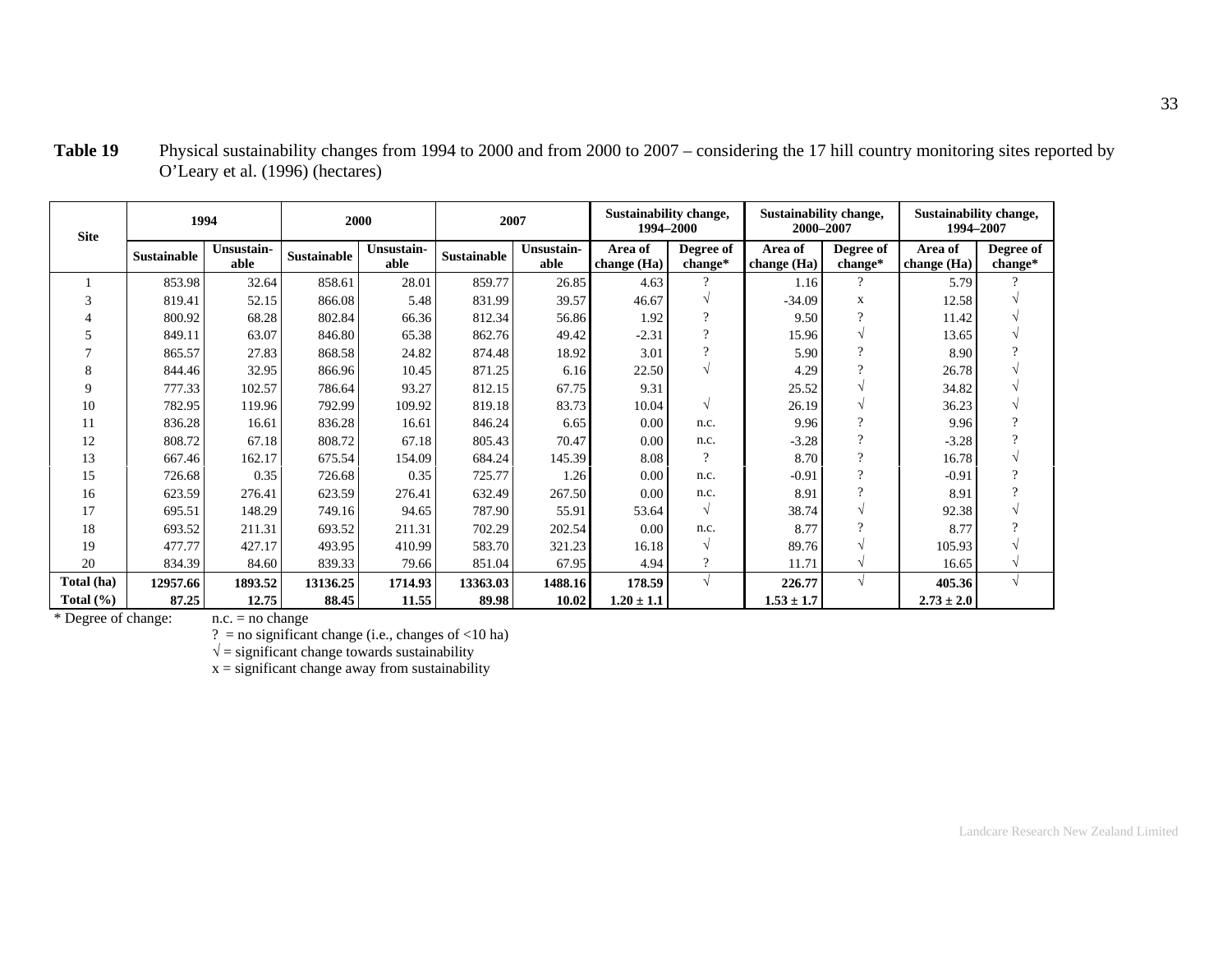# **4. Results**

*Note on data presentation: Data tabulated in this report are rounded to two decimal places . Where a cell in a table contains the sum of other cells, the raw data is first summed and then rounded to avoid the cumulative effect of rounding data in individual cells prior to calculating sums. In discussion text, areal data are presented in hectares and rounded to the nearest hectare except in Section 4.2 where figures are given to one decimal place on account of the smaller areas discussed. Percentages and error limits are given to one decimal place.* 

## **4.1 Eastern hill country**

## **Vegetation**

## *Vegetation cover by site*

Table 6 sets out, for each site, the vegetation cover classes mapped for 1994 (O'Leary et al. 1996), 2000 (Jessen et al. 2000) and 2007 (this study).

*Revision of changes between 1994 and 2000*: For consistency, the results given in Jessen et al. (2000) are repeated in this section with revised data:

*Most change (from 1994 to 2000) is small over all sites and, in the main, at each site. This, and an observation that many year 2000 vegetation mapping boundaries are the result of modest adjustments to 1994 boundaries, suggests that vegetation change occurs in small increments. The main changes are:* 

- *a small reduction in the area of pasture from 10 772 ha to 10 453 ha (49.0% to 47.6%), with sites 3 and 8 having the largest reductions, many other sites have reductions of <50 ha, while 9 sites show very small increases of <20 ha except for site 23 that has 47 ha more pasture (increases in pasture cover are usually the result of scrub <3 m clearance)*
- • *a small increase in plantation forest from 528 ha to 888 ha (2.4% to 4.0%), with sites 7, 8, 9, 11, 13, 19, and 20 having the largest increase. Nine other sites show increases of <20 ha, and no sites have reductions in the area of plantation forest. While the area of plantation forest has nearly doubled, the total area remains very small (4.0%) by comparison with many other hill country areas of the North Island*
- *a very small reduction in the area of tall (>3 m) and short (<3 m) scrub covers taken together, from 6877ha to 6654 ha. The total area of scrub, whilst falling slightly from 31.3% to 30.3%, remains very large*
- *an apparent (but probably insignificant) increase in weediness from 37 ha to 235 ha (0.2% to 1.1%). Much of this is due to a more permissive treatment of weedy hill slopes in the year 2000 interpretation, and caution needs to be applied in drawing too many management inferences from these weed data.*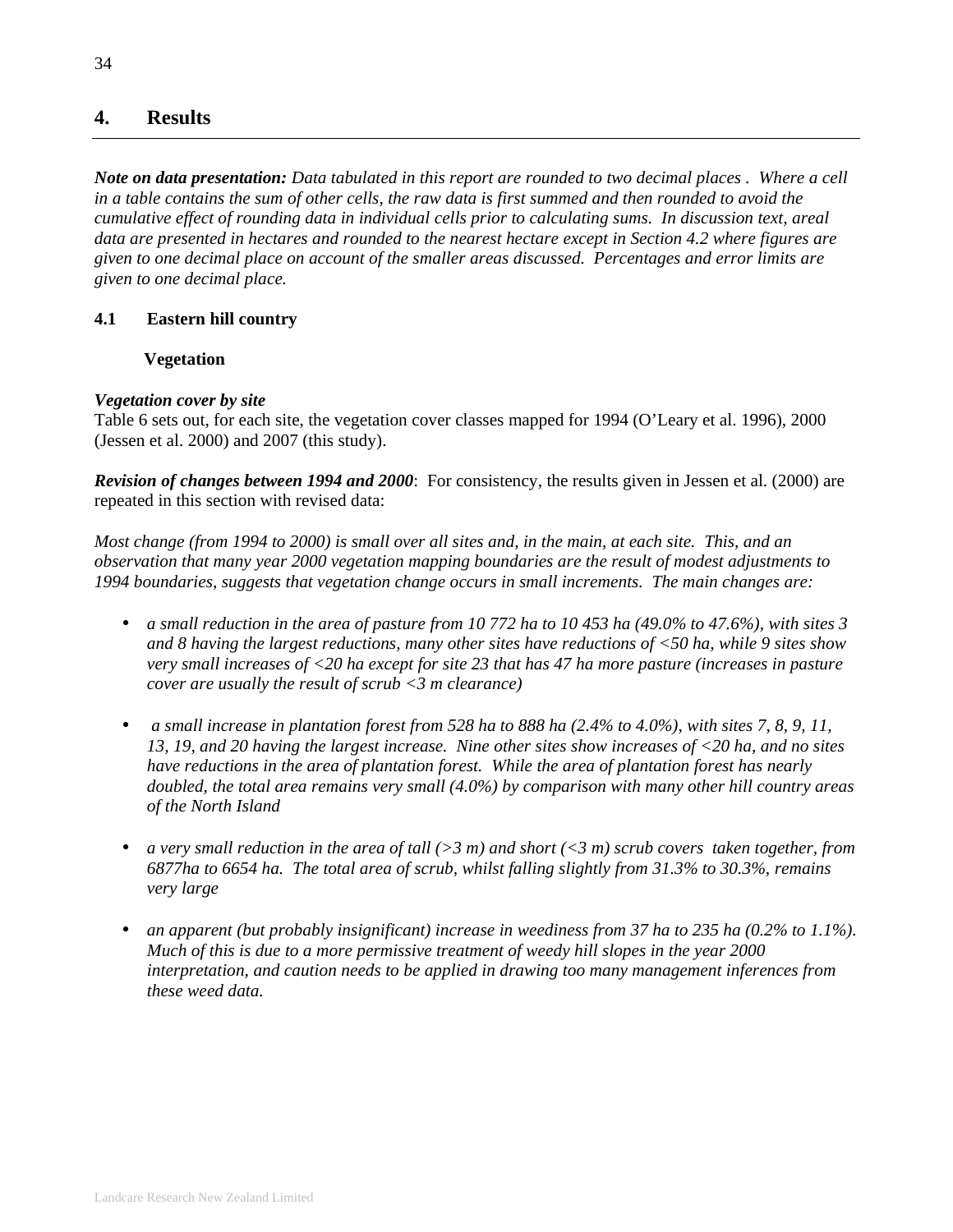### *Changes between 2000 and 2007***:** From 2000 to 2007, the main changes in vegetation cover were:

- A continued reduction in the total area under pasture, from 10 453 ha in 2000 to 10 180 ha in 2007 (47.6% to 46.3%). Site 20 showed the largest reduction (52 ha), 16 sites showed reductions in the area of pasture by <50 ha, while three sites (Sites 5, 14 and 22) showed small increases (the largest increase was 34 ha at Site 22)
- A very small amount of tillage, classified as cropping, was recorded at Sites 3, 12 and 20, totalling 26 ha (0.1%). This is most likely to be maize cropping which has become more common in Taranaki in recent years
- A continued, albeit small, increase in the area under plantation forestry from 888 ha to 1035 ha (4.0% to 4.7%). The total area under plantation forestry remains very small relative to many other North Island hill country areas
- A small increase in the combined area covered by tall  $(>3 \text{ m})$  and short  $(<3 \text{ m})$  scrub, from 6654 ha to 6803 ha (30.3% to 31.0%). This is a reversal of the slight decrease in scrub cover recorded from 1994 to 2000.

*Overall changes between 1994 and 2007*: From 1994 to 2007, the main changes in vegetation cover were:

- A reduction in the area under pasture by 592 ha  $(2.7\%)$ , from 10 772 ha  $(49.0\%)$  to 10 180 ha (46.3%)
- A doubling in the area under plantation forestry, from 528 ha  $(2.4%)$  to 1035 ha  $(4.7%)$
- Only a very slight overall change in the total area under tall or short scrub (a reduction of 75 ha, or 0.3%), although this comprises a decrease of 223 ha (1.0%) between 1994 and 2000 followed by an increase of 148 ha (0.7%) between 2000 and 2007.

# *Vegetation change analysis*

Tables 7, 8 and 9 summarise the changes in vegetation cover mapped between 1994 (O'Leary et al. 1996), 2000 (Jessen et al. 2000) and 2007 (this study).

*Revision of 1994–2000 change analysis (Table 7)*: The results given in Jessen et al. (2000) are revised thus:

- *It seems that the major change from scrubby vegetation to pasture indicated from the historic data (O'Leary et al. 1996) ceased by the year 2000. 318 ha of pasture had been created from scrubland, and nearly as much (221 ha) scrubland established from pasture.*
- *Overall, pasture cover decreased slightly, and most of this (284 ha) is explained by pasture going to plantation forest. Low scrub (<3 m) contributed to a very small part of the change toward plantation forest (84 ha).*
- *There are now no significant conversions of scrub to pasture as reported in an examination of longterm changes (O'Leary et al. 1996), some pasture has converted to weedy covers (142 ha), and there are few significant changes to other land covers. Overall, the changes in vegetation covers over the 6-year monitoring period have been small.*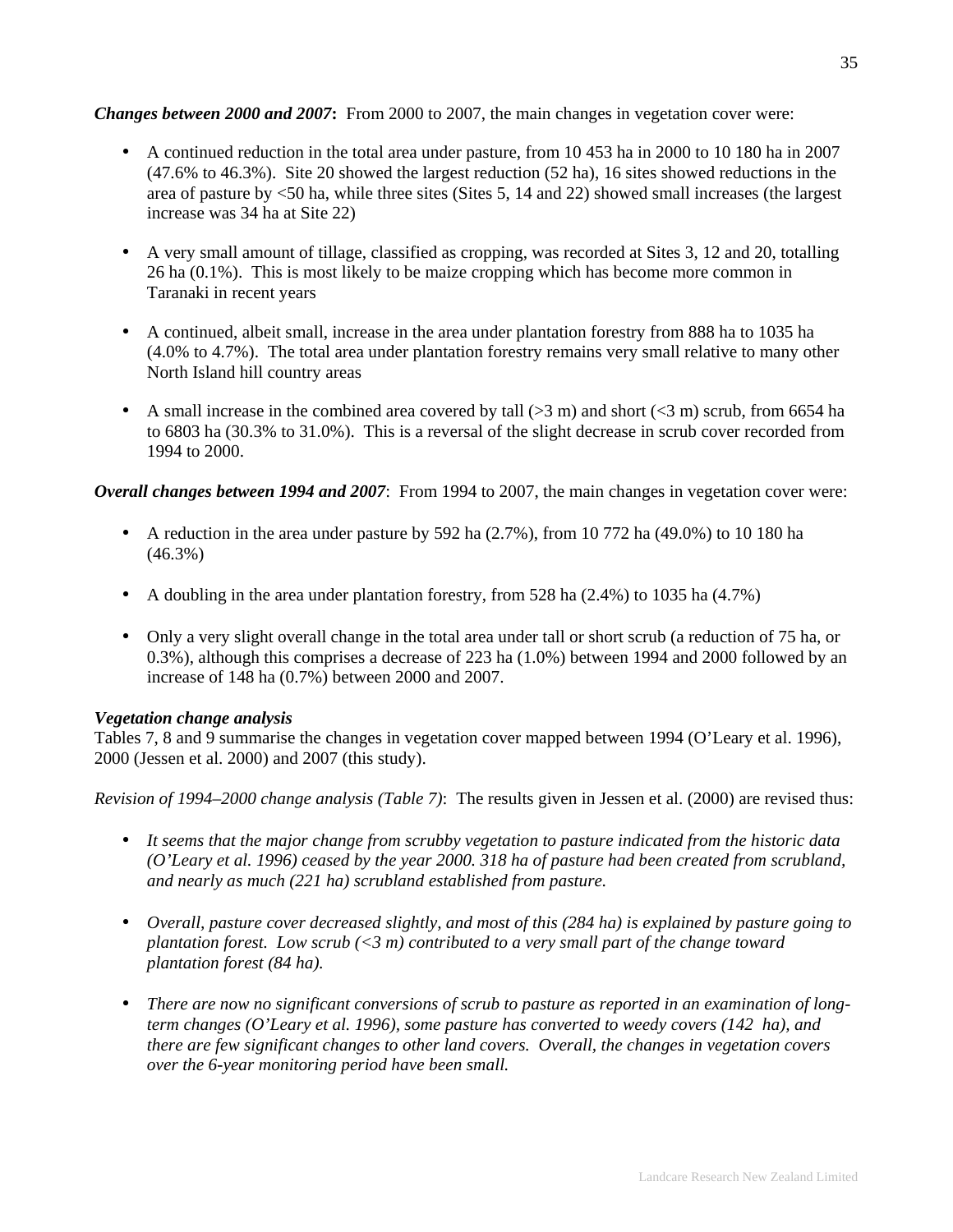### *Change analysis, 2000–2007 (Table 8)***:**

- There was a net change from pasture to scrub of 160 ha: 892 ha of pasture reverted to scrub, while 732 ha of scrub was converted to pasture
- Plantation forestry increased overall by 147 ha, from 888 ha to 1035 ha. Land formerly under pasture (190 ha) and scrub (148 ha) were the main contributors to increased plantation forestry. At the same time, 128 ha of plantation forest went to scrub and another 70 ha to pasture
- Apparent changes between the scrub and indigenous forest classes should be regarded with caution, owing to the sometimes indistinct boundaries between these vegetation classes. Stereoscopic prints were not available for the 2007 imagery, which increased the possibility for confusion between the tall and short scrub classes in particular. The higher resolution of the 2007 imagery also enabled smaller scale features to be mapped, for example, patches of scrub within indigenous forest areas that result from natural erosion on steep slopes under indigenous forest cover. It could be argued, however, that these patches of scrub also be classified as 'indigenous forest'.

*Overall change analysis, 1994–2007 (Table 9)***:** The most notable changes between vegetation cover classes between 1994 and 2007 were:

- A general shift away from pasture. While a net 903 ha of scrub was cleared for pasture between 1994 and 2007, a net 1029 ha of pasture reverted to scrub during the same period. An additional 411 ha of pasture land was converted to plantation forestry.
- Little net change in the overall area of scrubland (a net decrease of 75 ha, or 0.3%, from 6877 ha (31.3%) to 6803 ha (31.0%)). This, however, masks a significant change in trend between the 1994– 2000 and 2000–2007 monitoring episodes, in that total scrub cover declined from 1994 to 2000 but then increased again between 2000 and 2007. A very small amount of plantation forestry was also cleared and subsequently reverted to scrub
- A general increase in the overall area under plantation forestry, established mainly on what was formerly pasture land with a smaller amount going onto scrubland.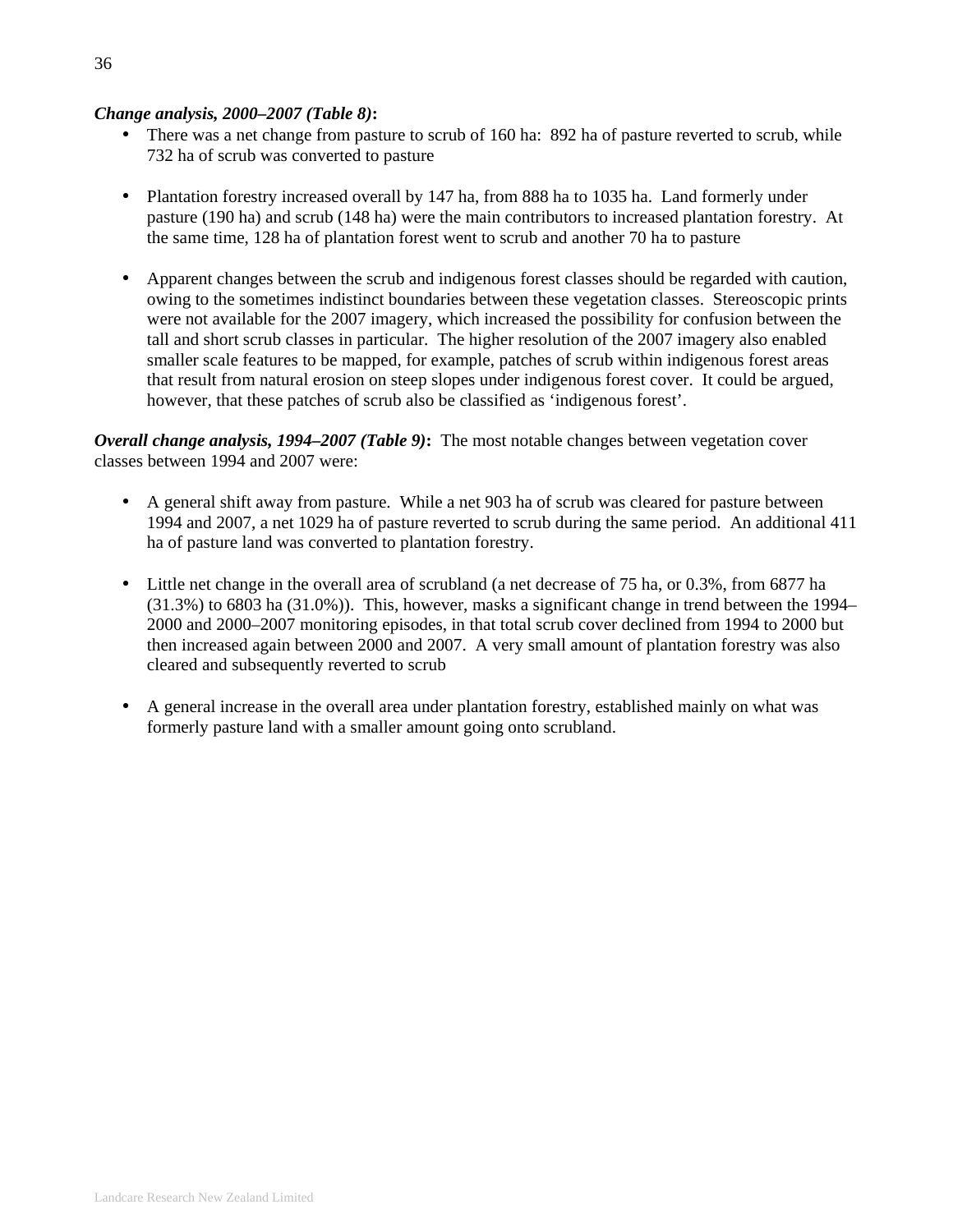# **Land use**

## *Land use by site*

Table 10 sets out, for each site, the land-use classes mapped for 1994 (O'Leary et al. 1996), 2000 (Jessen et al. 2000) and 2007 (this study).

*Revision of changes between 1994 and 2000***:** The results given in Jessen *et al.* (2000) are revised thus:

*Most change (from 1994 to 2000) was small over all sites and, in the main, at each site. This, and an observation that many year 2000 land-use mapping boundaries were simply the result of modest adjustments to 1994 boundaries, suggests that land-use change mainly occurs in small increments.* 

*The changes were:* 

- *a reduction in the area of meat and wool farming from 11 849 ha to 11 223 ha (53.9% to 51.1%). Sites 3, 8, 9, and 17 show the largest reductions, 14 sites have reductions of <50 ha, and no sites show a significant increase in this land use*
- *meat and wool farming with trees was largely unrecorded in 1994 and 2000*
- *a small increase in the area of revegetated meat and wool farming from 5293 ha to 5594 ha (24.1% to 25.5%). Sites 3, 8 and 17 show the greatest change, and other sites show very small (<25 ha) changes*
- *a small increase in plantation forestry from 551 ha to 879 ha (2.5% to 4.0%). Sites 7, 8, 9, 13 and 19 show the greatest increase, other sites have increases of <25 ha, and no sites show a significant decrease in this land use. The total area remains very small by comparison with many other hill country areas of the North Island.*

*Changes between 2000 and 2007***:** The most notable changes were:

- An accelerated reduction in the area of meat and wool farming, from 11 223 ha to 9917 ha (51.1% to 45.1%). Sites 3, 6, 9, 13, 14, 17, 19, 20, 24 and 25 showed the greatest reductions, 12 other sites showed reductions of <50 ha, while only Site 22 showed a significant increase (25 ha)
- Correspondingly, a marked overall increase in the area of revegetated meat and wool farming (scrubland) from 5594 ha to 6780 ha  $(25.5\%$  to 30.8%). Increases of  $>50$  ha occurred at Sites 6, 7, 8, 9, 11, 13, 14, 17, 19, 23, 24 and 25, most other sites showed increases of <50 ha, while small decreases were recorded at Sites 3 and 22
- A further small increase in the area of plantation forestry from 879 ha to 1033 ha (4.0% to 4.7%).

*Overall changes between 1994 and 2007*: From 1994 to 2007, the main changes in land use were:

- A sustained decrease in the area of meat and wool farming, from 11 849 ha (53.9%) to 9917 ha  $(45.1\%)$
- A sustained increase in the area of revegetated meat and wool farming, from 5293 ha (24.1%) to 6780 ha (30.8%)
- A small increase in the area of plantation forestry, from  $551$  ha  $(2.5%)$  to  $1033$  ha  $(4.7%).$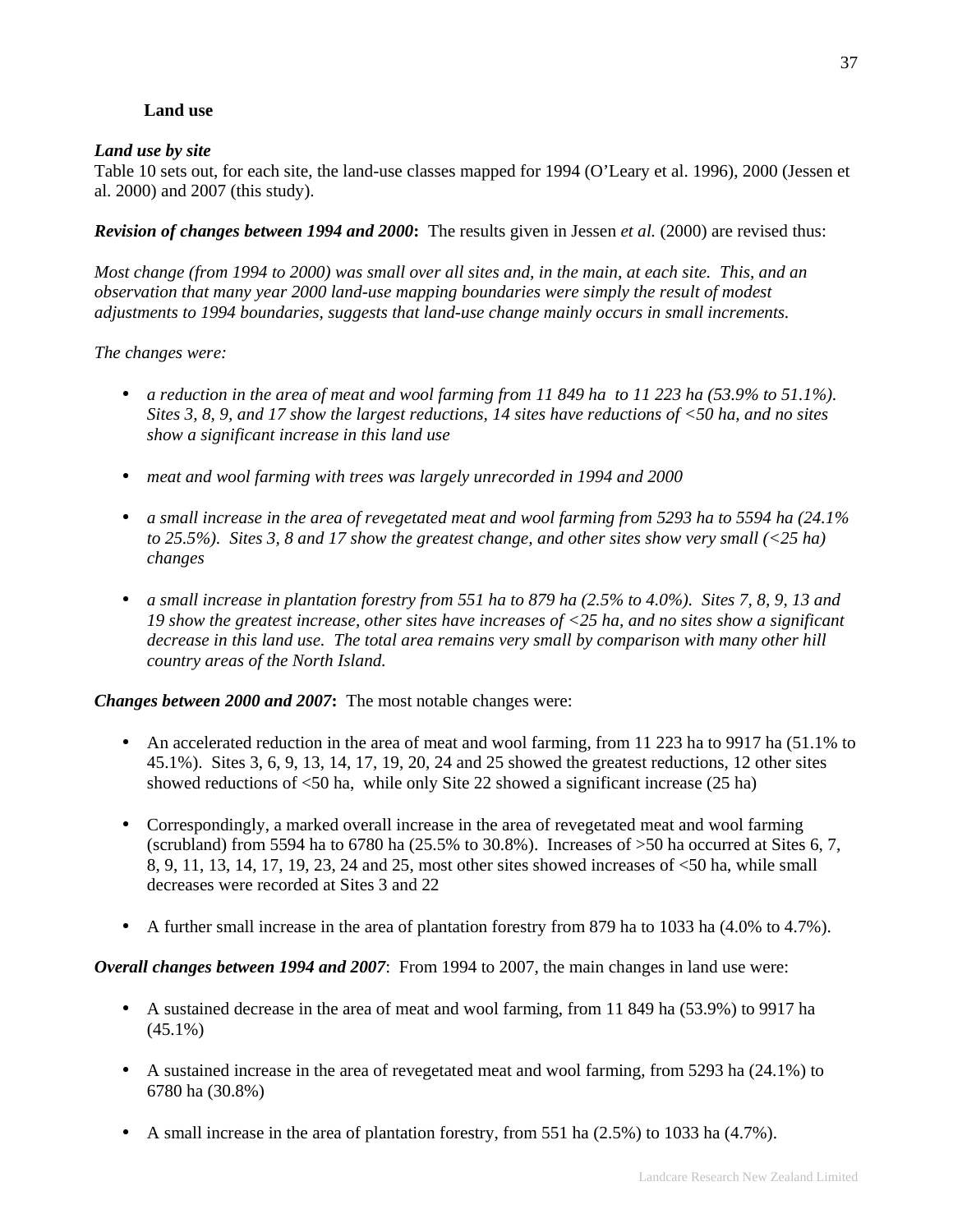# *Land-use change analysis*

Tables 11, 12 and 13 summarise the changes in land-use mapped between 1994 (O'Leary et al. 1996), 2000 (Jessen et al. 2000) and 2007 (this study).

*Revision of 1994–2000 change analysis (Table 11)***:** The results given in Jessen et al. (2000) are revised thus:

*While changes are small, analysis of the direction of change reveals trends that may have physical sustainability implications. Analysis of Table 11 shows:* 

- *a reduced area of meat and wool farming (11223 ha in 2000, down from 11 849 ha in 1994), with about one half of this area of change (334 ha) reverting to scrub (no longer used for meat and wool farming, and largely unused) and 307 ha going to plantation forestry*
- *that the clear increase in plantation forestry (from 551 to 879 ha) is mainly at the expense of meat and wool farming (contributing 307 ha of the increase), rather than the unused scrubland (accounting for just 26 ha of the change).*

*Change analysis, 2000–2007 (Table 12)*: As for the 1994–2000 period, most land-use changes between 2000 and 2007 were relatively small. However, the trend away from meat and wool farming identified from 1994 to 2000 (Jessen et al. 2000) accelerated after 2000, and this change has significance in terms of overall physical sustainability. Specifically, the most notable changes were:

- A further, significant, reduction in the area of meat and wool farming land, from 11 223 ha (51.1%) in 2000 to 9917 ha (45.1%) in 2007. The bulk of this reduction (1541 ha) was due to reversion to scrub, with 184 ha going into plantation forestry. A small area (130 ha) appears to have converted to dairy farming
- The clearance of 439 ha of scrubland for meat and wool farming, while a further 120 ha of scrubland was cleared for plantation forestry.
- The clearance of 107 ha of plantation forest land which then reverted to scrubland, with a further 66 ha being cleared for meat and wool farming
- The clearance of 245 ha of indigenous forest for meat and wool farming.

*Overall change analysis, 1994–2007 (Table 13)*: The most notable changes between land-use classes between 1994 and 2007 were:

• A significant reduction in the area of meat and wool farming from 11 849 ha (53.9%) to 9917 ha (45.1%). The majority of this change was reversion to scrub (1796 ha), with a smaller proportion (453 ha) going into plantation forestry. *(Note: the apparent contradiction between the increase in 'revegetated meat and wool farming' and a corresponding very small change in scrub cover in Table 6 is a result of the way small patches of scrub in farmland have been classified. While the farm remains in operation, scrub patches or 'rough' pasture within the farm are also classified as 'meat and wool farming', on account of cattle and sheep still being able to access and graze these areas. Once it is apparent that part or all of a farm has been abandoned, that area, including the pre-existing scrub patches, becomes classified as 'revegetated meat and wool farming').*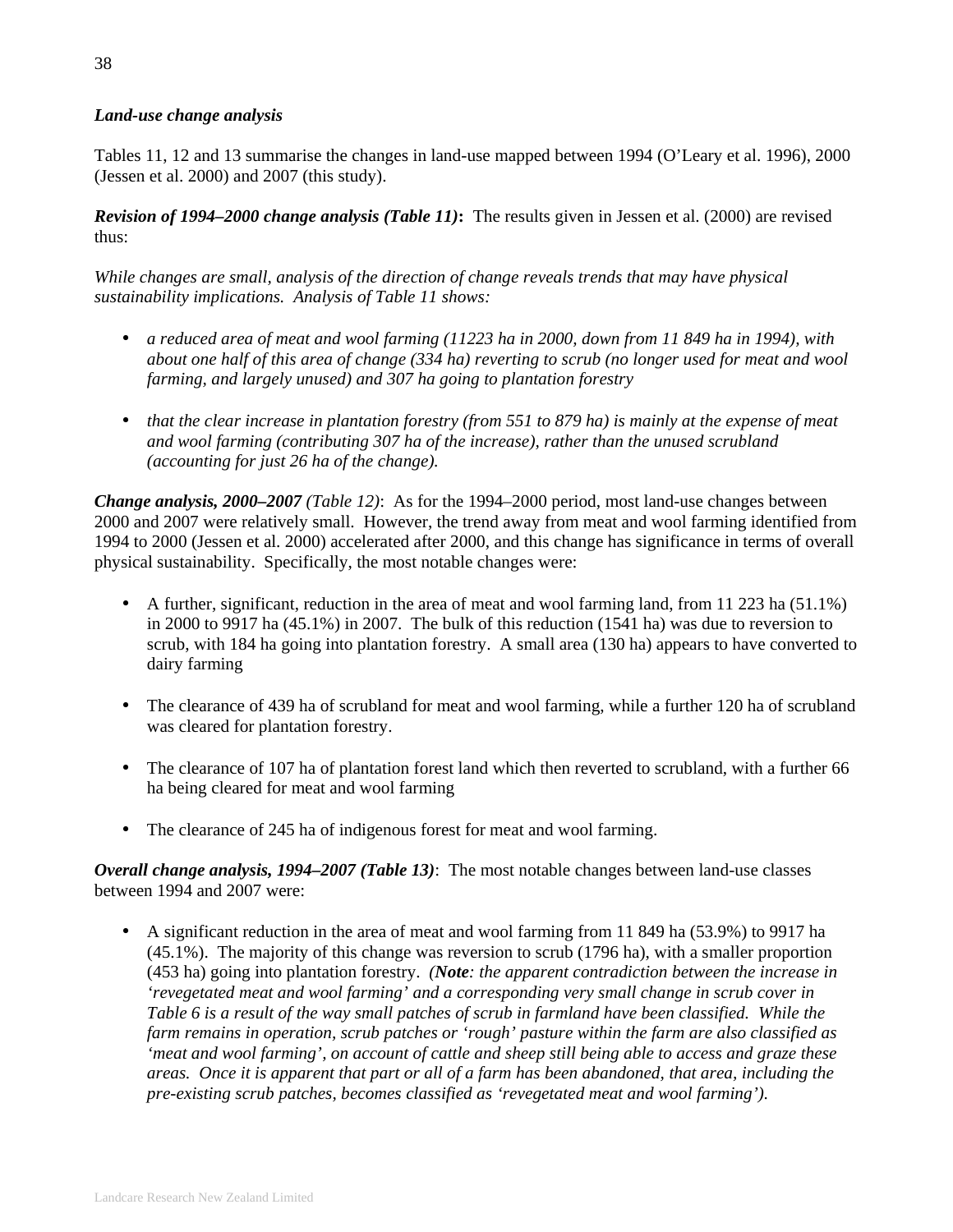- A small amount of revegetated meat and wool farming land was cleared and returned to meat and wool farming
- An increase in the area under plantation forest from 551 ha  $(2.5%)$  to 1033 ha  $(4.7%)$ , with most of that increase coming from meat and wool farming land and a smaller amount from revegetated meat and wool farming land. Over the same period, a very small amount of plantation forest land was returned to meat and wool farming or revegetated meat and wool farming.

### **Physical sustainability of land use**

This section first revises, re-presents and discusses the 1994 and 2000 sustainability data from Jessen et al. (2000), and then compares these to the 2007 data.

Tables 14, 15 and 16 set out the area of each land use considered to be physically sustainable (and unsustainable) for each site, according to the sustainability definitions listed under 'Definitions of terms and expressions', and the sustainable land-use classes in Table 5. The sustainability data were developed by laying the mapped land uses for 1994, 2000 and 2007 over the physically sustainable land uses spatial database (Blaschke et al. 1992a), using ARC/INFO GIS. Because the sustainable land-use classes were set to reflect the accelerated erosion issue (Issue 1 in Section 4 of the Council's Regional Soil Plan for Taranaki), the cause of any potential unsustainability of land use recorded would be the higher susceptibility for soil slip erosion on much of the steeper (specifically, where slopes are >28°) grassland in the eastern hill country (Blaschke et al. 1992b; Trustrum & Blaschke 1992; DeRose et al. 1993).

#### *Physical land-use sustainability as at 1994 — revised*

The majority of the monitoring area (18451 ha, or 83.9%) was sustainably managed in 1994, while 3529 ha, or 16.1%, had unsustainable land uses. Of the monitoring area that was unsustainably managed, the major contributor was the 'Meat and wool farming' land-use class. Meat and wool farming occupied 11 849 ha (53.9%) of the total monitoring area in 1994, with 70.7% of it (8378 ha) being physically sustainable and 29.3% (3472 ha) considered to be physically unsustainable.

Meat and wool farming was the dominant land-use class, and also accounted for 98.4% of the unsustainably managed land at that time (3472 ha out of a total of 3529 ha). Table 17 examines more closely the physical sustainability for this land-use class on a site-by-site basis, focussing on two sustainable land-use classes on which meat and wool farming is considered unsustainable. These are:

- 1. where the meat and wool farming land-use class is recorded on the 'Forestry' (FO) sustainable landuse class. The minimum land-use standard for sustainability here is production forestry. Land-use capability units (from Fletcher 1987) in the FO class are: 6e7, 10, 12, 13, 21, and 23 where the dominant slope is F; 7e3, 5, and 15; and 7e9, 11, 17 and 20 where the dominant slope is  $F$  – the emphasis is on steep class 6 land and class 7 land
- 2. where the meat and wool farming land-use class is recorded on the 'Protection' (PR) sustainable land-use class. The minimum standard for sustainability is to have primary protection purpose. Land-use

capability units in the PR class are 6c5; 7e9, 11, 17, and 20 where the dominant slope is G; and all of the class 8 LUC units – the emphasis is on class 8 land and the very steep class 7 land

Also from Table 17, 25.2% (2986 ha) of the area of meat and wool farming is recorded on the 'Pasture with trees' (PT) sustainable land-use class. While this combination of land use and sustainable land-use class is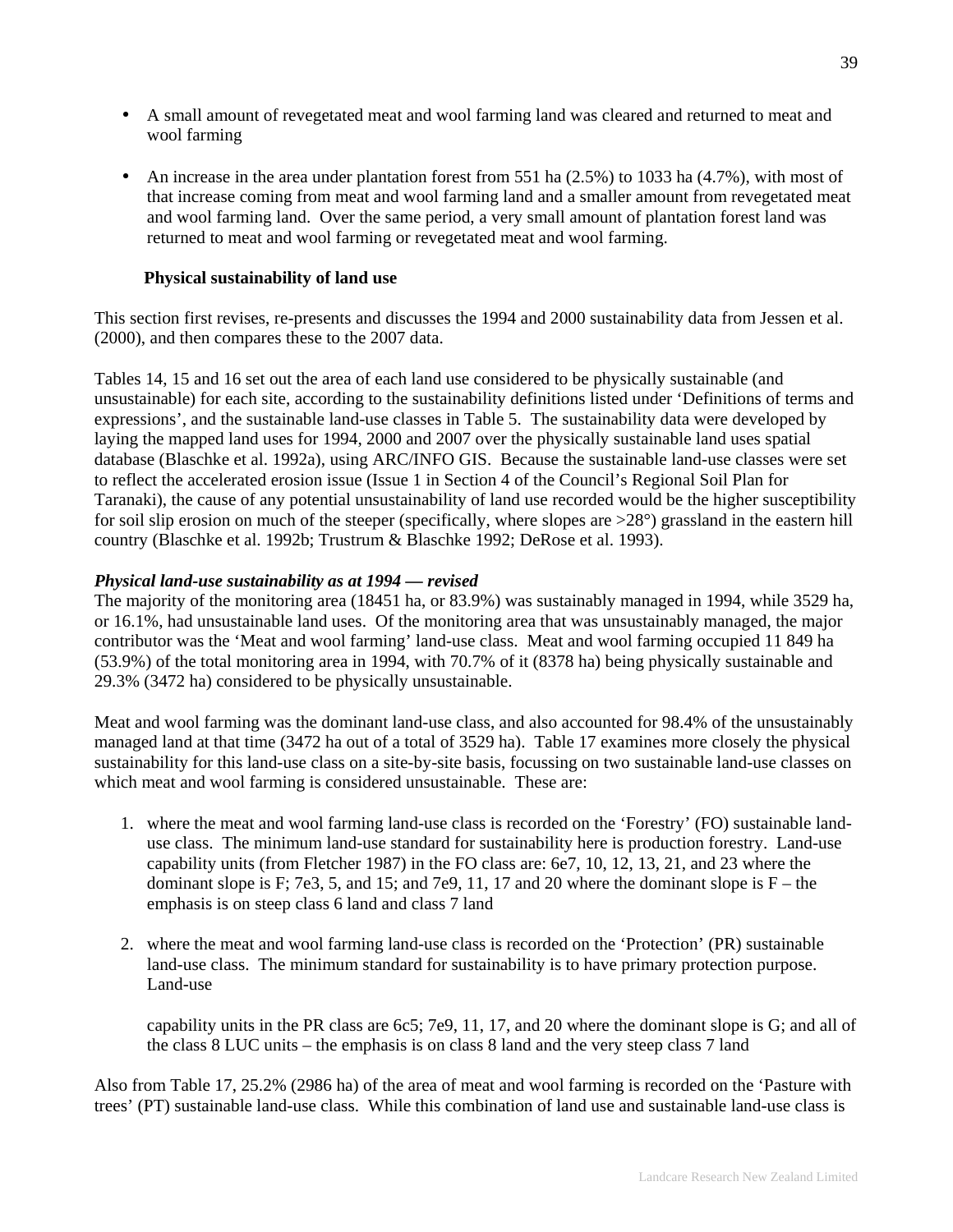considered sustainable, this is precisely the area where land management (and the degree of sustainability) could be further improved by the planting of more trees.

#### *Physical land-use sustainability as at 2000 – revised*

By 2000, sustainable land uses occupied 18 689 ha (85.0%) of the monitoring area, while 3291 ha or 15.0% had unsustainable land uses.

As in 1994, the greatest contribution to unsustainable land use came from the meat and wool farming landuse class, which made up 3223 ha or 97.9% of the total area of unsustainable land use. The overall area of meat and wool farming had reduced from 11 849 ha (53.9% of the total monitoring area) to 11 223 ha  $(51.1\%)$ .

From the examination of the meat and wool farming class in Table 17, there was a reduction by 248 ha of unsustainable meat and wool farming on the sustainable land use classes FO and PR, with the remaining amount of decrease (378 ha) occurring on other sustainable land use classes on which continued meat and wool farming would have been regarded as potentially physically sustainable.

#### *Physical land-use sustainability as at 2007*

By 2007, sustainable land uses made up 19 218 ha (87.4%) of the monitoring area, while unsustainable land uses accounted for 2763 ha (12.6%).

The meat and wool farming land-use class continued to account for the majority (2656 ha, or 96.1%) of the unsustainably managed land – although the total area of meat and wool farming also fell significantly by 1306 ha. Of this decrease, 567 ha had been unsustainable meat and wool farming (on sustainable land use classes FO and PR), while the remaining 739 ha had been sustainable (Table 17).

#### *Changes in physical land-use sustainability*

Tables 18 and 19 present the overall land-use sustainability data for the monitoring sites, which was obtained by summing the sustainable and unsustainable uses separately for 1994, 2000 and 2007 for each site.

For the reporting of land-use sustainability as at 1994 and the changes up to 1994, O'Leary et al. (1996) used data from 17, not 25, sites. The 1996 study omitted sites 2, 6, 14, 21 to 24 because these had no pre-1994 land use and vegetation data, and their main objective was to obtain information about changes in land-use sustainability before 1994. The omitted sites 2, 6, and 14, are scattered in the northern and central parts of the eastern Taranaki hill country (see Appendix 1), and sites 21 to 24 form a block in the southern part.

While data for the 17 sites were necessary for measuring changes up to 1994, using only the 17 sites as a measure of sustainability as at 1994 is less appropriate due to an increase in sampling error and poorer eastern Taranaki hill country representation. The 17-site sustainability data as at 1994 were used by the Council to set a baseline for sustainability targets, largely as a result of this figure being emphasised in the 1996 report, and it not being picked-up as unsatisfactory in a later report prepared for the Council (Stephens and Harmsworth 1999).

For completeness, the present study gives sustainability change data for both the current 25-site dataset (Table 18) and the smaller 17-site dataset (Table 19). Given that the use of data from 25 sites gives the most representative measure of sustainability changes since 1994, the following discussion concentrates on the full dataset in Table 18. Long-term (since pre-1994) sustainability changes with respect to the 17 sites used by O'Leary et al. (1996) are discussed separately below under 'Long-term changes in physical landuse sustainability (pre-1994 to  $2007$ ) – 17 sites' (p. 45).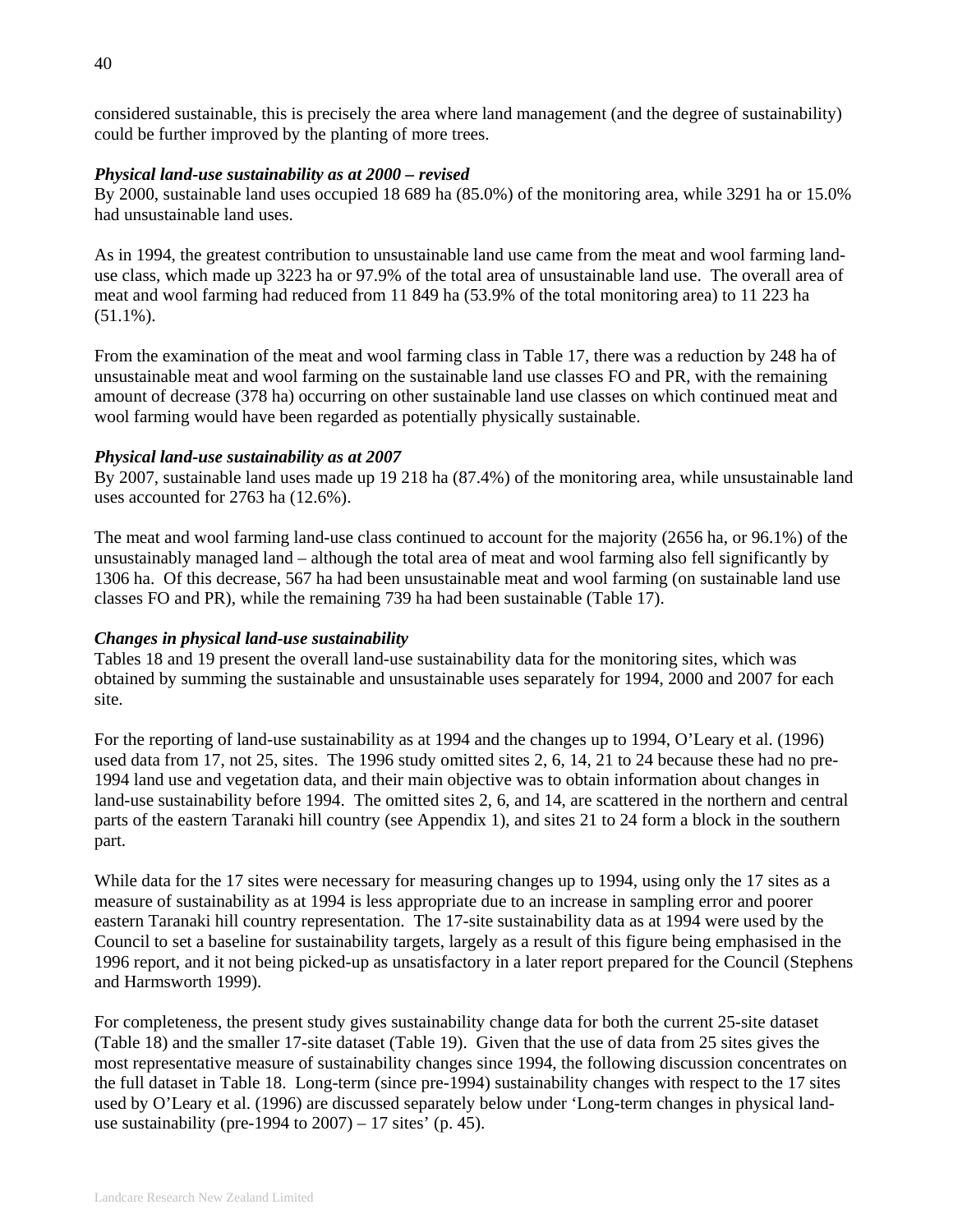### *Changes in physical land-use sustainability, 1994–2000*

Table 18 shows that, between 1994 and 2000, sustainable land uses increased by 238.08 ha  $(1.1 \pm 0.7\%)$ . Most of this improvement resulted from the reduction of the total area of meat and wool farming from 11 849 ha to 11 223 ha, and the increase in plantation forestry from 551 ha to 879 ha.

Many movements toward sustainability on a site-by-site basis were within the margin for error (changes of 10 ha or less in Tables 18 and 19 were considered to be insignificant). Nevertheless, four sites (3, 8, 17, and 23) were definitely being used more sustainably in 2000 than in 1994, and Sites 10, 19, and 23 to 25 were probably being used more sustainably. While Sites 19 and 23 were more sustainably used by 2000 than in 1994, their total areas of unsustainable land use, along with that of Site 14, were still relatively large by 2000.

### *Changes in physical land-use sustainability, 2000–2007*

Between 2000 and 2007, a stronger move towards sustainability, by 528 ha  $(2.4 \pm 1.5\%)$ , was detected. As occurred between 1994 and 2000, the majority of this improvement came from a reduction in area of meat and wool farming (a decrease of 1306 ha, from 11 223 to 9917 ha), and an increase in the area under plantation forestry (an increase of 154 ha, from 879 ha to 1033 ha). An increase in the area of revegetated meat and wool farming land (by 1186 ha from 5594 ha to 6780 ha) was also detected.

Most sites again recorded insignificant changes in sustainability of less than 10 ha. Of those that showed improved sustainability, Sites 6, 9, 10 14, 17, 19, 23 and 25 were definitely being used more sustainably in 2007 than in 2000, while Sites 5, 20, 21 and 24 were probably being used more sustainably. Sites 3, and 22, however, appear to have been used less sustainably in 2007 than in 2000.

Overall, 2000 to 2007 recorded an increased rate of movement towards sustainable land use than that which occurred between 1994 and 2000, and an increased number of sites showed significant improvements in sustainability of land use.

### *Changes in physical land-use sustainability, 1994–2007*

From 1994 to 2007, a total of 766 ha went from unsustainable to sustainable land uses, an overall improvement in sustainability of  $3.5 \pm 1.6\%$ . This was mostly the result of a reduction in the area of meat and wool farming (down by 1932 ha, from 11 849 ha to 9917 ha), and increases in the areas of revegetated meat and wool farming land (up by 1487 ha, from 5293 ha to 6780 ha) and plantation forestry (up by 482 ha, from 551 ha to 1033 ha).

The majority of the monitoring sites recorded increases in land-use sustainability between 1994 and 2000. One site (Site 22) recorded a slight decrease in sustainability of land-use, ten sites (Sites 6, 8, 9, 10, 14, 17, 19, 23, 24 and 25) were definitely more sustainably used, and another 6 sites (Sites 3, 4, 5, 13, 20 and 21) were probably more sustainably used. The remaining 7 sites (Sites 1, 2, 7, 11, 12, 15 and 18) recorded insignificant changes.

## *Long-term changes in physical land-use sustainability (pre-1994–2007) — considering the 17 sites from O'Leary et al. (1996)*

As in Jessen et al. (2000), pre-1994 sustainability data from O'Leary *et al.* (1996) is considered here in two parts: **long-term** (mostly from the early to mid-1970s, and a few sites from the 1950s); and **short-term** (from the early 1980s, roughly a decade before 1994). Both use the 17 sites listed in Table 19, as these sites had available historical primary data (aerial photography) for assessing land cover/land use.

In the **long-term**, from early 1950s–1970s to1994, O'Leary et al. (1996) found sustainability for the 17 sites decreased from 90.0% to 87.3% (–2.7 ± 0.8%)**.** The main cause for this decline was a decrease in the area of physically sustainable meat and wool farming, associated with the clearing of steepland and a consequent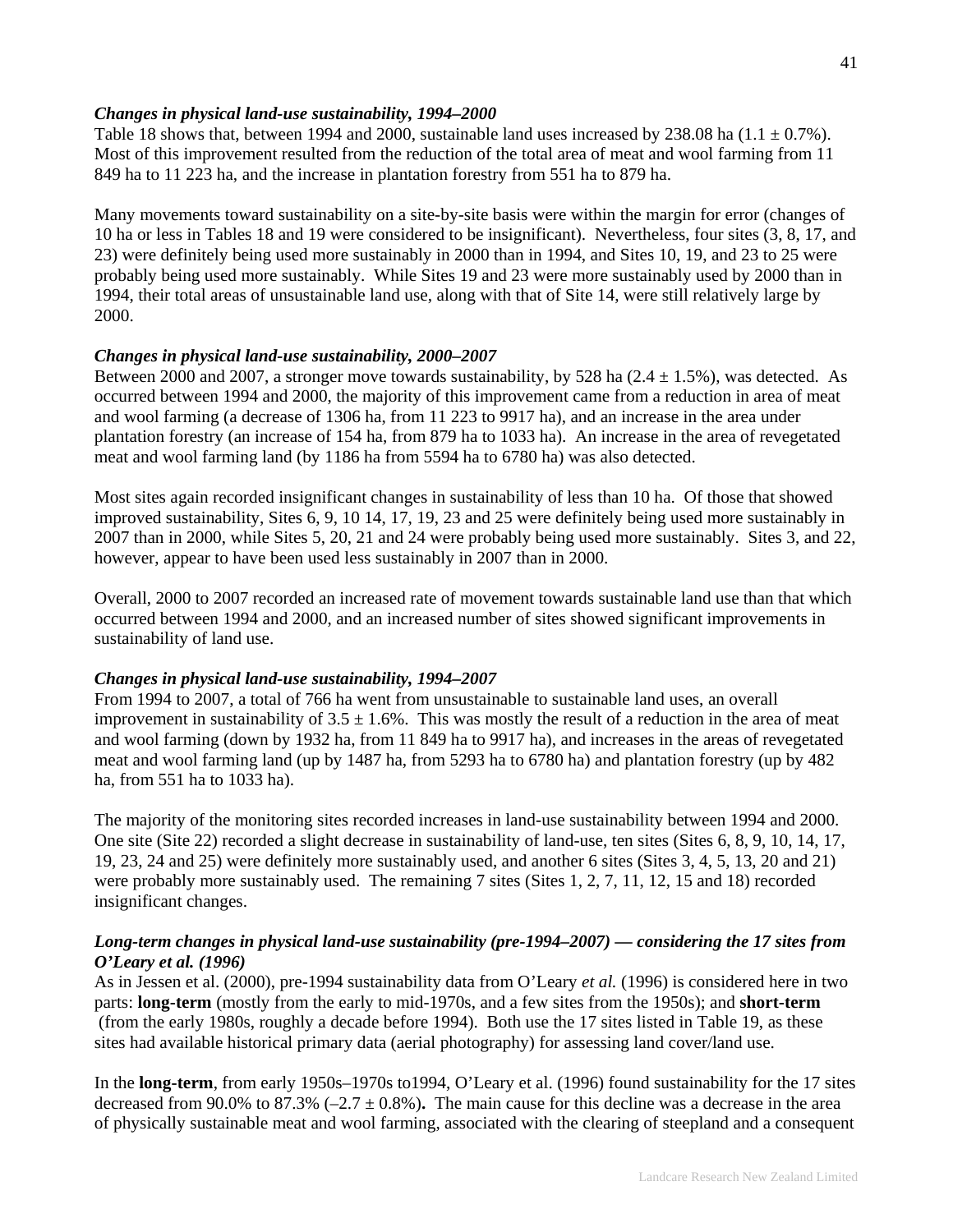large reduction in the area of revegetated meat and wool farming. In the **short-term**, from the early 1980s to 1994, the proportion of sustainable to unsustainable land uses remained unchanged, although the area of unsustainable meat and wool farming land had declined.

The sustainability of land use improved from 87.3% in 1994 to 88.5%  $(+1.2 \pm 1.1)$  over the 17 sites by 2000, though this improvement was only marginally significant in the context of the sampling error. A further improvement was noted between 2000 and 2007 to 90.0%  $(+1.5 \pm 1.7)$ , although the magnitude of change fell inside the sampling error and so was not significant in its own right. However, at  $2.7 \pm 2.0\%$  the overall change from 1994 to 2007 was significant. This indicates that, when the 2007 sustainability results for the 17 sites are viewed in this historical context, the decline in sustainability since the early 1950s to at least the early 1980s has essentially been fully reversed, after about a decade (early 1980s to 1994) of steady-state sustainability conditions.

This, and the 25-site results detailed above, would indicate that the Council has made good progress towards their target of 89% sustainable land use in the eastern hill country by the end of the ten-year period covered by the Council's 2001 Regional Soil Plan. Further improvements in land use sustainability are required, however, to meet this target – a further increase of 1.6% by 2011 is implied. Given the relatively small total area of plantation forestry in the eastern hill country monitoring area, the Council may consider the promotion of additional afforestation, particularly on the presently-farmed land classes that are most vulnerable to accelerated erosion, as an effective way of further improving the overall sustainability of hill country land use.

## **4.2 Coastal sand country**

Tables 20 to 23 below detail the results of monitoring for bare sand for each coastal sand country site for 1994 (baseline), 2000 (Jessen et al. 2000) and 2007.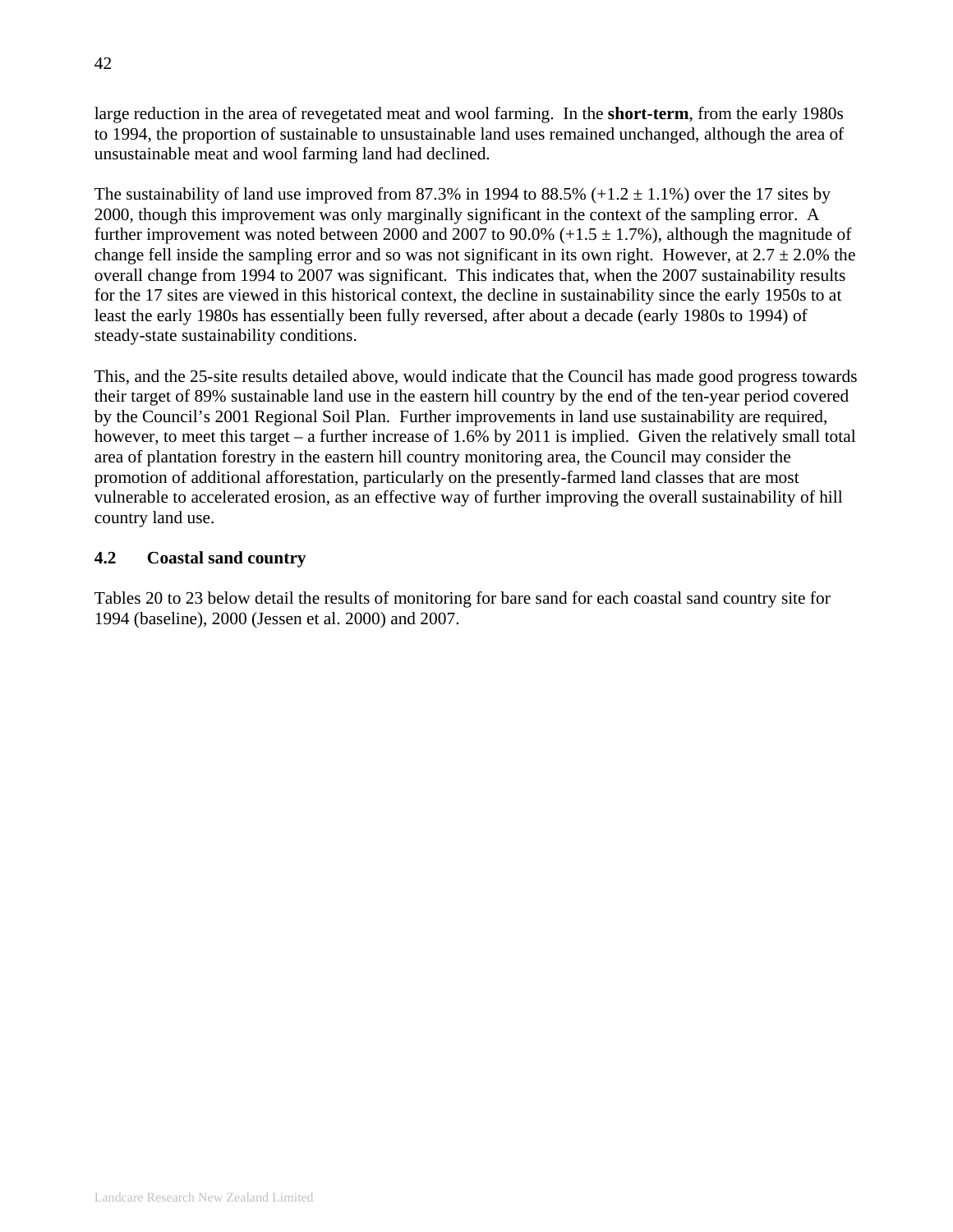| Site area: 209.9 ha                                                                 |               |               |               |                            |                            |                            |
|-------------------------------------------------------------------------------------|---------------|---------------|---------------|----------------------------|----------------------------|----------------------------|
| Cursor spacing (on ground) required to achieve 4000 virtual dot grid points: 22.9 m |               |               |               |                            |                            |                            |
| Area represented by virtual dot grid point: $524 \text{ m}^2$                       |               |               |               |                            |                            |                            |
|                                                                                     | 1994          | <b>2000</b>   | 2007          | <b>Change</b><br>1994-2000 | <b>Change</b><br>2000-2007 | <b>Change</b><br>1994-2007 |
| Bare sand count                                                                     | 61            | 119           | 151           | $+58$                      | $+32$                      | $+90$                      |
| Area of bare sand (hectares)                                                        | 3.2           | 6.2           | 7.9           | $+3.0$                     | $+1.7$                     | $+4.7$                     |
| Percentage of site                                                                  | $1.5 \pm 0.5$ | $3.0 \pm 0.5$ | $3.8 \pm 0.5$ | $+1.5 + 1.0$               | $+0.8 \pm 1.0$             | $+2.3 \pm 1.0$             |

# Table 20 Site A: Egmont – bare sand baseline (1994) and monitoring (2000 and 2007) results

# **Table 21** Site B: Hawera – bare sand baseline (1994) and monitoring (2000 and 2007) results

| Site area: 580.7 ha                                                                 |               |               |               |                            |                            |                            |
|-------------------------------------------------------------------------------------|---------------|---------------|---------------|----------------------------|----------------------------|----------------------------|
| Cursor spacing (on ground) required to achieve 4000 virtual dot grid points: 38.1 m |               |               |               |                            |                            |                            |
| Area represented by virtual dot grid point: $1452 \text{ m}^2$                      |               |               |               |                            |                            |                            |
|                                                                                     | 1994          | 2000          | 2007          | <b>Change</b><br>1994-2000 | <b>Change</b><br>2000-2007 | <b>Change</b><br>1994-2007 |
| Bare sand count                                                                     | 138           | 188           | 182           | $+50$                      | -6                         | $+44$                      |
| Area of bare sand (hectares)                                                        | 20.0          | 27.3          | 26.4          | $+7.3$                     | $-0.9$                     | $+6.4$                     |
| Percentage of site                                                                  | $3.5 \pm 0.5$ | $4.7 \pm 0.5$ | $4.6 \pm 0.5$ | $+1.2 \pm 1.0$             | $-0.1 \pm 1.0$             | $+1.1 \pm 1.0$             |

## **Table 22** Site C: Patea – bare sand baseline (1994) and monitoring (2000 and 2007) results

| Site area: 1228.2 ha                                                                |               |             |               |                            |                            |                            |  |  |  |
|-------------------------------------------------------------------------------------|---------------|-------------|---------------|----------------------------|----------------------------|----------------------------|--|--|--|
| Cursor spacing (on ground) required to achieve 4000 virtual dot grid points: 55.4 m |               |             |               |                            |                            |                            |  |  |  |
| Area represented by virtual dot grid point: $3069 \text{ m}^2$                      |               |             |               |                            |                            |                            |  |  |  |
|                                                                                     | 1994          | 2000        | 2007          | <b>Change</b><br>1994-2000 | <b>Change</b><br>2000-2007 | <b>Change</b><br>1994-2007 |  |  |  |
| Bare sand count                                                                     | 143           | 156         | 159           | $+13$                      | $+3$                       | $+16$                      |  |  |  |
| Area of bare sand (hectares)                                                        | 43.9          | 47.9        | 48.8          | $+4.0$                     | $+0.9$                     | $+4.9$                     |  |  |  |
| Percentage of site                                                                  | $3.6 \pm 0.5$ | $3.9 + 0.5$ | $4.0 \pm 0.5$ | $+0.3 \pm 1.0$             | $+0.1 \pm 1.0$             | $+0.4 \pm 1.0$             |  |  |  |

# **Table 23** Site D: Wanganui – bare sand baseline (1994) and monitoring (2000 and 2007) results

| Site area: 1320.3 ha                                                                |                |             |                |                            |                            |                            |  |  |  |
|-------------------------------------------------------------------------------------|----------------|-------------|----------------|----------------------------|----------------------------|----------------------------|--|--|--|
| Cursor spacing (on ground) required to achieve 4000 virtual dot grid points: 57.5 m |                |             |                |                            |                            |                            |  |  |  |
| Area represented by virtual dot grid point: $3306 \text{ m}^2$                      |                |             |                |                            |                            |                            |  |  |  |
|                                                                                     | 1994           | 2000        | 2007           | <b>Change</b><br>1994-2000 | <b>Change</b><br>2000-2007 | <b>Change</b><br>1994-2007 |  |  |  |
| Bare sand count                                                                     | 517            | 439         | 447            | $-78$                      | $+8$                       | $-70$                      |  |  |  |
| Area of bare sand (hectares)                                                        | 170.9          | 145.1       | 147.8          | $-25.8$                    | $+2.7$                     | $-23.1$                    |  |  |  |
| Percentage of site                                                                  | $12.9 \pm 1.0$ | $1.0 + 1.0$ | $11.2 \pm 1.0$ | $-1.9 \pm 1.5$             | $+0.2 \pm 1.5$             | $-1.7 \pm 1.5$             |  |  |  |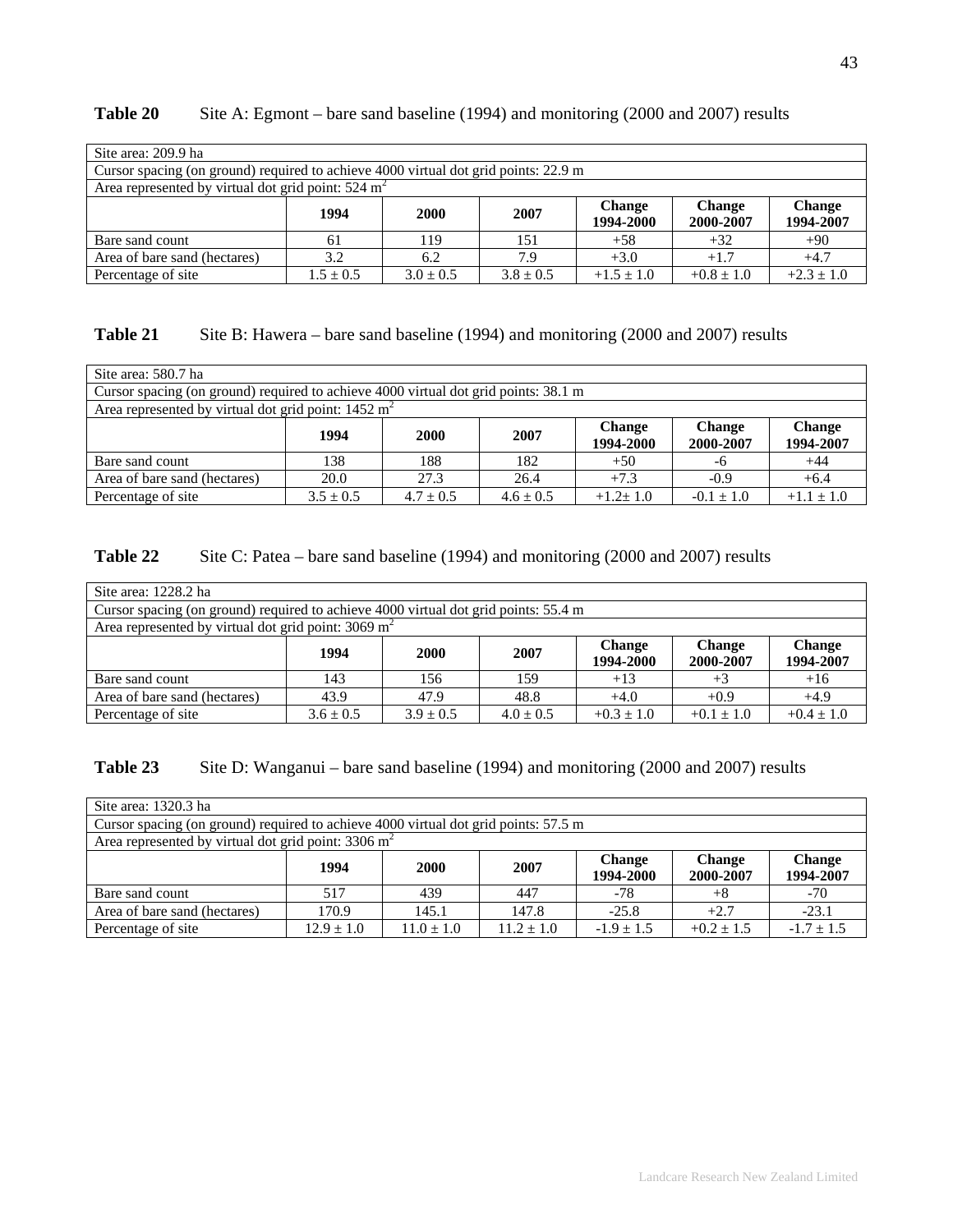### *Site A: Egmont*

The area of bare sand at Site A increased by  $1.5 \pm 1.0\%$  (3.0 ha) from 1994 to 2000, mainly as a result of sand blowouts in the southern part of the site that could have been attributable to tracking (Jessen et al. 2000). From 2000 to 2007, a further small, though insignificant, increase of  $0.8 \pm 1.0\%$  (1.7 ha) was recorded, resulting mainly from the development of a small sand sheet behind the foredune in the northern part of the site. This may have resulted from tracking, or, alternatively, deflation following marine erosion of the foredune face (a high scarp was noted on the 2000 imagery). Overall, the proportion of bare sand at Site A is small  $(3.8 \pm 0.5\% , \text{ or } 7.9 \text{ ha})$ .

### *Site B: Hawera*

Jessen et al. (2000) recorded an increase of  $1.2 \pm 1.0\%$  (7.3 ha) in the area of bare sand between 1994 and 2000, relating primarily to a single area near Geary Road that may have been attributable to stock treading damage. Between 2000 and 2007 pastoral farming on this area near Geary Road and surrounding dunelands has intensified, with dunelands appearing to have been re-contoured and re-sown in pasture. Most of this new pasture land appears to be intact with few signs of wind erosion. A ~6.6 ha area of bare sand is noted between the end of Lower Manutahi Road and the coast, much of which appears to have been recent ploughing, adjacent to a small area of earthworks.

Most bare sand areas in the remainder of the monitoring site were largely unchanged between 2000 and 2007, with no significant change in the overall area of bare sand during this time  $(-0.1 \pm 1.0\%$ , or  $-0.9$  ha). Between 1994 and 2007, the area of bare sand increased by 6.4 ha  $(1.1 \pm 1.0\%)$ , from 20.0 ha  $(3.5 \pm 0.5\%)$ to 26.4 ha  $(4.6 \pm 0.5\%)$ , though this increase was only just significant. The area of apparent ploughing near the end of Manutahi Road is viewed as a temporary bare sand exposure, though subsequent imagery would be needed to verify this. Outside this area, the overall proportion of bare sand at Site B is small.

#### *Site C: Patea*

An insignificant change of  $0.3 \pm 1.0\%$  (4.0 ha) was recorded at Site C between 1994 and 2000 by Jessen et al. (2000). Between 2000 and 2007 the area of bare sand also remained unchanged (up  $0.1 \pm 1.0\%$  (0.9 ha). Most of the bare sand in 2007 comprises a small sand sheet, adjoining the foredune and extending inland near the southern corner of the site, which appears to have spread from an area of bare sand developing blowout dunes that was apparent behind the beach on the 2000 imagery. In contrast, much of this original bare area in 2000 had stabilised by 2007, leaving no significant net change in the total area of bare sand for that period. Overall, from 1994 to 2007, the area of bare sand at Site C changed by an insignificant  $0.4 \pm$ 1.0% (4.9 ha).

### *Site D: Wanganui*

From 1994 to 2000, the area of bare sand at Site D decreased by  $1.9 \pm 1.5\%$  (25.8 ha), attributable mainly to canopy closure in some young plantation forests, new afforestation, and the stabilisation of some major blowout dunes (Jessen et al. 2000). From 2000 onwards, a small sand sheet developed immediately inland of the foredune just west of the Waitotara River mouth, but this was offset by the continued stabilisation of existing blowout dunes elsewhere in the study site. Between 2000 and 2007, the total area of bare sand did not change significantly, increasing by  $0.2 \pm 1.5\%$  (2.7 ha). From 1994 to 2007, there was a net decrease in the area of bare sand of  $1.7 \pm 1.5\%$  (23.1 ha).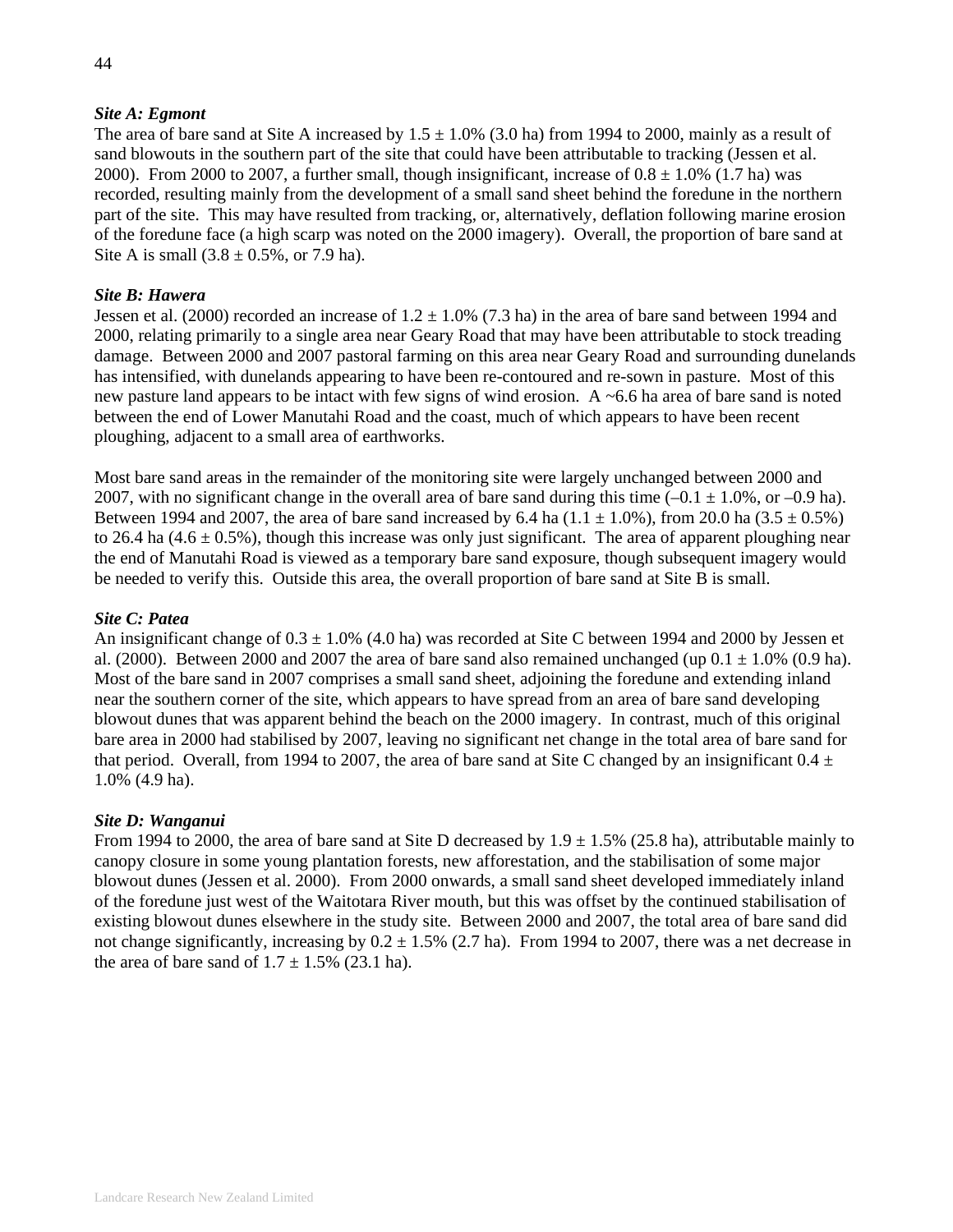# **5. Conclusions**

#### **5.1 Eastern hill country**

#### **Vegetation and land-use**

- From 1994 to 2000, Jessen et al. (2000) recorded mainly small changes in vegetation over the 25 monitoring sites. The most notable changes were a reduction in the area of pasture by 1.5% (from 49.0% to 47.6%) while the area of plantation forestry increased by 1.6% (from 2.4% to 4.0%), mostly as a result of plantings on former pasture. From 2000 to 2007 the area under pasture declined a further 1.3% (to 46.3%), plantation forestry increased a further 0.7% (to 4.7%), while other vegetation changes remained small. Overall, the period 1994–2007 saw the total area of pasture reduce by 2.7% (from 49.0% to 46.3%), while forestry increased by 2.3% (from 2.4% to 4.7%).
- Land-use changes reported by Jessen et al. (2000) for the 1994–2000 period showed a reduction in the area of meat and wool farming by 2.9% (from 53.9% to 51.1%). At the same time, plantation forestry increased by 1.5% (from 2.5% to 4.0%), and revegetated meat and wool farming land increased by 1.4% (from 24.1% to 25.5%). From 2000 to 2007, a more substantial move away from meat and wool farming occurred: The total area of meat and wool farming fell a further 5.9% to 45.1%, most of which went to revegetated meat and wool farming (up by 5.4% to 30.8%) and more plantation forestry (up 0.7% to 4.7%).

#### **Physical sustainability of land-use**

- From 1994 to 2000, overall land-use sustainability improved over the 25 monitoring sites: in 1994, 83.9% of the monitoring area was used sustainably, and 16.1% used unsustainably. By 2000, this had improved to 85.0% and 15.0% respectively, an improvement in sustainability of  $1.1 \pm 0.7$ %. Most of this improvement resulted from a reduction in the area of meat and wool farming and an increase in the area of plantation forestry. From 2000 to 2007, an accelerated trend towards sustainability was recorded: by 2007, 87.4% of the monitoring area was used sustainably, and 12.6% was used unsustainably (an improvement in sustainability of  $2.4 \pm 1.5\%$ ). This was the result of a stronger move away from meat and wool farming after 2000 and a consequent increase in the area of revegetated meat and wool farming land. Increases in the area under plantation forestry also contributed to improved land-use sustainability. Overall, from 1994 to 2007, monitoring of the 25 hill country sites showed an improvement in land-use sustainability of  $3.5 \pm 1.6\%$ .
- Meat and wool farming was the greatest contributor to the area of physically unsustainable land use, although the magnitude of this contribution fell over time. In 1994, meat and wool farming made up 53.9% (11849 ha) of the monitoring area, with 29.3% of that area (3472 ha) being regarded as physically unsustainable. By 2000, meat and wool farming occupied 51.1% (11223 ha) of the monitoring area, and 28.7% (3223 ha) of that area was regarded as physically unsustainable. From 2000 to 2007, meat and wool farming fell further to 45.1% (9917 ha), and, of that, 26.8% (2656 ha) was physically unsustainable. The total area of unsustainable meat and wool farming recorded in 1994 had therefore fallen by 816 ha, or nearly one-quarter, by 2007.
- Around one quarter of the area of physically sustainable meat and wool farming occurs on the 'Pasture with trees' (PT) sustainable land-use class. This comprises mostly land-use capability Class 6 land, which carries a moderate risk of accelerated erosion, and tree planting would further improve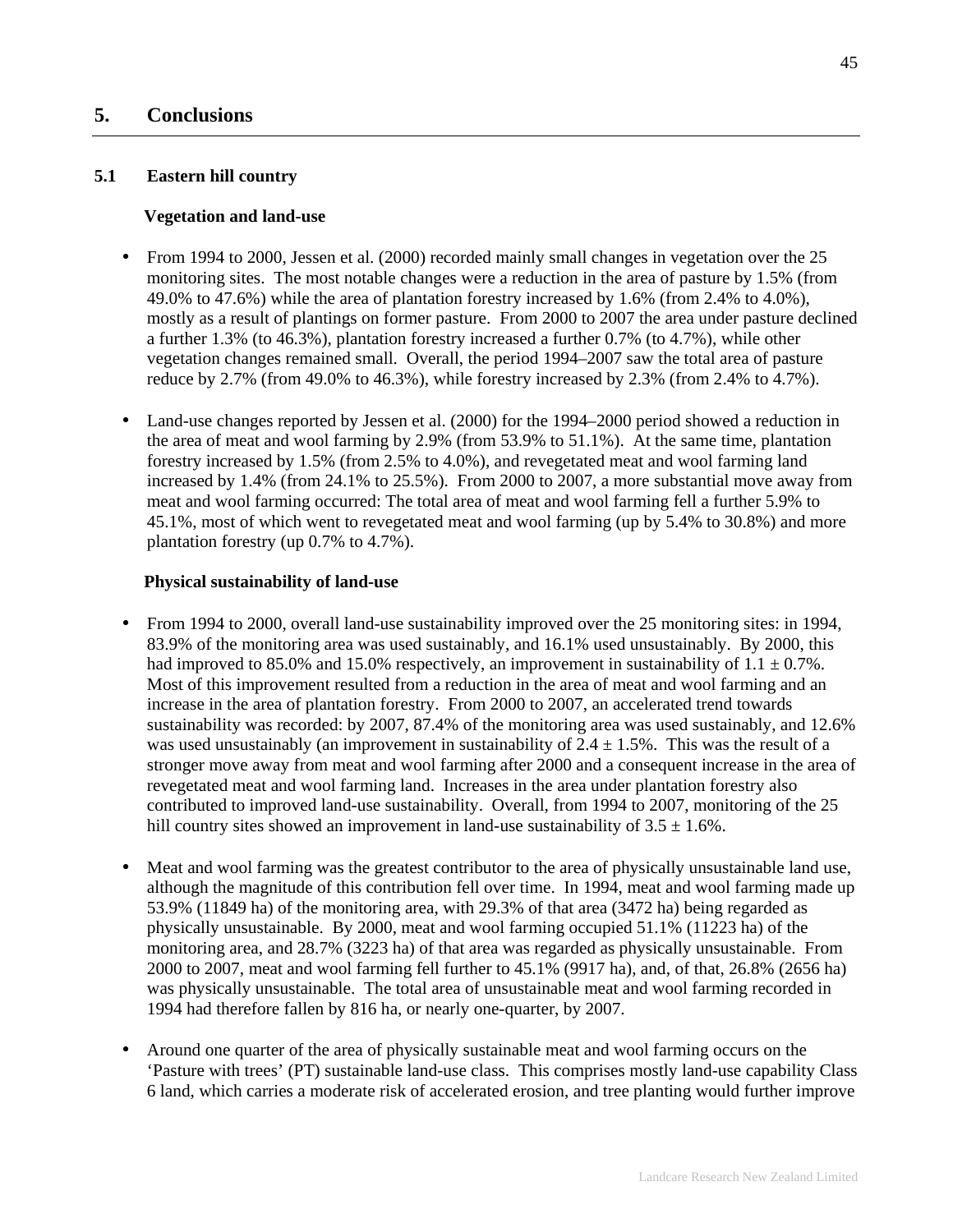land management on these areas. The meat and wool farming land that is considered physically unsustainable occurs on sustainable land-use classes 'Forestry' (FO) and 'Protection' (PR), which has a severe to very severe risk of accelerated erosion. Rapid sustainability gains could be made on this land by the use of forestry plantings, or allowing it to revert to scrub and, ultimately, indigenous forest cover. It is noted that the 'meat and wool farming with trees' land-use class was barely recorded on any of the imagery for 1994, 2000 and 2007, indicating most of the sustainability gains made between 1994 and 2007 have come from the reversion of meat and wool farming land to scrub, or its conversion to plantation forestry.

- The longer-term trend, from the early 1950s to 1994, showed a decrease in land-use sustainability from 90.0% to 87.3% (-2.7  $\pm$  0.8%), based on long-term monitoring by O'Leary et al. (1996) of the 17 monitoring sites that had available historical data. (It should be noted, however, that the use of 17-site data is less robust than the 25-site data on account of a larger sampling error and poorer geographic representation of the eastern Taranaki hill country). Most of the decrease in sustainability happened before the early 1980s, and the last decade of the pre-1994 period showed little change in sustainability. By 2000, land-use sustainability on these 17 sites had improved, though only barely significantly based on the higher sampling error when using 17 sites, to 88.5%  $(+1.2 \pm 1.1\%)$ . By 2007, a further improvement by  $1.5 \pm 1.7\%$  was noted, though this was not significant in the context of the sampling error involved. The overall trend for 1994 to 2007, however, was a significant improvement of  $2.7 \pm 2.0\%$ , to 90.0%.
- Overall, the Council have made good progress, particularly since 2000, in their efforts to manage the issue of accelerated erosion in the eastern Taranaki hill country. To achieve the target of 89% sustainable land use by 2011 set down in the Council's 2001 Regional Soil Plan, land-use sustainability needs to improve by a further 1.6% between 2007 and 2011. Given the relatively small total area of plantation forestry in the hill country monitoring area, the Council may consider the promotion of additional afforestation, particularly on the presently-farmed land classes that are most vulnerable to accelerated erosion, as an effective way of further improving the overall sustainability of hill country land use.

# **5.2 Coastal sand country**

From 1994 to 2000, Jessen et al. (2000) found that the area of bare sand increased at Sites A (+1.5  $\pm$  0.5%) and B (+1.2  $\pm$  1.0%), remained unchanged at Site C (+0.3  $\pm$  1.0%), and decreased at Site D (-1.9  $\pm$  1.0%). Management issues (tracking and treading damage) were identified as possible causes for the increases at Sites A and B, while afforestation at Site D helped reduce the bare sand count there.

From 2000 to 2007, no significant change was recorded in the area of bare sand at any of the sites. Most of the changes noted after 2000, albeit insignificant, appeared to be related to natural causes (blowouts of unstable dunes near the beach) rather than land management issues, although tracking may have contributed to the slight change recorded at Site A.

Overall, from 1994 to 2007, small increases in bare sand counts were noted at Sites A and B and a small decrease occurred at Site D, while Site C showed no significant change.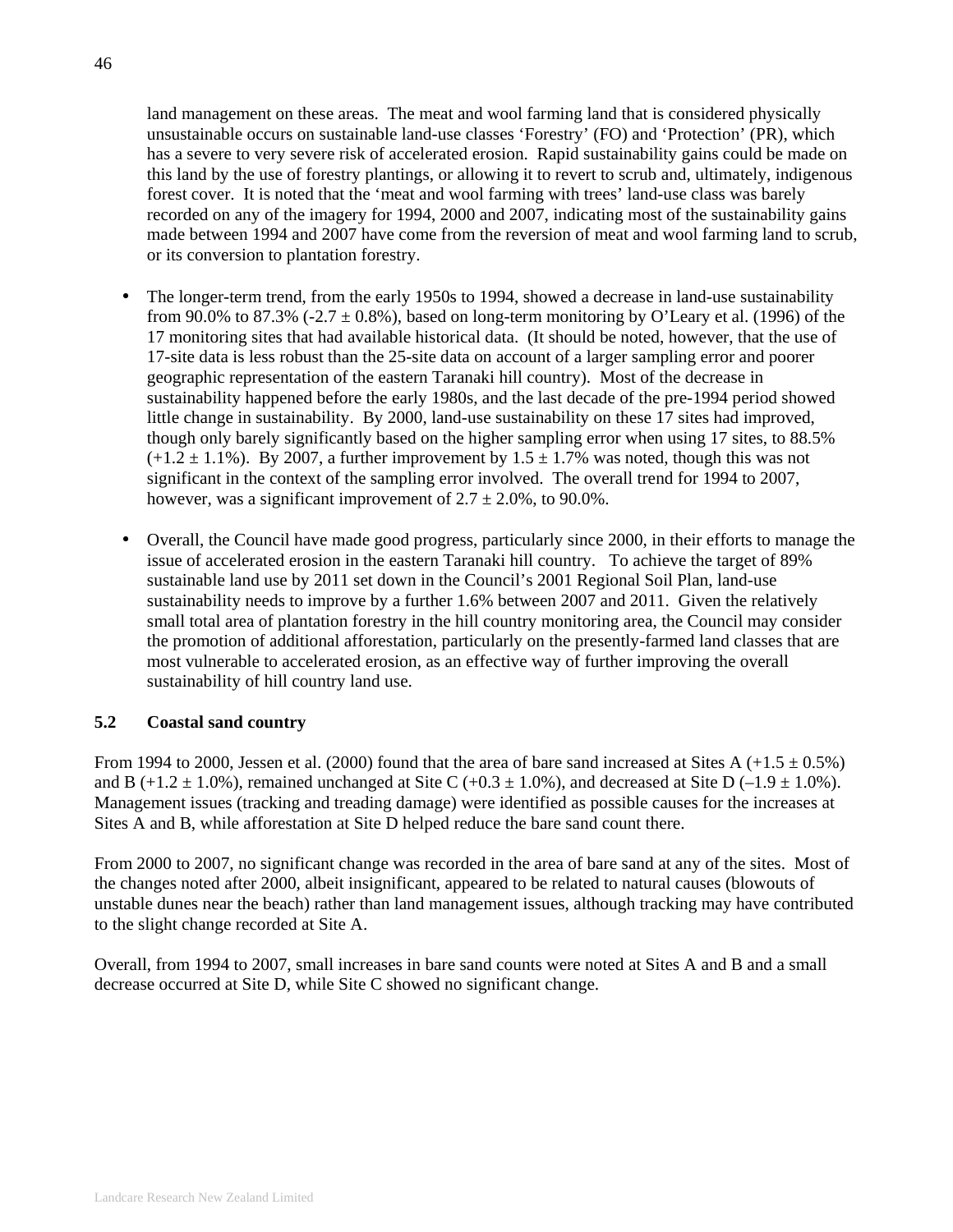Grateful acknowledgement is made of Taranaki Regional Council's continued support for this monitoring work, particularly in their support of the methodology, which has required several modifications since the early stages of the programme (most recently in response to improvements in remote sensing and GIS technology). We also acknowledge the support of Landcare Research staff Angela Starr (project coordination and liaison with the Council), Hugh Wilde (peer review), Janice Willoughby and Anne Sutherland (digitising and GIS data processing), John Dymond (calculation of sampling errors), Stephen Campbell (generation of change data tables), Robert Gibb and Hamish Heke (conversion of 1994 and 2000 GIS layers to correspond with 2007 imagery), Mandy Cains (text formatting), and Anne Austin (editing).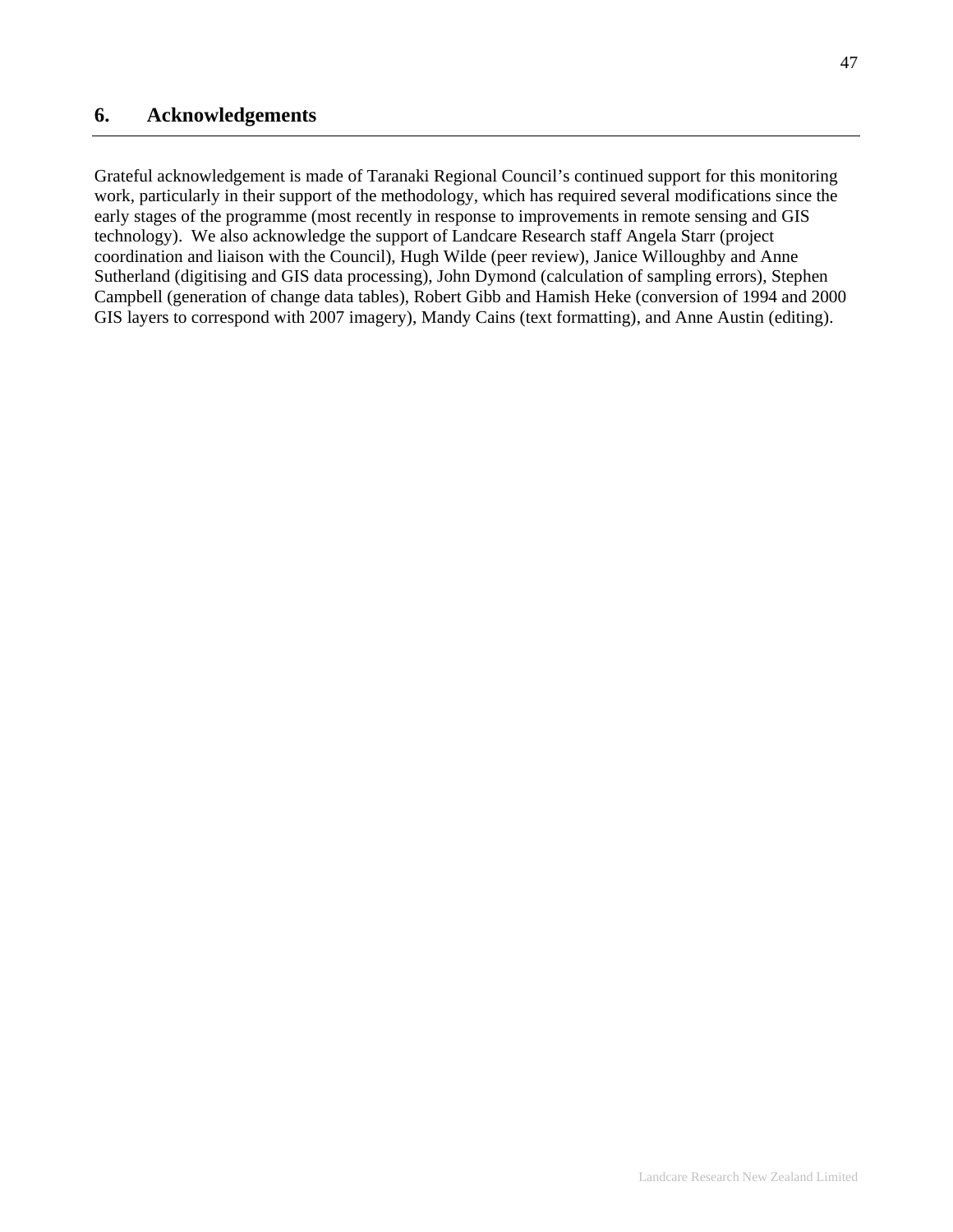# **7. References**

Blaschke PM, Eyles GO, DeRose RC, Hicks DL 1992a. Physically sustainable land uses in the Taranaki Region. DSIR Land Resources Contract Report: 92/27. 82 p.

Blaschke PM, Trustrum NA, DeRose RC, 1992b. Ecosystem processes and sustainable land use in New Zealand steeplands. Agriculture, Ecosystems and Environment 41: 153–178.

DeRose RC, Trustrum NA, Blaschke PM 1993. Post-deforestation soil loss from steepland hillslopes in Taranaki, New Zealand. Earth Surface Processes and Landforms 18: 131–144.

DeRose RC, Trustrum NA, Thomson NA, Roberts AHC 1995. Effect of landslide erosion on Taranaki hill pasture production and composition. New Zealand Journal of Agricultural Research 38: 457–471.

Dymond JR, Begue A, Loseen D 2001. Monitoring land at regional and national scales and the role of remote sensing. International Journal of Applied Earth Observation and Geoinformation 3: 162–175.

Fletcher JR 1987. Land use capability classification of the Taranaki Manawatu region: a bulletin to accompany the New Zealand Land Resource Inventory worksheets. Water & Soil Miscellaneous Publication 110. 228 p.

Hicks DL 1998. Soil erosion in Taranaki: a summary of research findings. An unpublished report for Taranaki Regional Council, September 1998. Ecological Research Associates (NZ) Inc, Orewa. 35 p.

Jessen MR, Betts HD, Sutherland A, Willoughby EJ 2000. Sustainable land-use monitoring in the eastern Taranaki hill country and coastal sand country. Unpublished Landcare Research contract report LC9900/125 for Taranaki Regional Council. 39 p.

O'Leary SM, Stephens PR 1996. A guide to the use of a new technique for monitoring sustainable land-use in the North Island hill country. Unpublished Landcare Research contract report LC9697/002 for Taranaki Regional Council. 27 p.

O'Leary SM, Stephens PR, Willoughby EJ, DeRose RC, Gibb RG, White MF, Sutherland A 1996. Landuse monitoring in the eastern Taranaki hill country. Unpublished Landcare Research contract report LC9596/134 for Taranaki Regional Council. 38 p.

Stephens PR, Dymond JR 1999. Design of a monitoring system for bare sand changes and coastal erosion in Taranaki. Unpublished Landcare Research contract report LC9899/056 for Taranaki Regional Council. 9 p.

Stephens PR, Harmsworth GR 1999. Regional Soil Plan for Taranaki: assessment of anticipated environmental results and methods of implementation. Unpublished Landcare Research contract report LC 9899/91 for Taranaki Regional Council. 19 p.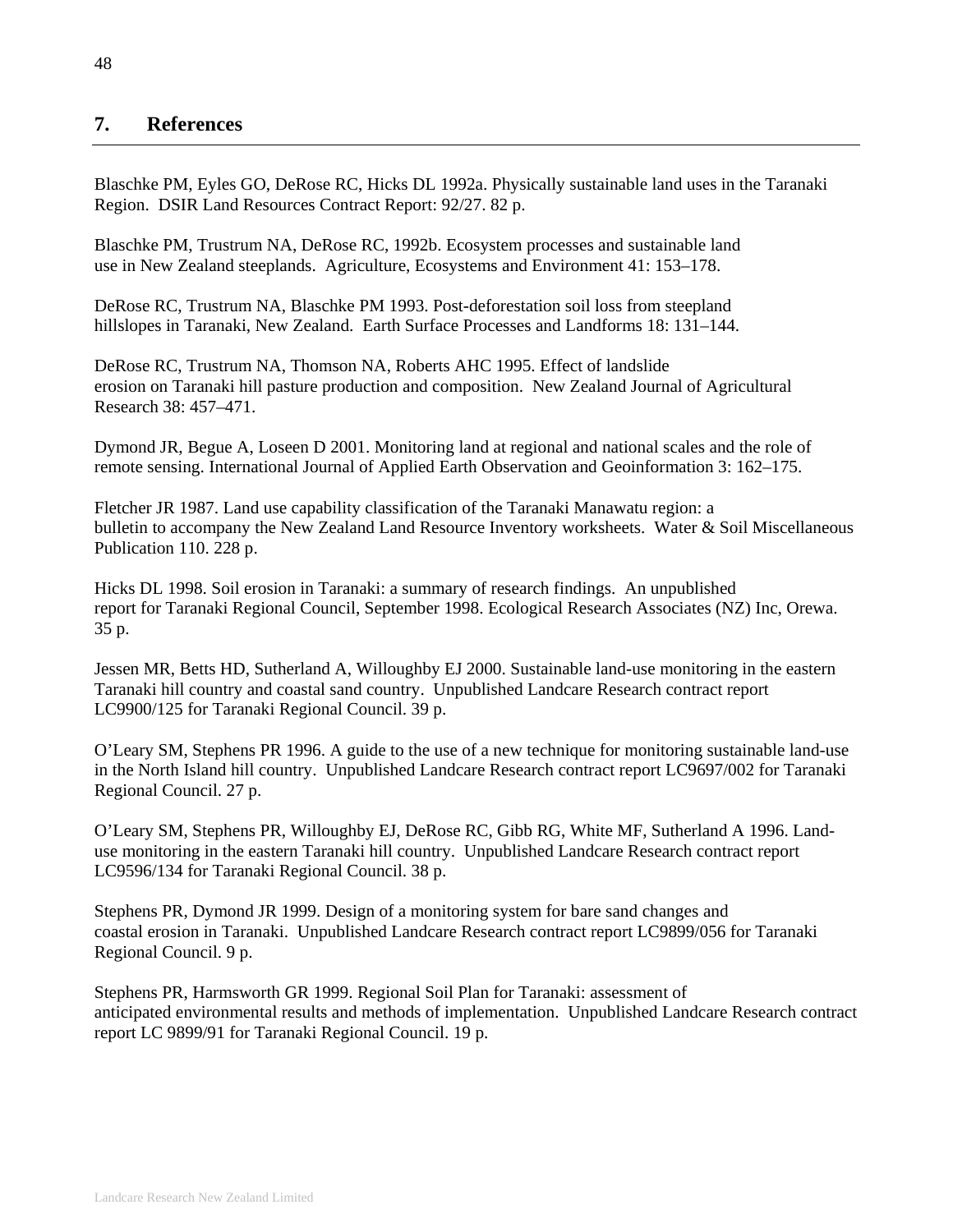Stephens PR, White MF, Willoughby EJ, Newsome PFJ 1995. Land-use monitoring in the Taranaki Region: a pilot project for the Taranaki Regional Council. Unpublished Landcare Research contract report LC 9495/96 for Taranaki Regional Council. 26 p.

Trustrum NA, Blaschke PM 1992. Managing hill country erosion. New Zealand Farmer, Farm Progress, June 10. 45–47.